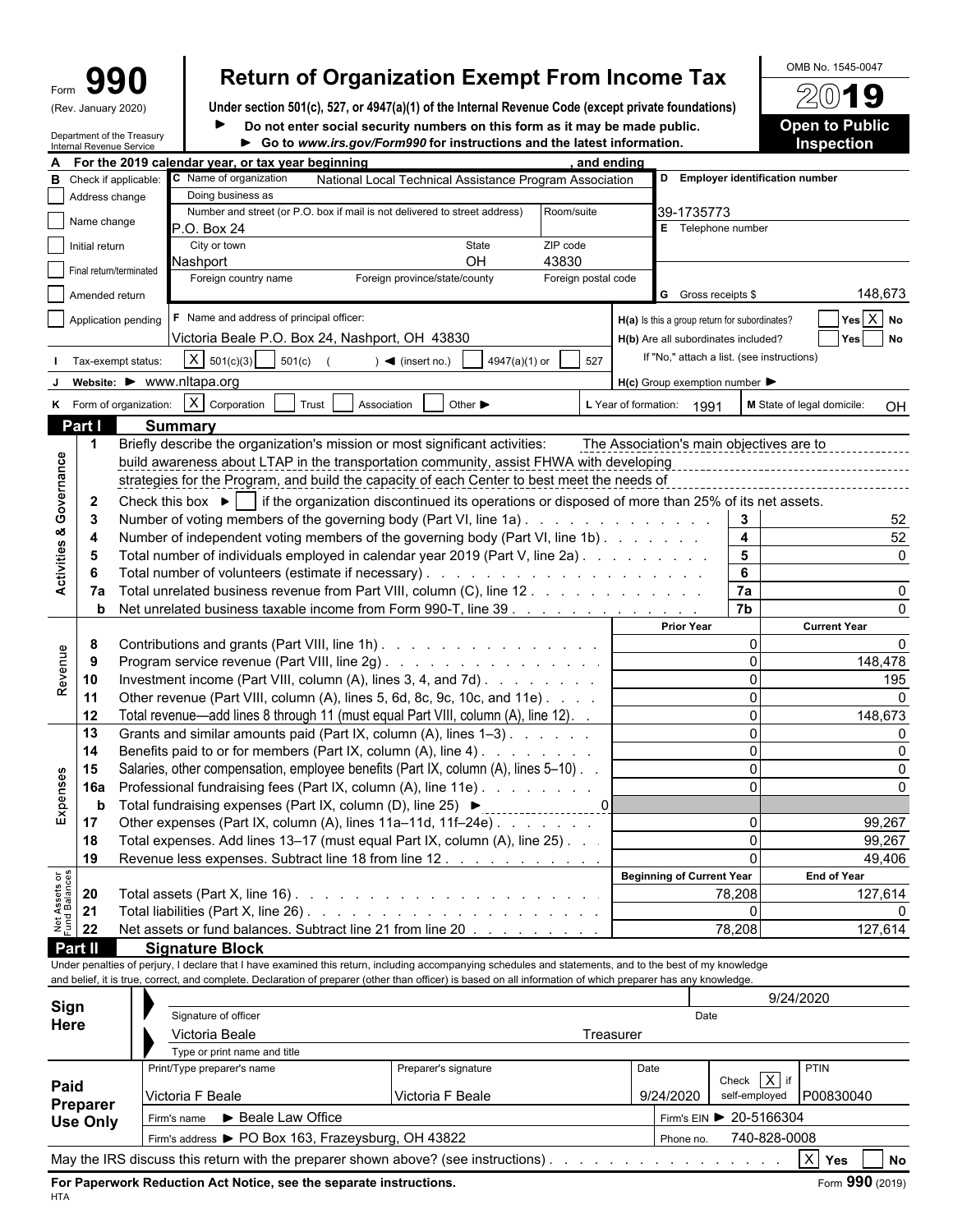|                         | Form 990 (2019) | National Local Technical Assistance Program Association                                                                                                              | 39-1735773          | Page 2     |
|-------------------------|-----------------|----------------------------------------------------------------------------------------------------------------------------------------------------------------------|---------------------|------------|
|                         | <b>Part III</b> | <b>Statement of Program Service Accomplishments</b>                                                                                                                  |                     |            |
|                         |                 | Check if Schedule O contains a response or note to any line in this Part III.                                                                                        |                     |            |
| -1                      |                 | Briefly describe the organization's mission:                                                                                                                         |                     |            |
|                         |                 | The Association's main objectives are to build awareness about LTAP in the transportation                                                                            |                     |            |
|                         |                 | community, assist FHWA with developing strategies for the Program, and build the capacity<br>content contents assist the capacity assistance content of the capacity |                     |            |
|                         |                 | of each Center to best meet the needs of its customers.                                                                                                              |                     |            |
| $\overline{\mathbf{2}}$ |                 | Did the organization undertake any significant program services during the year which were not listed on                                                             |                     |            |
|                         |                 |                                                                                                                                                                      | $\mathbf{I}$<br>Yes | $X$ No     |
|                         |                 | If "Yes," describe these new services on Schedule O.                                                                                                                 |                     |            |
| 3                       |                 | Did the organization cease conducting, or make significant changes in how it conducts, any program                                                                   |                     |            |
|                         |                 |                                                                                                                                                                      |                     | Yes $X$ No |
|                         |                 | If "Yes," describe these changes on Schedule O.                                                                                                                      |                     |            |
| 4                       |                 | Describe the organization's program service accomplishments for each of its three largest program services, as measured by                                           |                     |            |
|                         |                 | expenses. Section 501(c)(3) and 501(c)(4) organizations are required to report the amount of grants and allocations to others,                                       |                     |            |
|                         |                 | the total expenses, and revenue, if any, for each program service reported.                                                                                          |                     |            |
| 4a                      |                 |                                                                                                                                                                      |                     |            |
|                         |                 |                                                                                                                                                                      |                     |            |
|                         |                 | training and professional development to the staff of the 58 member centers.                                                                                         |                     |            |
|                         |                 |                                                                                                                                                                      |                     |            |
|                         |                 |                                                                                                                                                                      |                     |            |
|                         |                 |                                                                                                                                                                      |                     |            |
|                         |                 |                                                                                                                                                                      |                     |            |
|                         |                 |                                                                                                                                                                      |                     |            |
|                         |                 |                                                                                                                                                                      |                     |            |
|                         |                 |                                                                                                                                                                      |                     |            |
|                         |                 |                                                                                                                                                                      |                     |            |
|                         |                 |                                                                                                                                                                      |                     |            |
| 4b                      |                 |                                                                                                                                                                      |                     |            |
|                         |                 | Operations of the association to further the association's mission.                                                                                                  |                     |            |
|                         |                 |                                                                                                                                                                      |                     |            |
|                         |                 |                                                                                                                                                                      |                     |            |
|                         |                 |                                                                                                                                                                      |                     |            |
|                         |                 |                                                                                                                                                                      |                     |            |
|                         |                 |                                                                                                                                                                      |                     |            |
|                         |                 |                                                                                                                                                                      |                     |            |
|                         |                 |                                                                                                                                                                      |                     |            |
|                         |                 |                                                                                                                                                                      |                     |            |
|                         |                 |                                                                                                                                                                      |                     |            |
|                         |                 |                                                                                                                                                                      |                     |            |
|                         |                 |                                                                                                                                                                      |                     |            |
| 4с                      | (Code:          | including grants of \$ (Revenue \$<br>) (Expenses \$                                                                                                                 |                     |            |
|                         |                 |                                                                                                                                                                      |                     |            |
|                         |                 |                                                                                                                                                                      |                     |            |
|                         |                 |                                                                                                                                                                      |                     |            |
|                         |                 |                                                                                                                                                                      |                     |            |
|                         |                 |                                                                                                                                                                      |                     |            |
|                         |                 |                                                                                                                                                                      |                     |            |
|                         |                 |                                                                                                                                                                      |                     |            |
|                         |                 |                                                                                                                                                                      |                     |            |
|                         |                 |                                                                                                                                                                      |                     |            |
|                         |                 |                                                                                                                                                                      |                     |            |
|                         |                 |                                                                                                                                                                      |                     |            |
|                         |                 | 4d Other program services (Describe on Schedule O.)                                                                                                                  |                     |            |
|                         | (Expenses \$    | 0) (Revenue \$<br>0 including grants of \$                                                                                                                           |                     |            |
| 4e                      |                 | Total program service expenses<br>99,267                                                                                                                             |                     |            |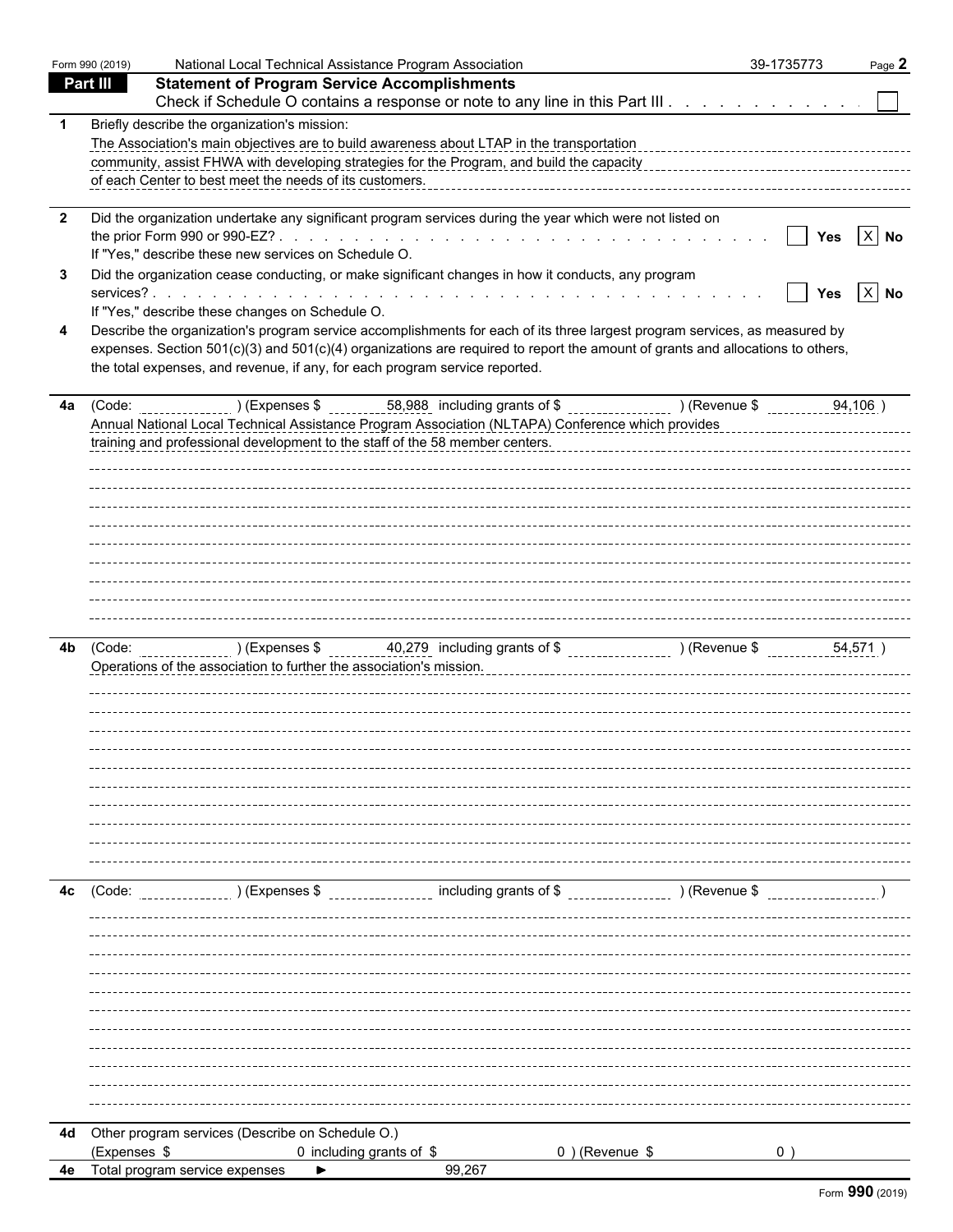Form 990 (2019) National Local Technical Assistance Program Association 39-1735773 Page 3

| 39-1735773 | Page 3 |
|------------|--------|
|            |        |

| Part IV | <b>Checklist of Required Schedules</b>                                                                                                                                                                                                      |                         |             |                           |  |
|---------|---------------------------------------------------------------------------------------------------------------------------------------------------------------------------------------------------------------------------------------------|-------------------------|-------------|---------------------------|--|
|         |                                                                                                                                                                                                                                             |                         | Yes         | No.                       |  |
|         | Is the organization described in section $501(c)(3)$ or $4947(a)(1)$ (other than a private foundation)? If "Yes,"<br>complete Schedule A.                                                                                                   | $\mathbf 1$             | $\times$    |                           |  |
|         | Is the organization required to complete Schedule B, Schedule of Contributors (see instructions)?                                                                                                                                           | $\overline{2}$          |             | $\times$                  |  |
| 3       | Did the organization engage in direct or indirect political campaign activities on behalf of or in opposition to                                                                                                                            |                         |             |                           |  |
|         |                                                                                                                                                                                                                                             | $\mathbf{3}$            |             | $\times$                  |  |
| 4       | Section 501(c)(3) organizations. Did the organization engage in lobbying activities, or have a section 501(h)                                                                                                                               | $\overline{\mathbf{4}}$ |             | $\times$                  |  |
| 5       | Is the organization a section $501(c)(4)$ , $501(c)(5)$ , or $501(c)(6)$ organization that receives membership dues,                                                                                                                        |                         |             |                           |  |
|         | assessments, or similar amounts as defined in Revenue Procedure 98-19? If "Yes," complete Schedule C, Part III                                                                                                                              | 5                       |             | $\times$                  |  |
|         | 6 Did the organization maintain any donor advised funds or any similar funds or accounts for which donors<br>have the right to provide advice on the distribution or investment of amounts in such funds or accounts? If                    | 6                       |             | $\times$                  |  |
| 7       | Did the organization receive or hold a conservation easement, including easements to preserve open space,                                                                                                                                   |                         |             |                           |  |
|         | the environment, historic land areas, or historic structures? If "Yes," complete Schedule D, Part II. .                                                                                                                                     | $\overline{7}$          |             | $\times$                  |  |
|         | 8 Did the organization maintain collections of works of art, historical treasures, or other similar assets? If "Yes,"                                                                                                                       | 8                       |             | $\times$                  |  |
|         | 9 Did the organization report an amount in Part X, line 21, for escrow or custodial account liability, serve as a                                                                                                                           |                         |             |                           |  |
|         | custodian for amounts not listed in Part X; or provide credit counseling, debt management, credit repair, or debt                                                                                                                           |                         |             |                           |  |
|         |                                                                                                                                                                                                                                             | 9                       |             | X                         |  |
| 10      | Did the organization, directly or through a related organization, hold assets in donor-restricted endowments                                                                                                                                | 10                      |             | $\times$                  |  |
|         | 11 If the organization's answer to any of the following questions is "Yes," then complete Schedule D, Parts VI,<br>VII, VIII, IX, or X as applicable.                                                                                       |                         |             |                           |  |
|         | a Did the organization report an amount for land, buildings, and equipment in Part X, line 10? If "Yes," complete                                                                                                                           | 11a                     |             | $\times$                  |  |
|         | <b>b</b> Did the organization report an amount for investments—other securities in Part X, line 12, that is 5% or more<br>of its total assets reported in Part X, line 16? If "Yes," complete Schedule D, Part VII.                         | 11 <sub>b</sub>         |             | $\times$                  |  |
|         | c Did the organization report an amount for investments—program related in Part X, line 13, that is 5% or more                                                                                                                              |                         |             |                           |  |
|         | of its total assets reported in Part X, line 16? If "Yes," complete Schedule D, Part VIII.                                                                                                                                                  | 11c                     |             | $\times$                  |  |
|         | d Did the organization report an amount for other assets in Part X, line 15, that is 5% or more of its total assets                                                                                                                         | 11d                     |             | X                         |  |
|         | e Did the organization report an amount for other liabilities in Part X, line 25? If "Yes," complete Schedule D, Part X                                                                                                                     | 11e                     |             | $\mathsf{X}$              |  |
|         | f Did the organization's separate or consolidated financial statements for the tax year include a footnote that addresses                                                                                                                   |                         |             |                           |  |
|         | the organization's liability for uncertain tax positions under FIN 48 (ASC 740)? If "Yes," complete Schedule D, Part X.                                                                                                                     | 11f                     |             | X                         |  |
|         | 12a Did the organization obtain separate, independent audited financial statements for the tax year? If "Yes," complete                                                                                                                     |                         |             |                           |  |
|         |                                                                                                                                                                                                                                             | 12a                     |             | X                         |  |
|         | <b>b</b> Was the organization included in consolidated, independent audited financial statements for the tax year? If "Yes,"<br>and if the organization answered "No" to line 12a, then completing Schedule D, Parts XI and XII is optional | 12 <sub>b</sub>         |             | X                         |  |
| 13      | Is the organization a school described in section $170(b)(1)(A)(ii)$ ? If "Yes," complete Schedule E.                                                                                                                                       | 13                      |             | $\boldsymbol{\mathsf{X}}$ |  |
|         | 14a Did the organization maintain an office, employees, or agents outside of the United States?                                                                                                                                             | 14a                     |             | $\boldsymbol{\mathsf{X}}$ |  |
|         | <b>b</b> Did the organization have aggregate revenues or expenses of more than \$10,000 from grantmaking,<br>fundraising, business, investment, and program service activities outside the United States, or aggregate                      |                         |             |                           |  |
|         | foreign investments valued at \$100,000 or more? If "Yes," complete Schedule F, Parts I and IV.                                                                                                                                             | l 14b                   |             | X                         |  |
|         | 15 Did the organization report on Part IX, column (A), line 3, more than \$5,000 of grants or other assistance to or                                                                                                                        | 15                      |             | $\mathsf{X}$              |  |
|         | 16 Did the organization report on Part IX, column (A), line 3, more than \$5,000 of aggregate grants or other<br>assistance to or for foreign individuals? If "Yes," complete Schedule F, Parts III and IV.                                 | 16                      |             |                           |  |
| 17      | Did the organization report a total of more than \$15,000 of expenses for professional fundraising services                                                                                                                                 |                         |             | $\boldsymbol{\mathsf{X}}$ |  |
|         | on Part IX, column (A), lines 6 and 11e? If "Yes," complete Schedule G, Part I (see instructions).                                                                                                                                          |                         | $17 \mid X$ |                           |  |
| 18      | Did the organization report more than \$15,000 total of fundraising event gross income and contributions on                                                                                                                                 | 18                      |             | $\boldsymbol{\mathsf{X}}$ |  |
| 19      | Did the organization report more than \$15,000 of gross income from gaming activities on Part VIII, line 9a?                                                                                                                                |                         |             |                           |  |
|         |                                                                                                                                                                                                                                             | 19                      |             | X                         |  |
|         | 20a Did the organization operate one or more hospital facilities? If "Yes," complete Schedule H.                                                                                                                                            | 20a<br>20 <sub>b</sub>  |             | $\sf X$                   |  |
| 21      | <b>b</b> If "Yes" to line 20a, did the organization attach a copy of its audited financial statements to this return?<br>Did the organization report more than \$5,000 of grants or other assistance to any domestic organization or        |                         |             |                           |  |
|         | domestic government on Part IX, column (A), line 1? If "Yes," complete Schedule I, Parts I and II.                                                                                                                                          | 21                      |             | $\times$                  |  |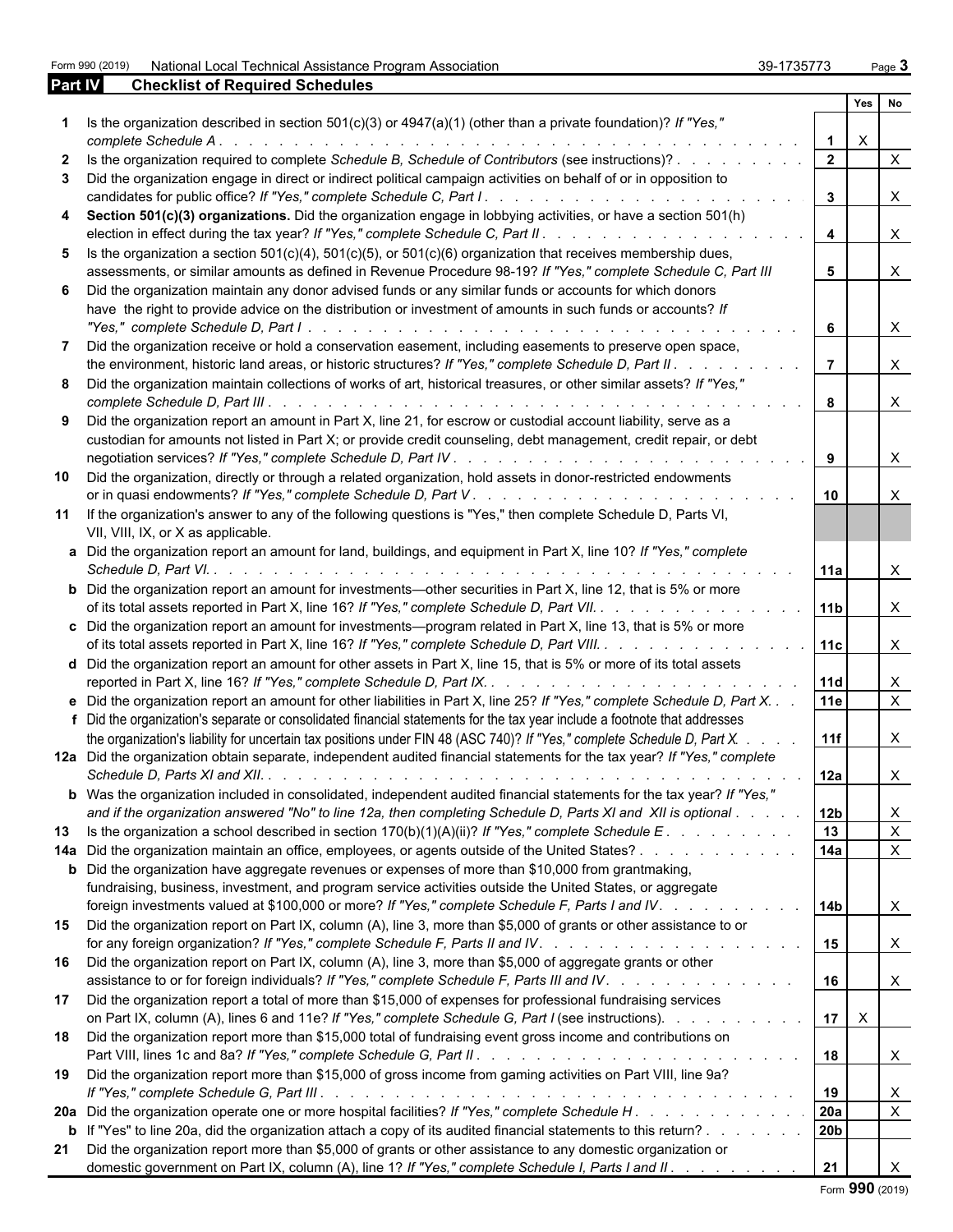|     |                                                                                                                                            |                 | Yes No       |                                             |
|-----|--------------------------------------------------------------------------------------------------------------------------------------------|-----------------|--------------|---------------------------------------------|
| 22  | Did the organization report more than \$5,000 of grants or other assistance to or for domestic individuals on                              | $\overline{22}$ |              | $\times$                                    |
| 23  | Did the organization answer "Yes" to Part VII, Section A, line 3, 4, or 5 about compensation of the                                        |                 |              |                                             |
|     | organization's current and former officers, directors, trustees, key employees, and highest compensated                                    |                 |              |                                             |
|     |                                                                                                                                            | 23              |              | $\mathsf{X}$                                |
|     | 24a Did the organization have a tax-exempt bond issue with an outstanding principal amount of more than                                    |                 |              |                                             |
|     | \$100,000 as of the last day of the year, that was issued after December 31, 2002? If "Yes," answer lines                                  |                 |              |                                             |
|     |                                                                                                                                            | 24a             |              | X                                           |
|     | <b>b</b> Did the organization invest any proceeds of tax-exempt bonds beyond a temporary period exception?                                 | l 24b           |              |                                             |
|     | c Did the organization maintain an escrow account other than a refunding escrow at any time during the year                                |                 |              |                                             |
|     |                                                                                                                                            | 24c             |              |                                             |
|     | d Did the organization act as an "on behalf of" issuer for bonds outstanding at any time during the year?                                  | 24d             |              |                                             |
|     | 25a Section 501(c)(3), 501(c)(4), and 501(c)(29) organizations. Did the organization engage in an excess benefit                           |                 |              |                                             |
|     | transaction with a disqualified person during the year? If "Yes," complete Schedule L, Part I.                                             | 25a             |              | $\mathsf{X}$                                |
|     | <b>b</b> Is the organization aware that it engaged in an excess benefit transaction with a disqualified person in a                        |                 |              |                                             |
|     | prior year, and that the transaction has not been reported on any of the organization's prior Forms 990 or                                 |                 |              |                                             |
|     |                                                                                                                                            | 25b             |              | $\mathsf{X}$                                |
| -26 | Did the organization report any amount on Part X, line 5 or 22, for receivables from or payables to any current                            |                 |              |                                             |
|     | or former officer, director, trustee, key employee, creator or founder, substantial contributor, or 35%                                    |                 |              |                                             |
|     | controlled entity or family member of any of these persons? If "Yes," complete Schedule L, Part II. .<br>and the state of the state of the | l 26            |              | $\times$                                    |
| 27  | Did the organization provide a grant or other assistance to any current or former officer, director, trustee, key                          |                 |              |                                             |
|     | employee, creator or founder, substantial contributor or employee thereof, a grant selection committee                                     |                 |              |                                             |
|     | member, or to a 35% controlled entity (including an employee thereof) or family member of any of these                                     |                 |              |                                             |
|     |                                                                                                                                            | l 27            |              | $\times$                                    |
|     | 28 Was the organization a party to a business transaction with one of the following parties (see Schedule L,                               |                 |              |                                             |
|     | Part IV instructions, for applicable filing thresholds, conditions, and exceptions):                                                       |                 |              |                                             |
|     | a A current or former officer, director, trustee, key employee, creator or founder, or substantial contributor? If                         |                 |              |                                             |
|     |                                                                                                                                            |                 |              |                                             |
|     | <b>b</b> A family member of any individual described in line 28a? If "Yes," complete Schedule L, Part IV.                                  | 28b             |              | $\boldsymbol{\mathsf{X}}$<br>$\overline{X}$ |
|     |                                                                                                                                            |                 |              |                                             |
|     | c A 35% controlled entity of one or more individuals and/or organizations described in lines 28a or 28b? If                                |                 |              | $\boldsymbol{\mathsf{X}}$                   |
| 29  | Did the organization receive more than \$25,000 in non-cash contributions? If "Yes," complete Schedule M.                                  | 29              |              | $\overline{X}$                              |
| 30  | Did the organization receive contributions of art, historical treasures, or other similar assets, or qualified                             |                 |              |                                             |
|     |                                                                                                                                            | $\vert$ 30      |              | X                                           |
| 31  | Did the organization liquidate, terminate, or dissolve and cease operations? If "Yes," complete Schedule N, Part I                         | -31             |              | $\mathsf{X}$                                |
| 32  | Did the organization sell, exchange, dispose of, or transfer more than 25% of its net assets?                                              |                 |              |                                             |
|     |                                                                                                                                            | 32              |              |                                             |
| 33  | Did the organization own 100% of an entity disregarded as separate from the organization under Regulations                                 |                 |              | $\mathbf{r}$                                |
|     |                                                                                                                                            | $\vert$ 33      |              | X                                           |
|     |                                                                                                                                            |                 |              |                                             |
|     | 34 Was the organization related to any tax-exempt or taxable entity? If "Yes," complete Schedule R, Part II,                               |                 |              |                                             |
|     |                                                                                                                                            | 34              |              | X                                           |
|     | 35a Did the organization have a controlled entity within the meaning of section 512(b)(13)?                                                | 35a             |              | $\overline{X}$                              |
|     | <b>b</b> If "Yes" to line 35a, did the organization receive any payment from or engage in any transaction with a controlled                |                 |              |                                             |
|     | entity within the meaning of section 512(b)(13)? If "Yes," complete Schedule R, Part V, line 2                                             | 35 <sub>b</sub> |              |                                             |
|     | 36 Section 501(c)(3) organizations. Did the organization make any transfers to an exempt non-charitable related                            |                 |              |                                             |
|     |                                                                                                                                            | 36              |              | X                                           |
|     | 37 Did the organization conduct more than 5% of its activities through an entity that is not a related organization                        |                 |              |                                             |
|     | and that is treated as a partnership for federal income tax purposes? If "Yes," complete Schedule R, Part VI.                              | 37              |              | X                                           |
|     | 38 Did the organization complete Schedule O and provide explanations in Schedule O for Part VI, lines 11b and                              |                 |              |                                             |
|     |                                                                                                                                            |                 | $\mathsf{X}$ |                                             |
|     | <b>Part V</b><br><b>Statements Regarding Other IRS Filings and Tax Compliance</b>                                                          |                 |              |                                             |
|     | Check if Schedule O contains a response or note to any line in this Part V                                                                 |                 |              |                                             |
|     |                                                                                                                                            |                 | Yes No       |                                             |
|     | 1a<br>Enter the number reported in Box 3 of Form 1096. Enter -0- if not applicable                                                         |                 |              |                                             |
| 1а  | 1 <sub>b</sub><br>$\Omega$                                                                                                                 |                 |              |                                             |
| b   | Enter the number of Forms W-2G included in line 1a. Enter -0- if not applicable                                                            |                 |              |                                             |
| c   | Did the organization comply with backup withholding rules for reportable payments to vendors and reportable                                |                 |              |                                             |
|     |                                                                                                                                            | 1c              | $\mathsf{X}$ |                                             |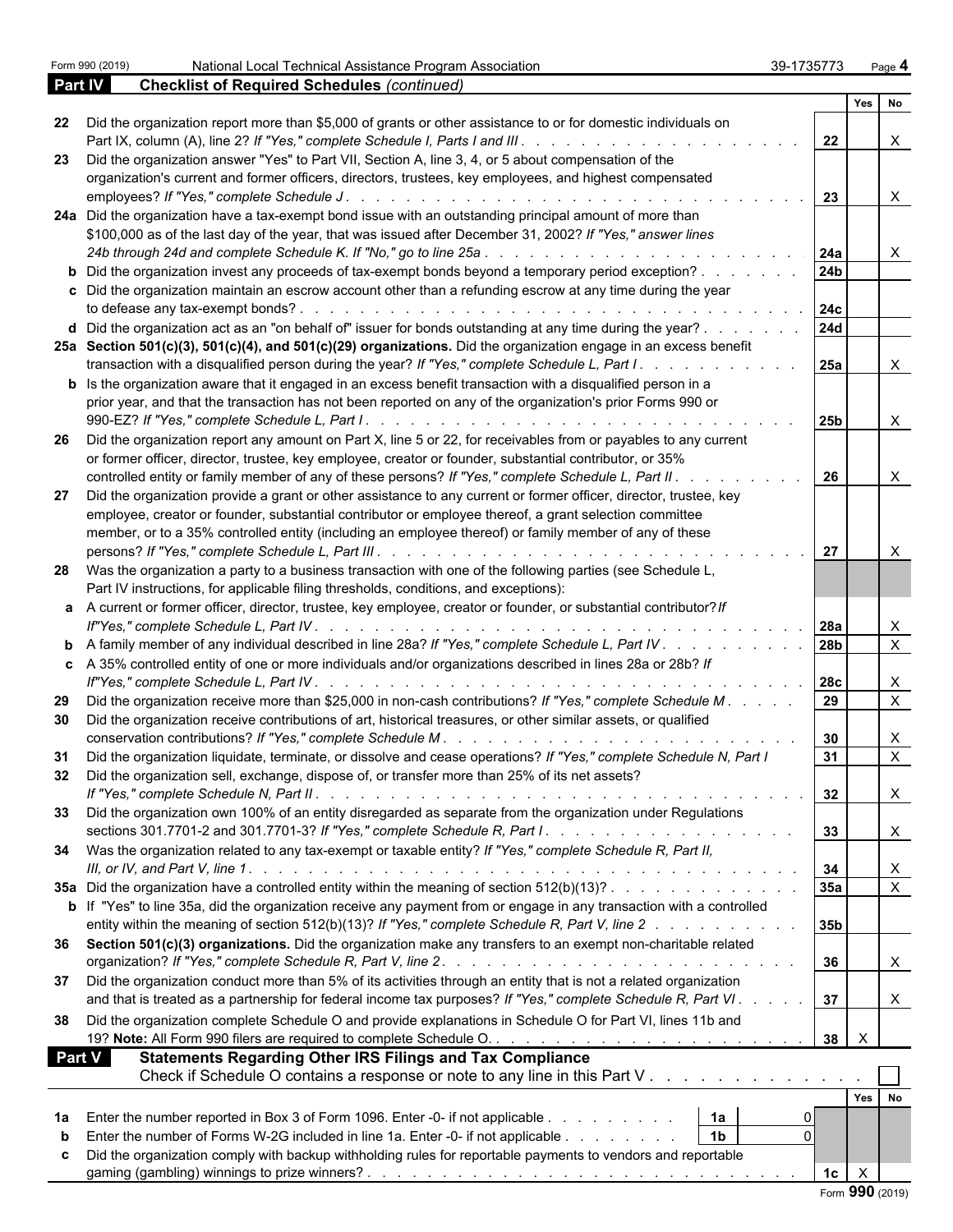|               | Form 990 (2019)                | National Local Technical Assistance Program Association                                                                                                                                                                                                                             | 39-1735773     |     | Page 5                    |  |  |
|---------------|--------------------------------|-------------------------------------------------------------------------------------------------------------------------------------------------------------------------------------------------------------------------------------------------------------------------------------|----------------|-----|---------------------------|--|--|
| <b>Part V</b> |                                | Statements Regarding Other IRS Filings and Tax Compliance (continued)                                                                                                                                                                                                               |                |     |                           |  |  |
|               |                                |                                                                                                                                                                                                                                                                                     |                | Yes | No                        |  |  |
|               |                                | 2a Enter the number of employees reported on Form W-3, Transmittal of Wage and Tax                                                                                                                                                                                                  |                |     |                           |  |  |
|               |                                | 2a<br>Statements, filed for the calendar year ending with or within the year covered by this return.                                                                                                                                                                                |                |     |                           |  |  |
|               |                                | b If at least one is reported on line 2a, did the organization file all required federal employment tax returns?.                                                                                                                                                                   | 2 <sub>b</sub> |     |                           |  |  |
|               |                                | Note: If the sum of lines 1a and 2a is greater than 250, you may be required to e-file. (see instructions)                                                                                                                                                                          |                |     |                           |  |  |
| За            |                                | Did the organization have unrelated business gross income of \$1,000 or more during the year?.                                                                                                                                                                                      | За             |     |                           |  |  |
|               |                                | If "Yes," has it filed a Form 990-T for this year? If "No" to line 3b, provide an explanation on Schedule O                                                                                                                                                                         | 3 <sub>b</sub> |     |                           |  |  |
| 4a            |                                | At any time during the calendar year, did the organization have an interest in, or a signature or other authority over,                                                                                                                                                             |                |     |                           |  |  |
|               |                                | a financial account in a foreign country (such as a bank account, securities account, or other financial account)?                                                                                                                                                                  | 4a             |     |                           |  |  |
|               |                                | <b>b</b> If "Yes," enter the name of the foreign country ▶                                                                                                                                                                                                                          |                |     |                           |  |  |
|               |                                | See instructions for filing requirements for FinCEN Form 114, Report of Foreign Bank and Financial Accounts (FBAR).                                                                                                                                                                 |                |     |                           |  |  |
| 5а            |                                | Was the organization a party to a prohibited tax shelter transaction at any time during the tax year?.                                                                                                                                                                              | 5a             |     | $\times$                  |  |  |
|               |                                | Did any taxable party notify the organization that it was or is a party to a prohibited tax shelter transaction?.                                                                                                                                                                   | 5 <sub>b</sub> |     | $\boldsymbol{\mathsf{X}}$ |  |  |
|               |                                | If "Yes" to line 5a or 5b, did the organization file Form 8886-T?                                                                                                                                                                                                                   | 5c             |     |                           |  |  |
|               |                                | 6a Does the organization have annual gross receipts that are normally greater than \$100,000, and did the                                                                                                                                                                           |                |     |                           |  |  |
|               |                                | organization solicit any contributions that were not tax deductible as charitable contributions?.                                                                                                                                                                                   | 6a             |     | $\times$                  |  |  |
|               |                                | <b>b</b> If "Yes," did the organization include with every solicitation an express statement that such contributions or                                                                                                                                                             |                |     |                           |  |  |
|               | gifts were not tax deductible? | .                                                                                                                                                                                                                                                                                   | 6b             |     |                           |  |  |
|               |                                | Organizations that may receive deductible contributions under section 170(c).                                                                                                                                                                                                       |                |     |                           |  |  |
|               |                                | Did the organization receive a payment in excess of \$75 made partly as a contribution and partly for goods                                                                                                                                                                         |                |     |                           |  |  |
|               |                                | and services provided to the payor?.                                                                                                                                                                                                                                                | 7a             |     |                           |  |  |
|               |                                | If "Yes," did the organization notify the donor of the value of the goods or services provided?                                                                                                                                                                                     | 7 <sub>b</sub> |     |                           |  |  |
|               |                                | c Did the organization sell, exchange, or otherwise dispose of tangible personal property for which it was                                                                                                                                                                          | 7c             |     | $\times$                  |  |  |
|               |                                | <b>7d</b>                                                                                                                                                                                                                                                                           |                |     |                           |  |  |
| d             |                                | If "Yes," indicate the number of Forms 8282 filed during the year<br>e Did the organization receive any funds, directly or indirectly, to pay premiums on a personal benefit contract? .                                                                                            | 7e             |     | X                         |  |  |
|               |                                | Did the organization, during the year, pay premiums, directly or indirectly, on a personal benefit contract? .                                                                                                                                                                      | 7f             |     | $\boldsymbol{\mathsf{X}}$ |  |  |
|               |                                | If the organization received a contribution of qualified intellectual property, did the organization file Form 8899 as required?.                                                                                                                                                   | 7g             |     |                           |  |  |
|               |                                | If the organization received a contribution of cars, boats, airplanes, or other vehicles, did the organization file a Form 1098-C?.                                                                                                                                                 | 7 <sup>h</sup> |     |                           |  |  |
| 8             |                                | Sponsoring organizations maintaining donor advised funds. Did a donor advised fund maintained by the                                                                                                                                                                                |                |     |                           |  |  |
|               |                                | sponsoring organization have excess business holdings at any time during the year?.                                                                                                                                                                                                 | 8              |     |                           |  |  |
| 9             |                                | Sponsoring organizations maintaining donor advised funds.                                                                                                                                                                                                                           |                |     |                           |  |  |
|               |                                | Did the sponsoring organization make any taxable distributions under section 4966?.                                                                                                                                                                                                 | 9a             |     |                           |  |  |
|               |                                | Did the sponsoring organization make a distribution to a donor, donor advisor, or related person?                                                                                                                                                                                   | 9 <sub>b</sub> |     |                           |  |  |
|               |                                | Section 501(c)(7) organizations. Enter:                                                                                                                                                                                                                                             |                |     |                           |  |  |
| а             |                                | 10a <br>Initiation fees and capital contributions included on Part VIII, line 12                                                                                                                                                                                                    |                |     |                           |  |  |
|               |                                | 10 <sub>b</sub><br>Gross receipts, included on Form 990, Part VIII, line 12, for public use of club facilities.                                                                                                                                                                     |                |     |                           |  |  |
| 11            |                                | Section 501(c)(12) organizations. Enter:                                                                                                                                                                                                                                            |                |     |                           |  |  |
|               |                                | 11a<br>Gross income from members or shareholders.<br>and the contract of the contract of the contract of the contract of the contract of the contract of the contract of the contract of the contract of the contract of the contract of the contract of the contract of the contra |                |     |                           |  |  |
| b             |                                | Gross income from other sources (Do not net amounts due or paid to other sources                                                                                                                                                                                                    |                |     |                           |  |  |
|               |                                | 11 <sub>b</sub>                                                                                                                                                                                                                                                                     |                |     |                           |  |  |
|               |                                | 12a Section 4947(a)(1) non-exempt charitable trusts. Is the organization filing Form 990 in lieu of Form 1041?.                                                                                                                                                                     | 12a            |     |                           |  |  |
| b             |                                | 12 <sub>b</sub><br>If "Yes," enter the amount of tax-exempt interest received or accrued during the year.                                                                                                                                                                           |                |     |                           |  |  |
| 13            |                                | Section 501(c)(29) qualified nonprofit health insurance issuers.                                                                                                                                                                                                                    |                |     |                           |  |  |
| a             |                                | Is the organization licensed to issue qualified health plans in more than one state?.                                                                                                                                                                                               | 13a            |     |                           |  |  |
|               |                                | Note: See the instructions for additional information the organization must report on Schedule O.                                                                                                                                                                                   |                |     |                           |  |  |
|               |                                | <b>b</b> Enter the amount of reserves the organization is required to maintain by the states in which                                                                                                                                                                               |                |     |                           |  |  |
|               |                                | 13 <sub>b</sub>                                                                                                                                                                                                                                                                     |                |     |                           |  |  |
| c.            |                                | 13 <sub>c</sub>                                                                                                                                                                                                                                                                     |                |     |                           |  |  |
| 14a           |                                | Did the organization receive any payments for indoor tanning services during the tax year?.<br>and a state of the state of the                                                                                                                                                      | 14a            |     | $\times$                  |  |  |
| b             |                                | If "Yes," has it filed a Form 720 to report these payments? If "No," provide an explanation on Schedule O.                                                                                                                                                                          | <b>14b</b>     |     |                           |  |  |
| 15            |                                | Is the organization subject to the section 4960 tax on payment(s) of more than \$1,000,000 in remuneration or                                                                                                                                                                       |                |     |                           |  |  |
|               |                                |                                                                                                                                                                                                                                                                                     | 15             |     | X                         |  |  |
|               |                                | If "Yes," see instructions and file Form 4720, Schedule N.                                                                                                                                                                                                                          |                |     |                           |  |  |
| 16            |                                | Is the organization an educational institution subject to the section 4968 excise tax on net investment income?                                                                                                                                                                     | 16             |     | X                         |  |  |
|               |                                | If "Yes," complete Form 4720, Schedule O.                                                                                                                                                                                                                                           |                |     |                           |  |  |
|               |                                |                                                                                                                                                                                                                                                                                     |                |     |                           |  |  |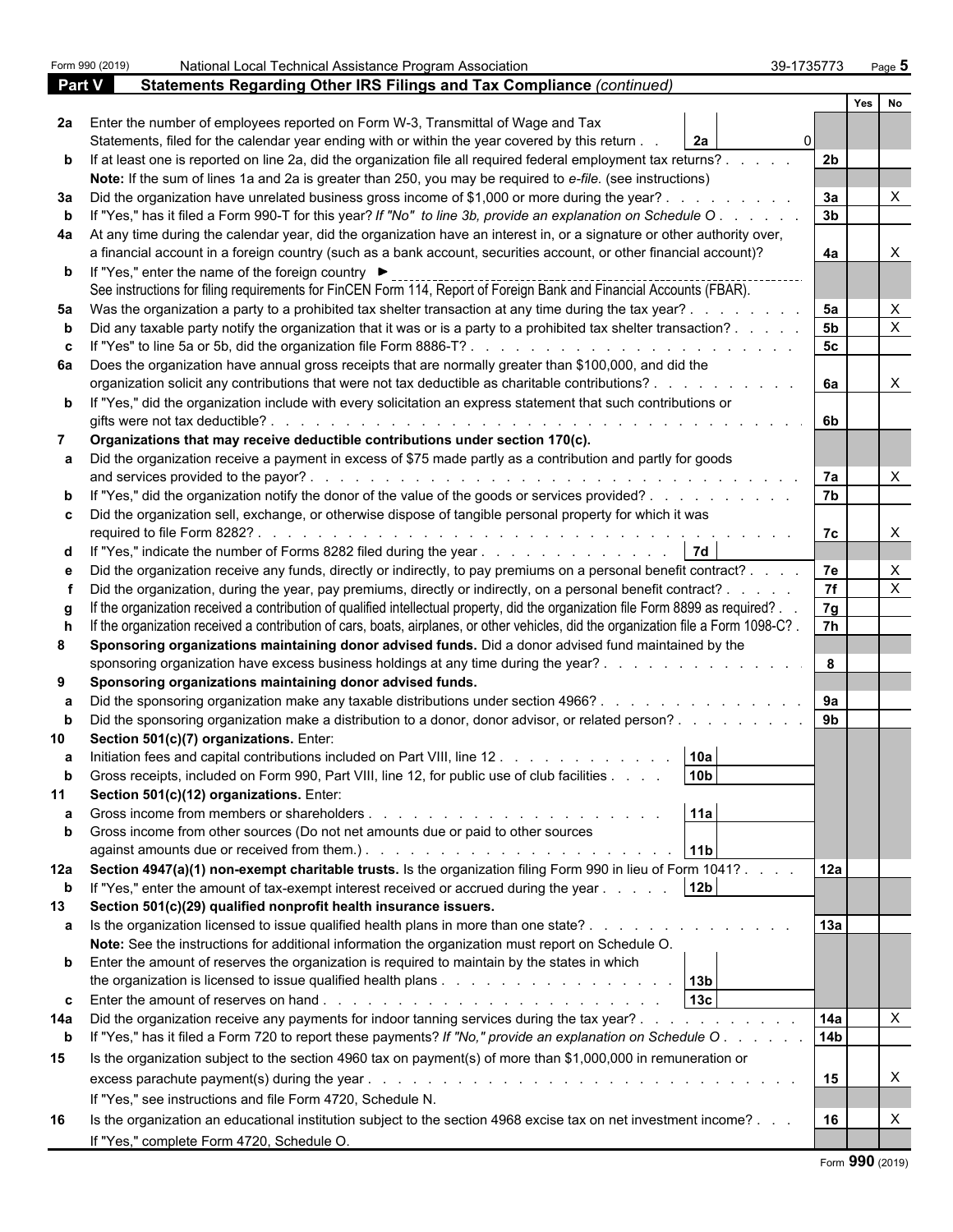|              | Form 990 (2019)              | National Local Technical Assistance Program Association                                                                                                                                                                                                        | 39-1735773             | Page 6       |                           |  |  |
|--------------|------------------------------|----------------------------------------------------------------------------------------------------------------------------------------------------------------------------------------------------------------------------------------------------------------|------------------------|--------------|---------------------------|--|--|
|              | <b>Part VI</b>               | Governance, Management, and Disclosure For each "Yes" response to lines 2 through 7b below, and for a "No"                                                                                                                                                     |                        |              |                           |  |  |
|              |                              | response to line 8a, 8b, or 10b below, describe the circumstances, processes, or changes on Schedule O. See instructions.                                                                                                                                      |                        |              |                           |  |  |
|              |                              | Check if Schedule O contains a response or note to any line in this Part VI.                                                                                                                                                                                   |                        | X            |                           |  |  |
|              |                              |                                                                                                                                                                                                                                                                |                        |              |                           |  |  |
|              |                              | <b>Section A. Governing Body and Management</b>                                                                                                                                                                                                                |                        |              |                           |  |  |
|              |                              |                                                                                                                                                                                                                                                                |                        | Yes          | No                        |  |  |
|              |                              | 1a Enter the number of voting members of the governing body at the end of the tax year.<br>1a                                                                                                                                                                  | 52                     |              |                           |  |  |
|              |                              | If there are material differences in voting rights among members of the governing body, or                                                                                                                                                                     |                        |              |                           |  |  |
|              |                              | if the governing body delegated broad authority to an executive committee or similar                                                                                                                                                                           |                        |              |                           |  |  |
|              |                              | committee, explain on Schedule O.                                                                                                                                                                                                                              |                        |              |                           |  |  |
|              |                              | Enter the number of voting members included on line 1a, above, who are independent.<br>1b                                                                                                                                                                      | 52                     |              |                           |  |  |
| $\mathbf{2}$ |                              | Did any officer, director, trustee, or key employee have a family relationship or a business relationship with                                                                                                                                                 |                        |              |                           |  |  |
|              |                              | any other officer, director, trustee, or key employee?<br>de la caractería de la caractería de la caractería                                                                                                                                                   | $\overline{2}$         |              | $\mathsf{X}$              |  |  |
| 3            |                              | Did the organization delegate control over management duties customarily performed by or under the direct                                                                                                                                                      |                        |              |                           |  |  |
|              |                              | supervision of officers, directors, trustees, or key employees to a management company or other person?.                                                                                                                                                       | 3 <sup>1</sup>         |              | $\mathsf{X}$              |  |  |
|              |                              | Did the organization make any significant changes to its governing documents since the prior Form 990 was filed? .                                                                                                                                             | $\overline{4}$         |              | $\mathsf{X}$              |  |  |
| 5            |                              |                                                                                                                                                                                                                                                                | 5 <sup>5</sup>         |              | $\boldsymbol{\mathsf{X}}$ |  |  |
|              |                              | Did the organization become aware during the year of a significant diversion of the organization's assets?                                                                                                                                                     | 6 <sup>1</sup>         | $\mathsf{X}$ |                           |  |  |
|              |                              | Did the organization have members or stockholders?.                                                                                                                                                                                                            |                        |              |                           |  |  |
|              |                              | 7a Did the organization have members, stockholders, or other persons who had the power to elect or appoint                                                                                                                                                     |                        |              |                           |  |  |
|              |                              | one or more members of the governing body?.<br>and the second contract of the second contract of the second contract of the second                                                                                                                             | 7a l                   | $\mathsf{X}$ |                           |  |  |
|              |                              | <b>b</b> Are any governance decisions of the organization reserved to (or subject to approval by) members,                                                                                                                                                     |                        |              |                           |  |  |
|              |                              | stockholders, or persons other than the governing body?.<br><u>. Kara masa masa masa masa masa masa m</u>                                                                                                                                                      | 7 <sub>b</sub>         | $\mathsf{X}$ |                           |  |  |
| 8            |                              | Did the organization contemporaneously document the meetings held or written actions undertaken during                                                                                                                                                         |                        |              |                           |  |  |
|              |                              | the year by the following:                                                                                                                                                                                                                                     |                        |              |                           |  |  |
|              |                              | <b>a</b> The governing body?<br>and the contract of the contract of the contract of the contract of the contract of the contract of the contract of the contract of the contract of the contract of the contract of the contract of the contract of the contra | <b>8a</b>              | $\mathsf{X}$ |                           |  |  |
| b            |                              |                                                                                                                                                                                                                                                                | 8 <sub>b</sub>         | $\mathsf{X}$ |                           |  |  |
| 9            |                              | Is there any officer, director, trustee, or key employee listed in Part VII, Section A, who cannot be reached                                                                                                                                                  |                        |              |                           |  |  |
|              |                              | at the organization's mailing address? If "Yes," provide the names and addresses on Schedule O.                                                                                                                                                                | 9                      |              | $\mathsf{X}$              |  |  |
|              |                              | Section B. Policies (This Section B requests information about policies not required by the Internal Revenue Code.)                                                                                                                                            |                        |              |                           |  |  |
|              |                              |                                                                                                                                                                                                                                                                |                        | Yes No       |                           |  |  |
|              |                              |                                                                                                                                                                                                                                                                | 10a                    |              | $\boldsymbol{X}$          |  |  |
|              |                              | <b>b</b> If "Yes," did the organization have written policies and procedures governing the activities of such chapters,                                                                                                                                        |                        |              |                           |  |  |
|              |                              | affiliates, and branches to ensure their operations are consistent with the organization's exempt purposes?.                                                                                                                                                   | 10b                    |              |                           |  |  |
|              |                              | 11a Has the organization provided a complete copy of this Form 990 to all members of its governing body before filing the form?.                                                                                                                               | 11a                    | $\mathsf{X}$ |                           |  |  |
|              |                              | <b>b</b> Describe in Schedule O the process, if any, used by the organization to review this Form 990.                                                                                                                                                         |                        |              |                           |  |  |
|              |                              |                                                                                                                                                                                                                                                                |                        |              |                           |  |  |
|              |                              |                                                                                                                                                                                                                                                                | 12a<br>12 <sub>b</sub> |              |                           |  |  |
|              |                              | <b>b</b> Were officers, directors, or trustees, and key employees required to disclose annually interests that could give rise to conflicts?                                                                                                                   |                        | $\mathsf{X}$ |                           |  |  |
|              |                              | Did the organization regularly and consistently monitor and enforce compliance with the policy? If "Yes,"                                                                                                                                                      |                        |              |                           |  |  |
|              |                              |                                                                                                                                                                                                                                                                | 12c                    | $\mathsf{X}$ |                           |  |  |
| 13           |                              |                                                                                                                                                                                                                                                                | 13                     |              | $\mathsf{X}$              |  |  |
| 14           |                              |                                                                                                                                                                                                                                                                | $\overline{14}$        |              | $\mathsf{X}$              |  |  |
| 15           |                              | Did the process for determining compensation of the following persons include a review and approval by                                                                                                                                                         |                        |              |                           |  |  |
|              |                              | independent persons, comparability data, and contemporaneous substantiation of the deliberation and decision?                                                                                                                                                  |                        |              |                           |  |  |
|              |                              |                                                                                                                                                                                                                                                                | 15a                    | $\mathsf{X}$ |                           |  |  |
|              |                              |                                                                                                                                                                                                                                                                | 15 <sub>b</sub>        | $\mathsf{X}$ |                           |  |  |
|              |                              | If "Yes" to line 15a or 15b, describe the process in Schedule O (see instructions).                                                                                                                                                                            |                        |              |                           |  |  |
|              |                              | 16a Did the organization invest in, contribute assets to, or participate in a joint venture or similar arrangement                                                                                                                                             |                        |              |                           |  |  |
|              |                              |                                                                                                                                                                                                                                                                | 16a                    |              | $\times$                  |  |  |
|              |                              | <b>b</b> If "Yes," did the organization follow a written policy or procedure requiring the organization to evaluate its                                                                                                                                        |                        |              |                           |  |  |
|              |                              | participation in joint venture arrangements under applicable federal tax law, and take steps to safeguard                                                                                                                                                      |                        |              |                           |  |  |
|              |                              |                                                                                                                                                                                                                                                                | 16b                    |              |                           |  |  |
|              | <b>Section C. Disclosure</b> |                                                                                                                                                                                                                                                                |                        |              |                           |  |  |
| 17           |                              | List the states with which a copy of this Form 990 is required to be filed ▶                                                                                                                                                                                   |                        |              |                           |  |  |
| 18           |                              |                                                                                                                                                                                                                                                                |                        |              |                           |  |  |
|              |                              | Section 6104 requires an organization to make its Forms 1023 (1024 or 1024-A, if applicable), 990, and 990-T (Section 501(c)                                                                                                                                   |                        |              |                           |  |  |
|              |                              | (3)s only) available for public inspection. Indicate how you made these available. Check all that apply.                                                                                                                                                       |                        |              |                           |  |  |
|              | X Own website                | X Upon request<br>Another's website<br>Other (explain on Schedule O)                                                                                                                                                                                           |                        |              |                           |  |  |
| 19           |                              | Describe on Schedule O whether (and if so, how) the organization made its governing documents, conflict of interest policy,                                                                                                                                    |                        |              |                           |  |  |
|              |                              | and financial statements available to the public during the tax year.                                                                                                                                                                                          |                        |              |                           |  |  |
| -20          |                              | State the name, address, and telephone number of the person who possesses the organization's books and records                                                                                                                                                 |                        |              |                           |  |  |
|              |                              | Victoria Beale<br>-------------                                                                                                                                                                                                                                |                        |              |                           |  |  |
|              |                              | P.O. Box 24, Nashport, OH 43830                                                                                                                                                                                                                                |                        |              |                           |  |  |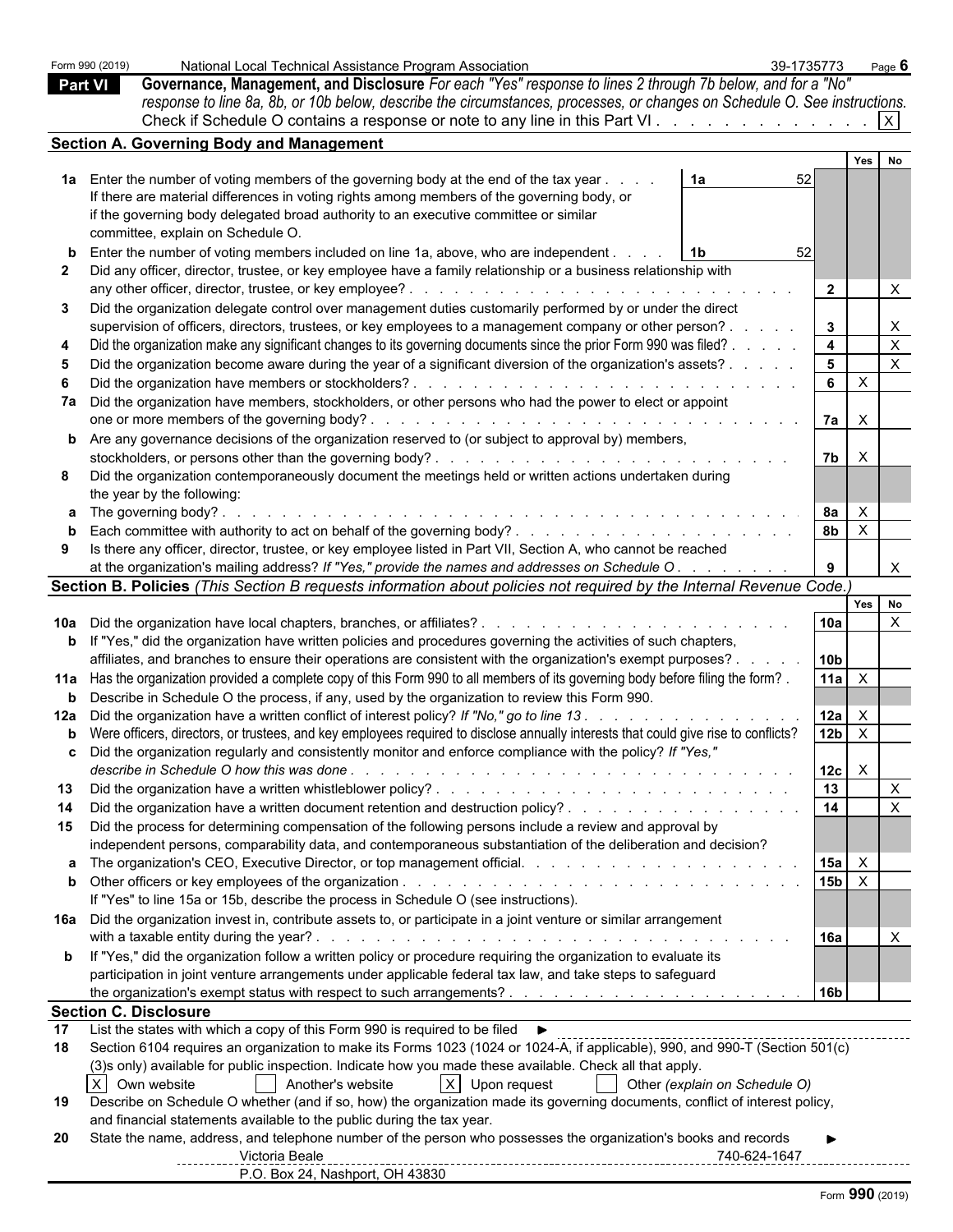| Form 990 (2019)          | National Local Technical Assistance Program Association                                                                                                                                                                     | 39-1735773 | Page 7 |
|--------------------------|-----------------------------------------------------------------------------------------------------------------------------------------------------------------------------------------------------------------------------|------------|--------|
| <b>Part VII</b>          | <b>Compensation of Officers, Directors, Trustees, Key Employees, Highest Compensated</b>                                                                                                                                    |            |        |
|                          | <b>Employees, and Independent Contractors</b><br>Check if Schedule O contains a response or note to any line in this Part VII.                                                                                              |            |        |
| <b>Section A.</b>        | Officers, Directors, Trustees, Key Employees, and Highest Compensated Employees                                                                                                                                             |            |        |
| organization's tax year. | 1a Complete this table for all persons required to be listed. Report compensation for the calendar year ending with or within the                                                                                           |            |        |
|                          | • List all of the organization's current officers, directors, trustees (whether individuals or organizations), regardless of amount<br>of compensation. Enter -0- in columns (D), (E), and (F) if no compensation was paid. |            |        |

- List all of the organization's **current** key employees, if any. See instructions for definition of "key employee."
- List the organization's five **current** highest compensated employees (other than an officer, director, trustee, or key employee)

who received reportable compensation (Box 5 of Form W-2 and/or Box 7 of Form 1099-MISC) of more than \$100,000 from the organization and any related organizations.

List all of the organization's **former** officers, key employees, and highest compensated employees who received more than \$100,000 of reportable compensation from the organization and any related organizations.

List all of the organization's **former directors or trustees** that received, in the capacity as a former director or trustee of the organization, more than \$10,000 of reportable compensation from the organization and any related organizations.

See instructions for the order in which to list the persons above.

X Check this box if neither the organization nor any related organization compensated any current officer, director, or trustee.

| (A)<br>Name and title                                  | (B)<br>Average<br>hours<br>per week<br>(list any<br>hours for | or director        |                       | (C)<br>Position<br>Officer |              | (do not check more than one<br>box, unless person is both an<br>officer and a director/trustee) | Former | (D)<br>Reportable<br>compensation<br>from the<br>organization<br>(W-2/1099-MISC) | (E)<br>Reportable<br>compensation<br>from related<br>organizations<br>(W-2/1099-MISC) | (F)<br>Estimated amount<br>of other<br>compensation<br>from the<br>organization and |
|--------------------------------------------------------|---------------------------------------------------------------|--------------------|-----------------------|----------------------------|--------------|-------------------------------------------------------------------------------------------------|--------|----------------------------------------------------------------------------------|---------------------------------------------------------------------------------------|-------------------------------------------------------------------------------------|
|                                                        | related<br>organizations<br>below<br>dotted line)             | Individual trustee | Institutional trustee |                            | Key employee | Highest compensated<br>employee                                                                 |        |                                                                                  |                                                                                       | related organizations                                                               |
| Donna Shea<br>(1)<br>_________________________________ | 5.00                                                          |                    |                       |                            |              |                                                                                                 |        |                                                                                  |                                                                                       |                                                                                     |
| President                                              | 0.00                                                          |                    |                       | X                          |              |                                                                                                 |        |                                                                                  |                                                                                       |                                                                                     |
|                                                        | 5.00                                                          |                    |                       |                            |              |                                                                                                 |        |                                                                                  |                                                                                       |                                                                                     |
| President-Elect                                        | 0.00                                                          |                    |                       | X                          |              |                                                                                                 |        |                                                                                  |                                                                                       |                                                                                     |
|                                                        | 5.00                                                          |                    |                       |                            |              |                                                                                                 |        |                                                                                  |                                                                                       |                                                                                     |
| Vice-President                                         | 0.00                                                          |                    |                       | X                          |              |                                                                                                 |        |                                                                                  |                                                                                       |                                                                                     |
| (4) Tracy Coan                                         | 1.00                                                          |                    |                       |                            |              |                                                                                                 |        |                                                                                  |                                                                                       |                                                                                     |
| Secretary                                              | 0.00                                                          |                    |                       | X                          |              |                                                                                                 |        |                                                                                  |                                                                                       |                                                                                     |
| (5) Victoria Beale                                     | 5.00                                                          |                    |                       |                            |              |                                                                                                 |        |                                                                                  |                                                                                       |                                                                                     |
| Treasurer                                              | 0.00                                                          |                    |                       | $\pmb{\times}$             |              |                                                                                                 |        |                                                                                  |                                                                                       |                                                                                     |
|                                                        | _______________                                               |                    |                       |                            |              |                                                                                                 |        |                                                                                  |                                                                                       |                                                                                     |
| (7)                                                    | ______________                                                |                    |                       |                            |              |                                                                                                 |        |                                                                                  |                                                                                       |                                                                                     |
|                                                        | <u> - - - - - - - - -</u>                                     |                    |                       |                            |              |                                                                                                 |        |                                                                                  |                                                                                       |                                                                                     |
|                                                        |                                                               |                    |                       |                            |              |                                                                                                 |        |                                                                                  |                                                                                       |                                                                                     |
|                                                        |                                                               |                    |                       |                            |              |                                                                                                 |        |                                                                                  |                                                                                       |                                                                                     |
| $\overline{(11)}$                                      |                                                               |                    |                       |                            |              |                                                                                                 |        |                                                                                  |                                                                                       |                                                                                     |
|                                                        |                                                               |                    |                       |                            |              |                                                                                                 |        |                                                                                  |                                                                                       |                                                                                     |
| (13)                                                   |                                                               |                    |                       |                            |              |                                                                                                 |        |                                                                                  |                                                                                       |                                                                                     |
| (14)                                                   |                                                               |                    |                       |                            |              |                                                                                                 |        |                                                                                  |                                                                                       |                                                                                     |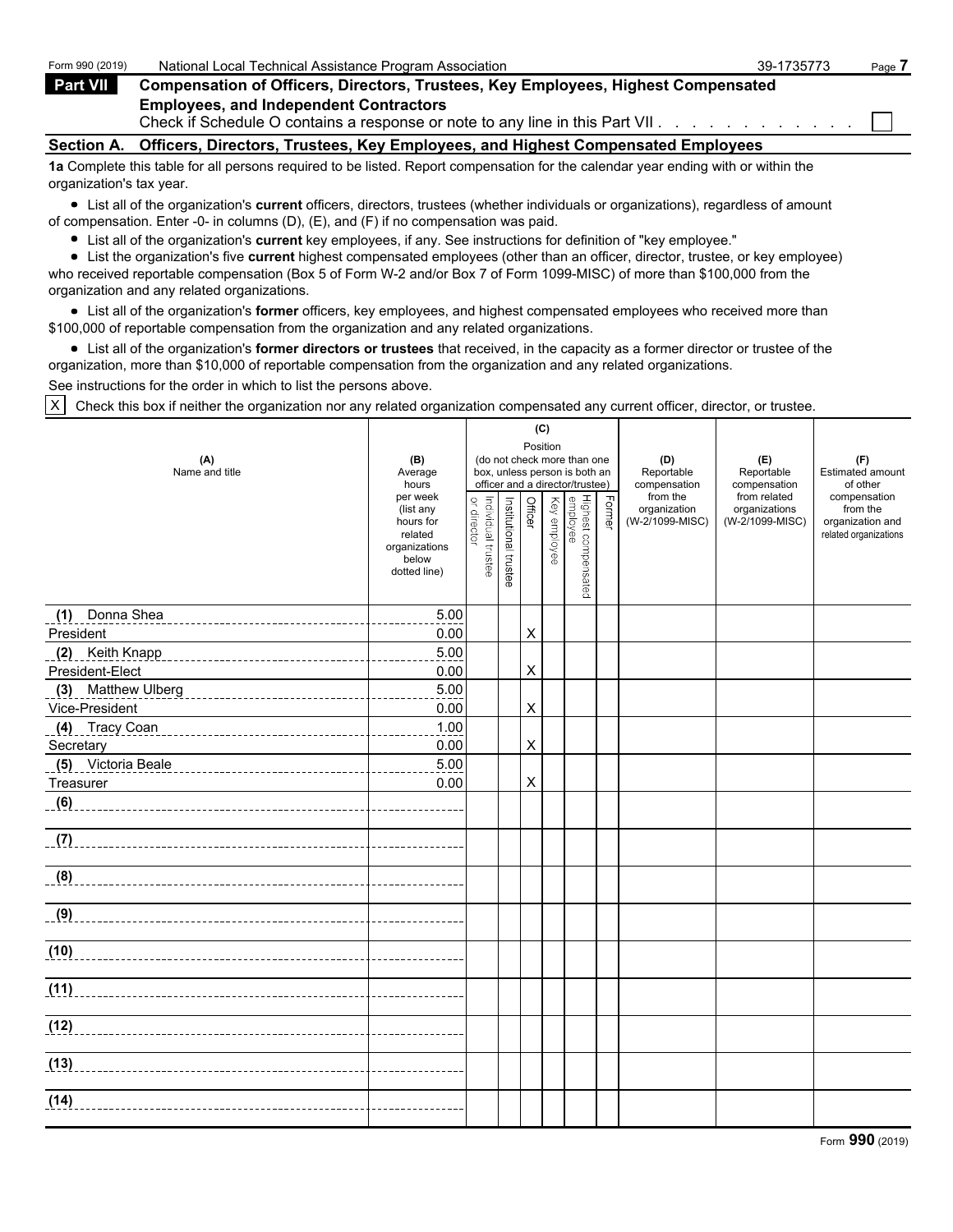| <b>Part VII</b><br>Section A. Officers, Directors, Trustees, Key Employees, and Highest Compensated Employees (continued)<br>(C)<br>Position<br>(do not check more than one<br>(A)<br>(D)<br>(F)<br>(E)<br>(B)<br>Name and title<br>box, unless person is both an<br>Reportable<br>Reportable<br>Estimated amount<br>Average<br>officer and a director/trustee)<br>hours<br>compensation<br>compensation<br>of other<br>from the<br>from related<br>per week<br>compensation<br>Key employee<br>, Former<br>Highest compensated<br>employee<br>Officer<br>Institutional trustee<br>Individual trustee<br>organization<br>organizations<br>from the<br>(list any<br>director<br>(W-2/1099-MISC)<br>hours for<br>(W-2/1099-MISC)<br>organization and<br>related<br>related organizations<br>organizations<br>below<br>dotted line)<br>(15)<br>(16)<br>(17)<br>(18)<br>(19)<br>(20)<br>(21)<br>(22)<br>(23)<br>(24)<br>(25)<br>$\overline{0}$<br>$\Omega$<br>0<br>1b<br>$\Omega$<br>Total from continuation sheets to Part VII, Section A. ▶<br>$\Omega$<br>0<br>$\Omega$<br>$\Omega$<br>$\mathbf{0}$<br>Total (add lines 1b and 1c). $\ldots$ $\ldots$ $\ldots$ $\ldots$ $\ldots$ $\ldots$ $\ldots$ $\ldots$<br>2 Total number of individuals (including but not limited to those listed above) who received more than \$100,000 of<br>reportable compensation from the organization<br>Yes No<br>Did the organization list any former officer, director, trustee, key employee, or highest compensated<br>3<br>employee on line 1a? If "Yes," complete Schedule J for such individual<br>3<br>X<br>For any individual listed on line 1a, is the sum of reportable compensation and other compensation from<br>4<br>the organization and related organizations greater than \$150,000? If "Yes," complete Schedule J for such<br>4<br>X<br>Did any person listed on line 1a receive or accrue compensation from any unrelated organization or individual<br>5<br>for services rendered to the organization? If "Yes," complete Schedule J for such person.<br>X<br>5<br><b>Section B. Independent Contractors</b><br>Complete this table for your five highest compensated independent contractors that received more than \$100,000 of<br>$\mathbf 1$<br>compensation from the organization. Report compensation for the calendar year ending with or within the organization's tax year.<br>(A)<br>(B)<br>(C)<br>Description of services<br>Name and business address<br>Compensation<br>0<br>0<br>0<br>0<br>0<br>Total number of independent contractors (including but not limited to those listed above) who received | Form 990 (2019) | National Local Technical Assistance Program Association |  |  |  |  |  | 39-1735773 | Page 8 |
|--------------------------------------------------------------------------------------------------------------------------------------------------------------------------------------------------------------------------------------------------------------------------------------------------------------------------------------------------------------------------------------------------------------------------------------------------------------------------------------------------------------------------------------------------------------------------------------------------------------------------------------------------------------------------------------------------------------------------------------------------------------------------------------------------------------------------------------------------------------------------------------------------------------------------------------------------------------------------------------------------------------------------------------------------------------------------------------------------------------------------------------------------------------------------------------------------------------------------------------------------------------------------------------------------------------------------------------------------------------------------------------------------------------------------------------------------------------------------------------------------------------------------------------------------------------------------------------------------------------------------------------------------------------------------------------------------------------------------------------------------------------------------------------------------------------------------------------------------------------------------------------------------------------------------------------------------------------------------------------------------------------------------------------------------------------------------------------------------------------------------------------------------------------------------------------------------------------------------------------------------------------------------------------------------------------------------------------------------------------------------------------------------------------------------------------------------------------------------------------------------------------------------------------------------------------------------------------------------------------------------|-----------------|---------------------------------------------------------|--|--|--|--|--|------------|--------|
|                                                                                                                                                                                                                                                                                                                                                                                                                                                                                                                                                                                                                                                                                                                                                                                                                                                                                                                                                                                                                                                                                                                                                                                                                                                                                                                                                                                                                                                                                                                                                                                                                                                                                                                                                                                                                                                                                                                                                                                                                                                                                                                                                                                                                                                                                                                                                                                                                                                                                                                                                                                                                          |                 |                                                         |  |  |  |  |  |            |        |
|                                                                                                                                                                                                                                                                                                                                                                                                                                                                                                                                                                                                                                                                                                                                                                                                                                                                                                                                                                                                                                                                                                                                                                                                                                                                                                                                                                                                                                                                                                                                                                                                                                                                                                                                                                                                                                                                                                                                                                                                                                                                                                                                                                                                                                                                                                                                                                                                                                                                                                                                                                                                                          |                 |                                                         |  |  |  |  |  |            |        |
|                                                                                                                                                                                                                                                                                                                                                                                                                                                                                                                                                                                                                                                                                                                                                                                                                                                                                                                                                                                                                                                                                                                                                                                                                                                                                                                                                                                                                                                                                                                                                                                                                                                                                                                                                                                                                                                                                                                                                                                                                                                                                                                                                                                                                                                                                                                                                                                                                                                                                                                                                                                                                          |                 |                                                         |  |  |  |  |  |            |        |
|                                                                                                                                                                                                                                                                                                                                                                                                                                                                                                                                                                                                                                                                                                                                                                                                                                                                                                                                                                                                                                                                                                                                                                                                                                                                                                                                                                                                                                                                                                                                                                                                                                                                                                                                                                                                                                                                                                                                                                                                                                                                                                                                                                                                                                                                                                                                                                                                                                                                                                                                                                                                                          |                 |                                                         |  |  |  |  |  |            |        |
|                                                                                                                                                                                                                                                                                                                                                                                                                                                                                                                                                                                                                                                                                                                                                                                                                                                                                                                                                                                                                                                                                                                                                                                                                                                                                                                                                                                                                                                                                                                                                                                                                                                                                                                                                                                                                                                                                                                                                                                                                                                                                                                                                                                                                                                                                                                                                                                                                                                                                                                                                                                                                          |                 |                                                         |  |  |  |  |  |            |        |
|                                                                                                                                                                                                                                                                                                                                                                                                                                                                                                                                                                                                                                                                                                                                                                                                                                                                                                                                                                                                                                                                                                                                                                                                                                                                                                                                                                                                                                                                                                                                                                                                                                                                                                                                                                                                                                                                                                                                                                                                                                                                                                                                                                                                                                                                                                                                                                                                                                                                                                                                                                                                                          |                 |                                                         |  |  |  |  |  |            |        |
|                                                                                                                                                                                                                                                                                                                                                                                                                                                                                                                                                                                                                                                                                                                                                                                                                                                                                                                                                                                                                                                                                                                                                                                                                                                                                                                                                                                                                                                                                                                                                                                                                                                                                                                                                                                                                                                                                                                                                                                                                                                                                                                                                                                                                                                                                                                                                                                                                                                                                                                                                                                                                          |                 |                                                         |  |  |  |  |  |            |        |
|                                                                                                                                                                                                                                                                                                                                                                                                                                                                                                                                                                                                                                                                                                                                                                                                                                                                                                                                                                                                                                                                                                                                                                                                                                                                                                                                                                                                                                                                                                                                                                                                                                                                                                                                                                                                                                                                                                                                                                                                                                                                                                                                                                                                                                                                                                                                                                                                                                                                                                                                                                                                                          |                 |                                                         |  |  |  |  |  |            |        |
|                                                                                                                                                                                                                                                                                                                                                                                                                                                                                                                                                                                                                                                                                                                                                                                                                                                                                                                                                                                                                                                                                                                                                                                                                                                                                                                                                                                                                                                                                                                                                                                                                                                                                                                                                                                                                                                                                                                                                                                                                                                                                                                                                                                                                                                                                                                                                                                                                                                                                                                                                                                                                          |                 |                                                         |  |  |  |  |  |            |        |
|                                                                                                                                                                                                                                                                                                                                                                                                                                                                                                                                                                                                                                                                                                                                                                                                                                                                                                                                                                                                                                                                                                                                                                                                                                                                                                                                                                                                                                                                                                                                                                                                                                                                                                                                                                                                                                                                                                                                                                                                                                                                                                                                                                                                                                                                                                                                                                                                                                                                                                                                                                                                                          |                 |                                                         |  |  |  |  |  |            |        |
|                                                                                                                                                                                                                                                                                                                                                                                                                                                                                                                                                                                                                                                                                                                                                                                                                                                                                                                                                                                                                                                                                                                                                                                                                                                                                                                                                                                                                                                                                                                                                                                                                                                                                                                                                                                                                                                                                                                                                                                                                                                                                                                                                                                                                                                                                                                                                                                                                                                                                                                                                                                                                          |                 |                                                         |  |  |  |  |  |            |        |
|                                                                                                                                                                                                                                                                                                                                                                                                                                                                                                                                                                                                                                                                                                                                                                                                                                                                                                                                                                                                                                                                                                                                                                                                                                                                                                                                                                                                                                                                                                                                                                                                                                                                                                                                                                                                                                                                                                                                                                                                                                                                                                                                                                                                                                                                                                                                                                                                                                                                                                                                                                                                                          |                 |                                                         |  |  |  |  |  |            |        |
|                                                                                                                                                                                                                                                                                                                                                                                                                                                                                                                                                                                                                                                                                                                                                                                                                                                                                                                                                                                                                                                                                                                                                                                                                                                                                                                                                                                                                                                                                                                                                                                                                                                                                                                                                                                                                                                                                                                                                                                                                                                                                                                                                                                                                                                                                                                                                                                                                                                                                                                                                                                                                          |                 |                                                         |  |  |  |  |  |            |        |
|                                                                                                                                                                                                                                                                                                                                                                                                                                                                                                                                                                                                                                                                                                                                                                                                                                                                                                                                                                                                                                                                                                                                                                                                                                                                                                                                                                                                                                                                                                                                                                                                                                                                                                                                                                                                                                                                                                                                                                                                                                                                                                                                                                                                                                                                                                                                                                                                                                                                                                                                                                                                                          |                 |                                                         |  |  |  |  |  |            |        |
|                                                                                                                                                                                                                                                                                                                                                                                                                                                                                                                                                                                                                                                                                                                                                                                                                                                                                                                                                                                                                                                                                                                                                                                                                                                                                                                                                                                                                                                                                                                                                                                                                                                                                                                                                                                                                                                                                                                                                                                                                                                                                                                                                                                                                                                                                                                                                                                                                                                                                                                                                                                                                          |                 |                                                         |  |  |  |  |  |            |        |
|                                                                                                                                                                                                                                                                                                                                                                                                                                                                                                                                                                                                                                                                                                                                                                                                                                                                                                                                                                                                                                                                                                                                                                                                                                                                                                                                                                                                                                                                                                                                                                                                                                                                                                                                                                                                                                                                                                                                                                                                                                                                                                                                                                                                                                                                                                                                                                                                                                                                                                                                                                                                                          |                 |                                                         |  |  |  |  |  |            |        |
|                                                                                                                                                                                                                                                                                                                                                                                                                                                                                                                                                                                                                                                                                                                                                                                                                                                                                                                                                                                                                                                                                                                                                                                                                                                                                                                                                                                                                                                                                                                                                                                                                                                                                                                                                                                                                                                                                                                                                                                                                                                                                                                                                                                                                                                                                                                                                                                                                                                                                                                                                                                                                          |                 |                                                         |  |  |  |  |  |            |        |
|                                                                                                                                                                                                                                                                                                                                                                                                                                                                                                                                                                                                                                                                                                                                                                                                                                                                                                                                                                                                                                                                                                                                                                                                                                                                                                                                                                                                                                                                                                                                                                                                                                                                                                                                                                                                                                                                                                                                                                                                                                                                                                                                                                                                                                                                                                                                                                                                                                                                                                                                                                                                                          |                 |                                                         |  |  |  |  |  |            |        |
|                                                                                                                                                                                                                                                                                                                                                                                                                                                                                                                                                                                                                                                                                                                                                                                                                                                                                                                                                                                                                                                                                                                                                                                                                                                                                                                                                                                                                                                                                                                                                                                                                                                                                                                                                                                                                                                                                                                                                                                                                                                                                                                                                                                                                                                                                                                                                                                                                                                                                                                                                                                                                          |                 |                                                         |  |  |  |  |  |            |        |
|                                                                                                                                                                                                                                                                                                                                                                                                                                                                                                                                                                                                                                                                                                                                                                                                                                                                                                                                                                                                                                                                                                                                                                                                                                                                                                                                                                                                                                                                                                                                                                                                                                                                                                                                                                                                                                                                                                                                                                                                                                                                                                                                                                                                                                                                                                                                                                                                                                                                                                                                                                                                                          |                 |                                                         |  |  |  |  |  |            |        |
|                                                                                                                                                                                                                                                                                                                                                                                                                                                                                                                                                                                                                                                                                                                                                                                                                                                                                                                                                                                                                                                                                                                                                                                                                                                                                                                                                                                                                                                                                                                                                                                                                                                                                                                                                                                                                                                                                                                                                                                                                                                                                                                                                                                                                                                                                                                                                                                                                                                                                                                                                                                                                          |                 |                                                         |  |  |  |  |  |            |        |
|                                                                                                                                                                                                                                                                                                                                                                                                                                                                                                                                                                                                                                                                                                                                                                                                                                                                                                                                                                                                                                                                                                                                                                                                                                                                                                                                                                                                                                                                                                                                                                                                                                                                                                                                                                                                                                                                                                                                                                                                                                                                                                                                                                                                                                                                                                                                                                                                                                                                                                                                                                                                                          |                 |                                                         |  |  |  |  |  |            |        |
|                                                                                                                                                                                                                                                                                                                                                                                                                                                                                                                                                                                                                                                                                                                                                                                                                                                                                                                                                                                                                                                                                                                                                                                                                                                                                                                                                                                                                                                                                                                                                                                                                                                                                                                                                                                                                                                                                                                                                                                                                                                                                                                                                                                                                                                                                                                                                                                                                                                                                                                                                                                                                          |                 |                                                         |  |  |  |  |  |            |        |
|                                                                                                                                                                                                                                                                                                                                                                                                                                                                                                                                                                                                                                                                                                                                                                                                                                                                                                                                                                                                                                                                                                                                                                                                                                                                                                                                                                                                                                                                                                                                                                                                                                                                                                                                                                                                                                                                                                                                                                                                                                                                                                                                                                                                                                                                                                                                                                                                                                                                                                                                                                                                                          |                 |                                                         |  |  |  |  |  |            |        |
|                                                                                                                                                                                                                                                                                                                                                                                                                                                                                                                                                                                                                                                                                                                                                                                                                                                                                                                                                                                                                                                                                                                                                                                                                                                                                                                                                                                                                                                                                                                                                                                                                                                                                                                                                                                                                                                                                                                                                                                                                                                                                                                                                                                                                                                                                                                                                                                                                                                                                                                                                                                                                          |                 |                                                         |  |  |  |  |  |            |        |
|                                                                                                                                                                                                                                                                                                                                                                                                                                                                                                                                                                                                                                                                                                                                                                                                                                                                                                                                                                                                                                                                                                                                                                                                                                                                                                                                                                                                                                                                                                                                                                                                                                                                                                                                                                                                                                                                                                                                                                                                                                                                                                                                                                                                                                                                                                                                                                                                                                                                                                                                                                                                                          |                 |                                                         |  |  |  |  |  |            |        |
|                                                                                                                                                                                                                                                                                                                                                                                                                                                                                                                                                                                                                                                                                                                                                                                                                                                                                                                                                                                                                                                                                                                                                                                                                                                                                                                                                                                                                                                                                                                                                                                                                                                                                                                                                                                                                                                                                                                                                                                                                                                                                                                                                                                                                                                                                                                                                                                                                                                                                                                                                                                                                          |                 |                                                         |  |  |  |  |  |            |        |
|                                                                                                                                                                                                                                                                                                                                                                                                                                                                                                                                                                                                                                                                                                                                                                                                                                                                                                                                                                                                                                                                                                                                                                                                                                                                                                                                                                                                                                                                                                                                                                                                                                                                                                                                                                                                                                                                                                                                                                                                                                                                                                                                                                                                                                                                                                                                                                                                                                                                                                                                                                                                                          |                 |                                                         |  |  |  |  |  |            |        |
|                                                                                                                                                                                                                                                                                                                                                                                                                                                                                                                                                                                                                                                                                                                                                                                                                                                                                                                                                                                                                                                                                                                                                                                                                                                                                                                                                                                                                                                                                                                                                                                                                                                                                                                                                                                                                                                                                                                                                                                                                                                                                                                                                                                                                                                                                                                                                                                                                                                                                                                                                                                                                          |                 |                                                         |  |  |  |  |  |            |        |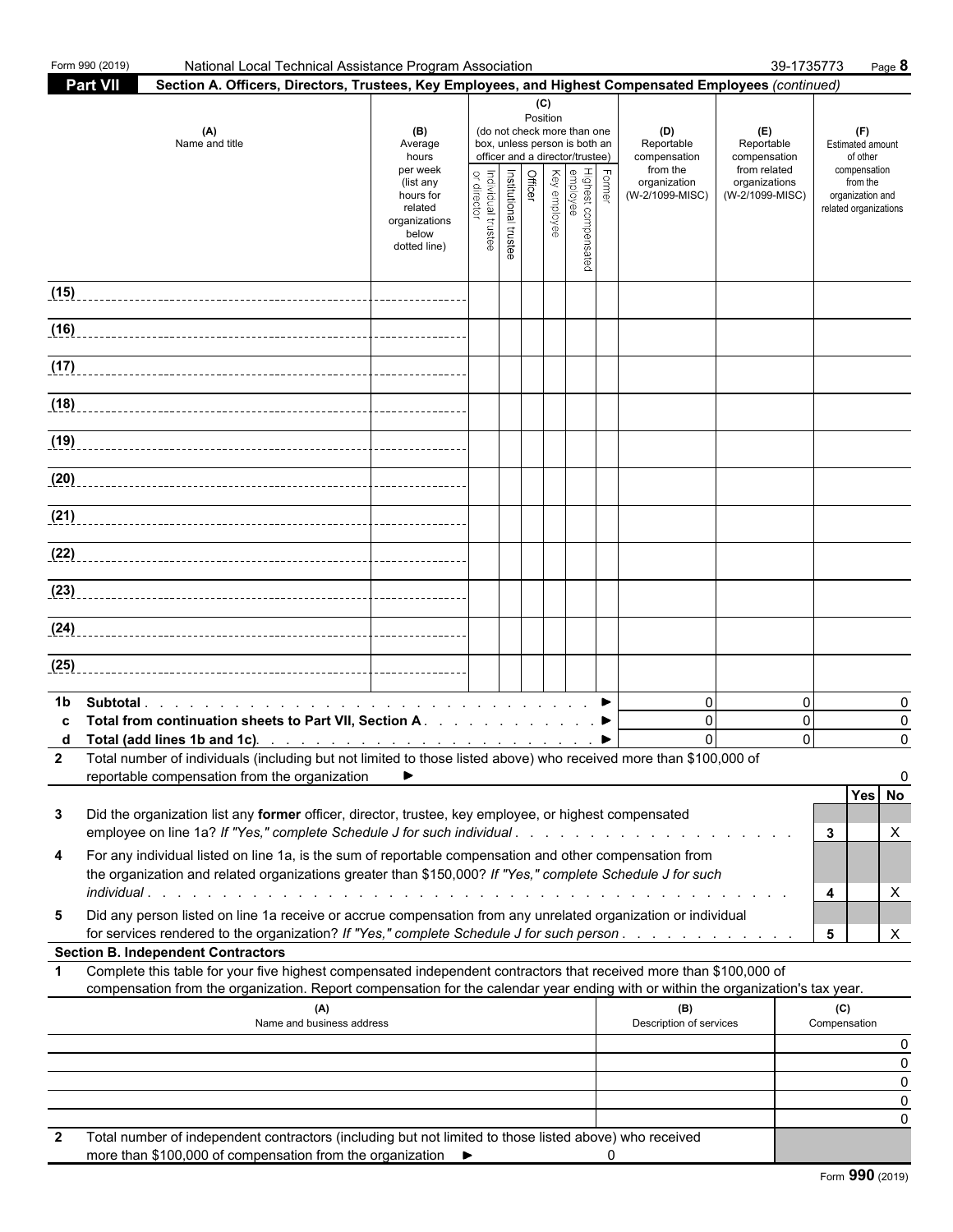|                                                                  |                                    |                                                                                                                                                                                                                                                                                                                                                                                                                                                                                                                                                |                                              |                            |                                                                                 |                                                                                        | (A)<br>Total revenue      | (B)<br>Related or exempt<br>function revenue | (C)<br>Unrelated<br>business revenue | (D)<br>Revenue excluded<br>from tax under |
|------------------------------------------------------------------|------------------------------------|------------------------------------------------------------------------------------------------------------------------------------------------------------------------------------------------------------------------------------------------------------------------------------------------------------------------------------------------------------------------------------------------------------------------------------------------------------------------------------------------------------------------------------------------|----------------------------------------------|----------------------------|---------------------------------------------------------------------------------|----------------------------------------------------------------------------------------|---------------------------|----------------------------------------------|--------------------------------------|-------------------------------------------|
| <b>Contributions, Gifts, Grants</b><br>and Other Similar Amounts | 1a<br>b<br>c<br>d<br>g<br>h.<br>2a | Federated campaigns<br>Membership dues<br>Fundraising events<br>Related organizations<br>Government grants (contributions)<br>All other contributions, gifts, grants, and<br>similar amounts not included above<br>Noncash contributions included in<br>lines $1a-1f$ .<br>Total. Add lines 1a-1f<br><b>Conference Fees</b><br>Annual Fees paid by Centers<br>Annual Fees paid by Centers                                                                                                                                                      |                                              | ----------------------     | 1a<br>1 <sub>b</sub><br>1 <sub>c</sub><br>1 <sub>d</sub><br>1e<br>1f<br>$1g$ \$ | $\Omega$<br>$\Omega$<br>$\Omega$<br>0<br>0<br><b>Business Code</b><br>611430<br>611430 | 94,106<br>54,372          | 94,106<br>54,372                             |                                      | sections 512-514                          |
| Program Service<br>Revenue                                       |                                    | All other program service revenue<br>Total. Add lines 2a-2f.                                                                                                                                                                                                                                                                                                                                                                                                                                                                                   |                                              |                            |                                                                                 | $\blacktriangleright$                                                                  | 148,478                   |                                              |                                      |                                           |
| Revenue<br>$\overline{a}$<br>$rac{1}{\sqrt{2}}$                  | 3<br>4<br>5<br>6а<br>7a<br>d<br>b  | Investment income (including dividends, interest, and<br>other similar amounts). ▶<br>Income from investment of tax-exempt bond proceeds ▶<br>Gross rents<br>Less: rental expenses.<br>Rental income or (loss)<br>Net rental income or (loss)<br>Gross amount from<br>sales of assets<br>other than inventory<br>Less: cost or other basis<br>and sales expenses<br>Gain or (loss)<br>8a Gross income from fundraising<br>events (not including \$<br>of contributions reported on line 1c).<br>See Part IV, line 18.<br>Less: direct expenses | 6a<br>6 <sub>b</sub><br>6c<br>7a<br>7b<br>7c | (i) Real<br>(i) Securities | $\mathbf 0$<br>0<br>0<br>$\overline{\mathsf{o}}$<br><b>8a</b><br>8 <sub>b</sub> | (ii) Personal<br>$\Omega$<br>(ii) Other<br>$\Omega$<br>$\Omega$                        | 195<br>∩<br>$\Omega$<br>0 | 195                                          |                                      |                                           |
|                                                                  | C<br>b<br>c<br>b                   | Net income or (loss) from fundraising events<br>9a Gross income from gaming activities.<br>See Part IV, line 19. $\ldots$ $\ldots$ $\ldots$   9a<br>Less: direct expenses<br>Net income or (loss) from gaming activities<br>10a Gross sales of inventory, less<br>returns and allowances<br>Less: cost of goods sold<br>c Net income or (loss) from sales of inventory                                                                                                                                                                         |                                              |                            | 9 <sub>b</sub><br> 10a <br>10 <sub>b</sub>                                      | $\Omega$<br><b>Business Code</b>                                                       | $\Omega$<br>$\Omega$<br>n |                                              |                                      |                                           |
| Miscellaneous<br>evenue<br>œ                                     | 11a                                | All other revenue<br>e Total. Add lines 11a-11d                                                                                                                                                                                                                                                                                                                                                                                                                                                                                                |                                              |                            |                                                                                 | $\blacktriangleright$                                                                  | ∩                         |                                              |                                      |                                           |

**12 Total revenue.** See instructions. . . . . . . . . . . . . . . . . . . . . . . . . . . . . . . . . . . . . . . . . . . . . . . . . . . . . . 148,673 148,673 0 0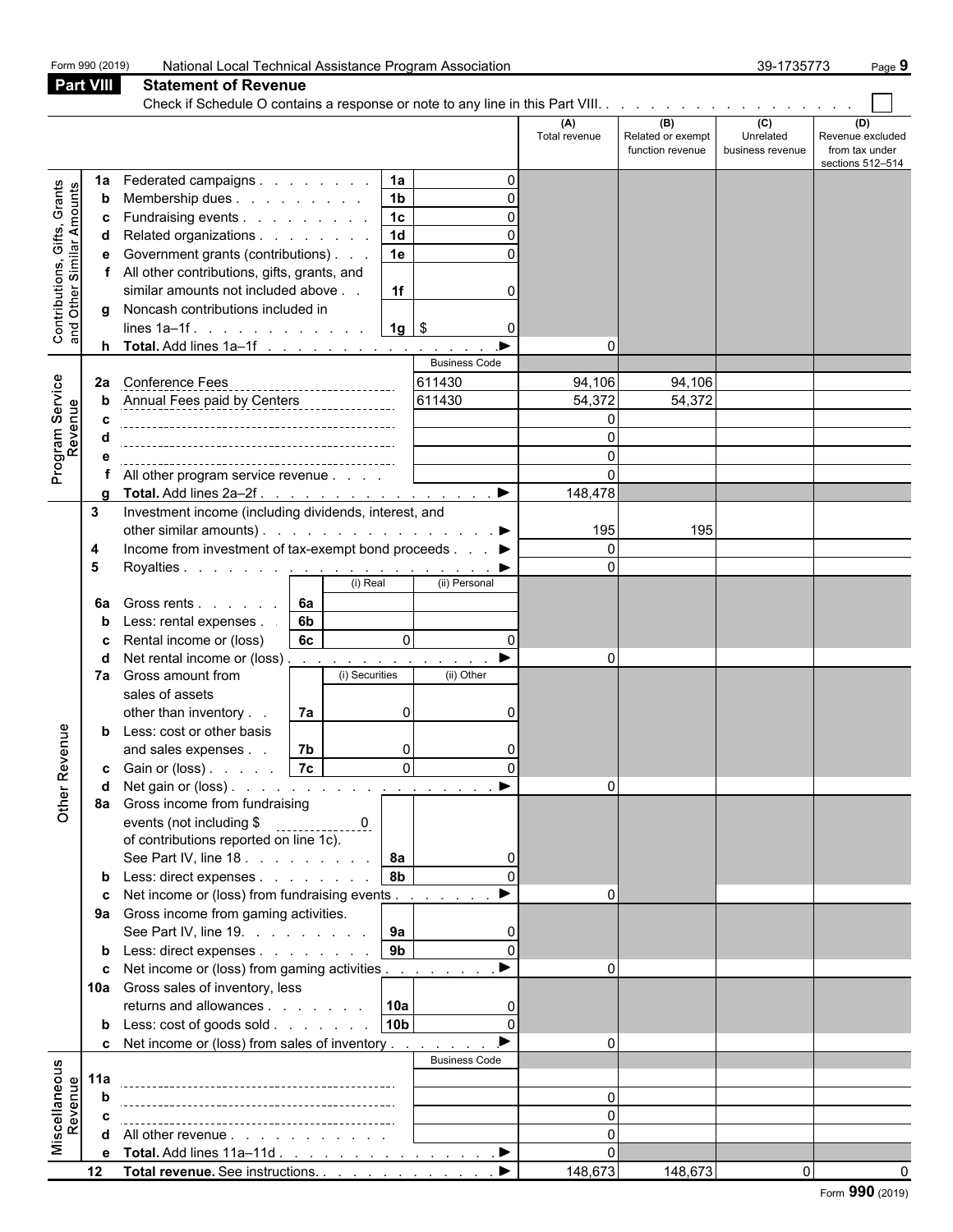**Part IX Statement of Functional Expenses**

|              | Section 501(c)(3) and 501(c)(4) organizations must complete all columns. All other organizations must complete column (A). |                       |                                    |                                           |                                |
|--------------|----------------------------------------------------------------------------------------------------------------------------|-----------------------|------------------------------------|-------------------------------------------|--------------------------------|
|              |                                                                                                                            |                       |                                    |                                           |                                |
|              | Do not include amounts reported on lines 6b, 7b,<br>8b, 9b, and 10b of Part VIII.                                          | (A)<br>Total expenses | (B)<br>Program service<br>expenses | (C)<br>Management and<br>general expenses | (D)<br>Fundraising<br>expenses |
| $\mathbf 1$  | Grants and other assistance to domestic organizations                                                                      |                       |                                    |                                           |                                |
|              | domestic governments. See Part IV, line 21                                                                                 | $\Omega$              |                                    |                                           |                                |
| $\mathbf{2}$ | Grants and other assistance to domestic                                                                                    |                       |                                    |                                           |                                |
|              | individuals. See Part IV, line 22                                                                                          | $\Omega$              |                                    |                                           |                                |
| 3            | Grants and other assistance to foreign                                                                                     |                       |                                    |                                           |                                |
|              | organizations, foreign governments, and foreign                                                                            |                       |                                    |                                           |                                |
|              | individuals. See Part IV, lines 15 and 16                                                                                  | 0<br>$\Omega$         |                                    |                                           |                                |
| 4            | Benefits paid to or for members                                                                                            |                       |                                    |                                           |                                |
| 5            | Compensation of current officers, directors,<br>trustees, and key employees                                                | $\Omega$              |                                    | 0                                         |                                |
| 6            | Compensation not included above to disqualified                                                                            |                       |                                    |                                           |                                |
|              | persons (as defined under section 4958(f)(1)) and                                                                          |                       |                                    |                                           |                                |
|              | persons described in section $4958(c)(3)(B)$ .                                                                             | $\overline{0}$        |                                    |                                           |                                |
| 7            | Other salaries and wages                                                                                                   |                       |                                    |                                           |                                |
| 8            | Pension plan accruals and contributions (include                                                                           |                       |                                    |                                           |                                |
|              | section 401(k) and 403(b) employer contributions).                                                                         | $\overline{0}$        |                                    |                                           |                                |
| 9            | Other employee benefits                                                                                                    | $\Omega$              |                                    |                                           |                                |
| 10           | Payroll taxes                                                                                                              |                       |                                    |                                           |                                |
| 11           | Fees for services (nonemployees):                                                                                          |                       |                                    |                                           |                                |
| а            | Management.                                                                                                                | $\Omega$<br>$\Omega$  |                                    |                                           |                                |
|              |                                                                                                                            | $\Omega$              |                                    |                                           |                                |
| d            |                                                                                                                            | $\Omega$              |                                    |                                           |                                |
|              | Professional fundraising services. See Part IV, line 17.                                                                   | $\Omega$              |                                    |                                           |                                |
|              | Investment management fees                                                                                                 | $\Omega$              |                                    |                                           |                                |
| g            | Other. (If line 11g amount exceeds 10% of line 25, column                                                                  |                       |                                    |                                           |                                |
|              | (A) amount, list line 11g expenses on Schedule O.)                                                                         |                       |                                    | 0                                         |                                |
| 12           | Advertising and promotion                                                                                                  | 91                    | 91                                 |                                           |                                |
| 13           | Office expenses                                                                                                            | $\Omega$              |                                    |                                           |                                |
| 14           | Information technology.                                                                                                    | $\Omega$              |                                    |                                           |                                |
| 15           |                                                                                                                            | $\Omega$              |                                    |                                           |                                |
| 16           | Occupancy.                                                                                                                 | $\Omega$              |                                    |                                           |                                |
| 17           |                                                                                                                            | 32,865                | 32,865                             |                                           |                                |
| 18           | Payments of travel or entertainment expenses<br>for any federal, state, or local public officials                          |                       |                                    |                                           |                                |
| 19           | Conferences, conventions, and meetings                                                                                     | $\cup$<br>58,988      | 58,988                             |                                           |                                |
| 20           |                                                                                                                            | $\Omega$              |                                    |                                           |                                |
| 21           | Payments to affiliates                                                                                                     | $\mathbf 0$           |                                    |                                           |                                |
| 22           | Depreciation, depletion, and amortization                                                                                  | $\Omega$              | $\Omega$                           | $\Omega$                                  |                                |
| 23           |                                                                                                                            | $\Omega$              |                                    |                                           |                                |
| 24           | Other expenses. Itemize expenses not covered                                                                               |                       |                                    |                                           |                                |
|              | above (List miscellaneous expenses on line 24e. If                                                                         |                       |                                    |                                           |                                |
|              | line 24e amount exceeds 10% of line 25, column                                                                             |                       |                                    |                                           |                                |
|              | (A) amount, list line 24e expenses on Schedule O.)                                                                         |                       |                                    |                                           |                                |
|              | a Website Expense                                                                                                          | 3,907                 | 3,907                              |                                           |                                |
| b            | Speaker Fee                                                                                                                | 1,661<br>1,285        | 1,661<br>1,285                     |                                           |                                |
|              | PO Box Fee                                                                                                                 | 56                    | 56                                 |                                           |                                |
| е            | All other expenses  Misc                                                                                                   | 414                   | 414                                |                                           |                                |
| 25           | Total functional expenses. Add lines 1 through 24e                                                                         | 99,267                | 99,267                             | $\mathbf{0}$                              |                                |
| 26           | Joint costs. Complete this line only if the                                                                                |                       |                                    |                                           |                                |
|              | organization reported in column (B) joint costs                                                                            |                       |                                    |                                           |                                |
|              | from a combined educational campaign and                                                                                   |                       |                                    |                                           |                                |
|              | fundraising solicitation. Check here ▶   if                                                                                |                       |                                    |                                           |                                |
|              | following SOP 98-2 (ASC 958-720)                                                                                           |                       |                                    |                                           |                                |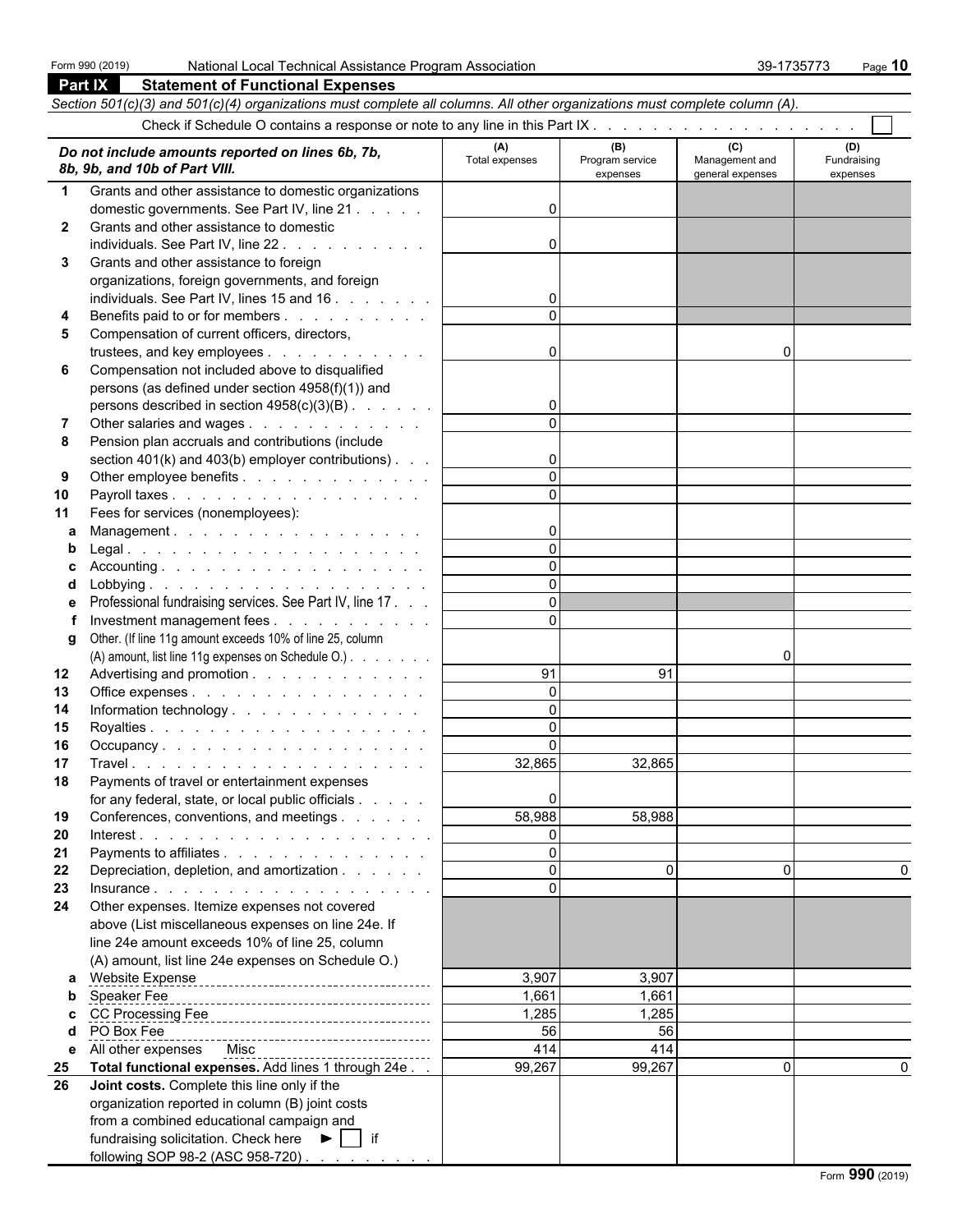|                  | Part X | <b>Balance Sheet</b>                                                                       |                          |                         |                    |
|------------------|--------|--------------------------------------------------------------------------------------------|--------------------------|-------------------------|--------------------|
|                  |        |                                                                                            |                          |                         |                    |
|                  |        |                                                                                            | (A)<br>Beginning of year |                         | (B)<br>End of year |
|                  |        |                                                                                            | 78,208 1                 |                         | 127,614            |
|                  | 2      | Savings and temporary cash investments                                                     | $\Omega$                 | $\overline{\mathbf{2}}$ |                    |
|                  |        |                                                                                            | $\Omega$                 | $\overline{\mathbf{3}}$ |                    |
|                  |        |                                                                                            | $\Omega$                 | $\overline{\mathbf{4}}$ |                    |
|                  |        | Loans and other receivables from any current or former officer, director,                  |                          |                         |                    |
|                  |        | trustee, key employee, creator or founder, substantial contributor, or 35%                 |                          |                         |                    |
|                  |        | controlled entity or family member of any of these persons                                 | $\Omega$                 | $5\phantom{.0}$         |                    |
|                  | 6      | Loans and other receivables from other disqualified persons (as defined                    |                          |                         |                    |
|                  |        | under section 4958(f)(1)), and persons described in section $4958(c)(3)(B)$                | $\overline{0}$           | 6                       |                    |
|                  | 7      |                                                                                            | $\Omega$                 | $\overline{7}$          |                    |
| Assets           | 8      |                                                                                            | $\Omega$                 | 8                       |                    |
|                  | 9      | Prepaid expenses and deferred charges                                                      | $\Omega$                 | 9                       |                    |
|                  |        | 10a Land, buildings, and equipment: cost or                                                |                          |                         |                    |
|                  |        | other basis. Complete Part VI of Schedule D<br>$\vert$ 10a                                 |                          |                         |                    |
|                  | b      | $\Omega$<br>10 <sub>b</sub><br>Less: accumulated depreciation                              | ΩI                       | 10 <sub>c</sub>         |                    |
|                  | 11     | Investments—publicly traded securities                                                     |                          | 11                      |                    |
|                  | 12     | Investments—other securities. See Part IV, line 11.                                        | $\Omega$                 | 12                      |                    |
|                  | 13     | Investments-program-related. See Part IV, line 11.                                         | $\Omega$                 | 13                      |                    |
|                  | 14     |                                                                                            | $\Omega$                 | 14                      |                    |
|                  | 15     |                                                                                            | $\Omega$                 | 15                      |                    |
|                  | 16     | Total assets. Add lines 1 through 15 (must equal line 33)                                  | 78,208                   | 16                      | 127,614            |
|                  | 17     | Accounts payable and accrued expenses                                                      | $\Omega$                 | 17                      |                    |
|                  | 18     |                                                                                            | $\Omega$                 | 18                      |                    |
|                  | 19     |                                                                                            | $\Omega$                 | 19                      |                    |
|                  | 20     |                                                                                            | $\Omega$                 | 20                      |                    |
|                  | 21     | Escrow or custodial account liability. Complete Part IV of Schedule D                      | $\Omega$                 | 21                      |                    |
|                  | 22     | Loans and other payables to any current or former officer, director,                       |                          |                         |                    |
|                  |        | trustee, key employee, creator or founder, substantial contributor, or 35%                 |                          |                         |                    |
| Liabilities      |        | controlled entity or family member of any of these persons                                 | ΩI                       | 22                      |                    |
|                  | 23     | Secured mortgages and notes payable to unrelated third parties                             |                          | $\overline{23}$         |                    |
|                  | 24     | Unsecured notes and loans payable to unrelated third parties                               | $\Omega$                 | 24                      |                    |
|                  | 25     | Other liabilities (including federal income tax, payables to related third                 |                          |                         |                    |
|                  |        | parties, and other liabilities not included on lines 17-24). Complete                      |                          |                         |                    |
|                  |        |                                                                                            | οI                       | 25                      | 0                  |
|                  | 26     |                                                                                            |                          | 26                      |                    |
|                  |        | Organizations that follow FASB ASC 958, check here ▶ │ │                                   |                          |                         |                    |
|                  |        | and complete lines 27, 28, 32, and 33.                                                     |                          |                         |                    |
|                  | 27     |                                                                                            | $\overline{0}$           | 27                      |                    |
| or Fund Balances | 28     |                                                                                            | $\overline{0}$           | 28                      |                    |
|                  |        | Organizations that do not follow FASB ASC 958, check here $\blacktriangleright$ $ \times $ |                          |                         |                    |
|                  |        | and complete lines 29 through 33.                                                          |                          |                         |                    |
|                  | 29     | Capital stock or trust principal, or current funds                                         | $\overline{0}$           | 29                      |                    |
| Assets           | 30     | Paid-in or capital surplus, or land, building, or equipment fund                           | $\Omega$                 | 30                      |                    |
|                  | 31     | Retained earnings, endowment, accumulated income, or other funds                           | 78,208 31                |                         | 127,614            |
| Net              | 32     |                                                                                            | 78,208 32                |                         | 127,614            |
|                  | 33     | Total liabilities and net assets/fund balances                                             | 78,208                   | 33                      | 127,614            |
|                  |        |                                                                                            |                          |                         | Form 990 (2019)    |

Form 990 (2019) National Local Technical Assistance Program Association 39-1735773 Page **11**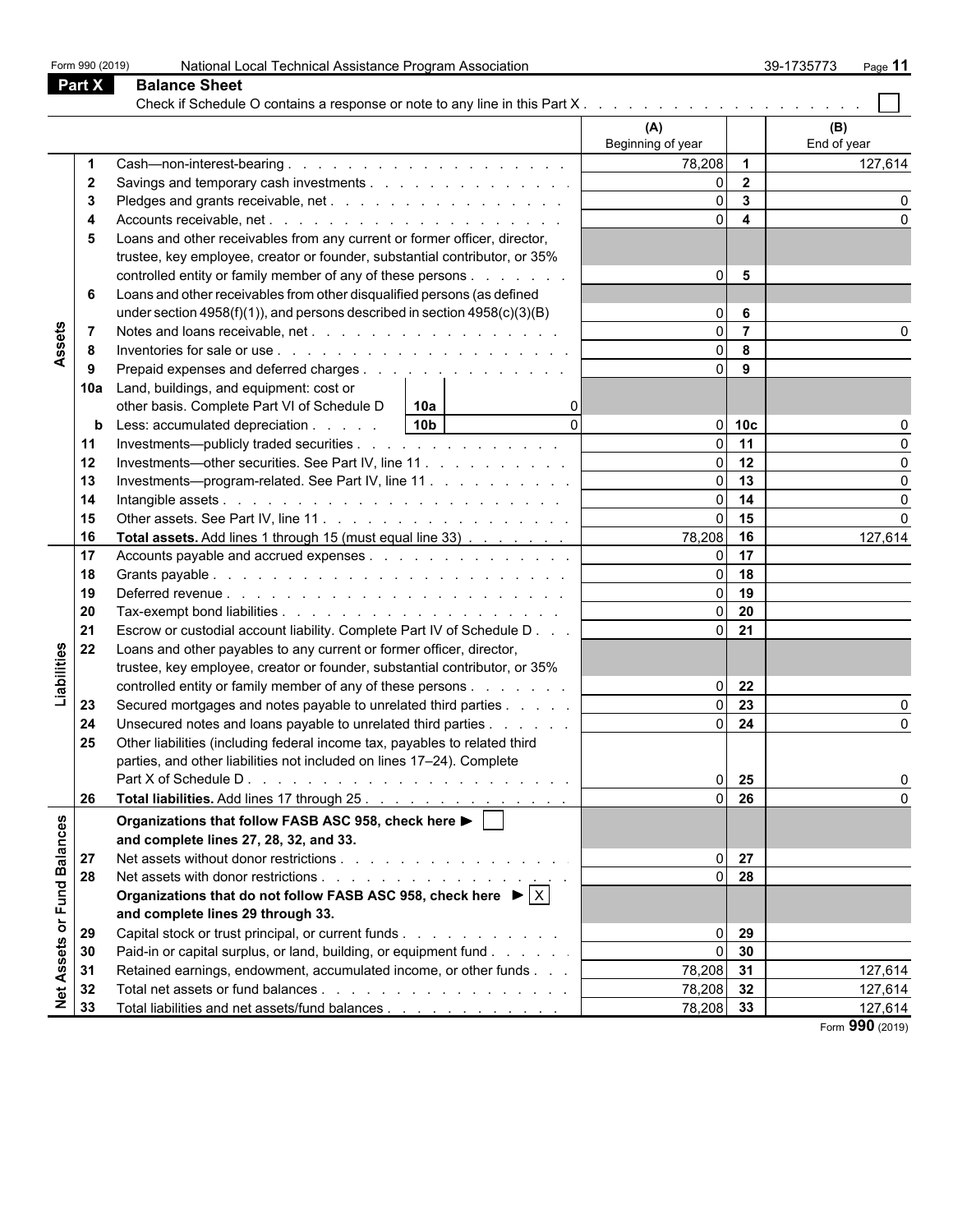|    | National Local Technical Assistance Program Association<br>Form 990 (2019)                                     |                         | 39-1735773     | Page 12  |
|----|----------------------------------------------------------------------------------------------------------------|-------------------------|----------------|----------|
|    | Part XI<br><b>Reconciliation of Net Assets</b>                                                                 |                         |                |          |
|    | Check if Schedule O contains a response or note to any line in this Part XI.                                   |                         |                |          |
|    |                                                                                                                | $\overline{1}$          |                | 148,673  |
| 2  |                                                                                                                | $\overline{2}$          |                | 99,267   |
|    |                                                                                                                | $\mathbf{3}$            |                | 49,406   |
|    | Net assets or fund balances at beginning of year (must equal Part X, line 32, column (A)).                     | $\overline{\mathbf{4}}$ |                | 78,208   |
| 5  |                                                                                                                | 5                       |                |          |
|    |                                                                                                                | 6                       |                |          |
|    |                                                                                                                | $\overline{7}$          |                |          |
| -8 |                                                                                                                | 8                       |                |          |
|    | Other changes in net assets or fund balances (explain on Schedule O).                                          | 9                       |                |          |
| 10 | Net assets or fund balances at end of year. Combine lines 3 through 9 (must equal Part X, line 32,             |                         |                |          |
|    |                                                                                                                | 10                      |                | 127,614  |
|    | <b>Part XII</b> Financial Statements and Reporting                                                             |                         |                |          |
|    | Check if Schedule O contains a response or note to any line in this Part XII.                                  |                         |                |          |
|    |                                                                                                                |                         |                | Yes No   |
|    | X Cash<br>Accounting method used to prepare the Form 990:<br><b>Accrual</b><br><b>Other</b>                    |                         |                |          |
|    | If the organization changed its method of accounting from a prior year or checked "Other," explain in          |                         |                |          |
|    | Schedule O.                                                                                                    |                         |                |          |
| 2a | Were the organization's financial statements compiled or reviewed by an independent accountant?                |                         | 2a             | $\times$ |
|    | If "Yes," check a box below to indicate whether the financial statements for the year were compiled or         |                         |                |          |
|    | reviewed on a separate basis, consolidated basis, or both:                                                     |                         |                |          |
|    | Consolidated basis<br>Separate basis<br>Both consolidated and separate basis                                   |                         |                |          |
|    | Were the organization's financial statements audited by an independent accountant?                             |                         | 2 <sub>b</sub> | $\times$ |
|    | If "Yes," check a box below to indicate whether the financial statements for the year were audited on a        |                         |                |          |
|    | separate basis, consolidated basis, or both:                                                                   |                         |                |          |
|    |                                                                                                                |                         |                |          |
|    | Consolidated basis<br>Both consolidated and separate basis<br>Separate basis                                   |                         |                |          |
|    | If "Yes" to line 2a or 2b, does the organization have a committee that assumes responsibility for oversight of |                         |                |          |
|    | the audit, review, or compilation of its financial statements and selection of an independent accountant?      |                         | 2c             |          |
|    | If the organization changed either its oversight process or selection process during the tax year, explain on  |                         |                |          |
|    | Schedule O.                                                                                                    |                         |                |          |
| За | As a result of a federal award, was the organization required to undergo an audit or audits as set forth in    |                         |                |          |
|    |                                                                                                                |                         | За             | $\times$ |
|    | If "Yes," did the organization undergo the required audit or audits? If the organization did not undergo the   |                         |                |          |
|    | required audit or audits, explain why on Schedule O and describe any steps taken to undergo such audits        |                         | 3 <sub>b</sub> |          |

Form **990** (2019)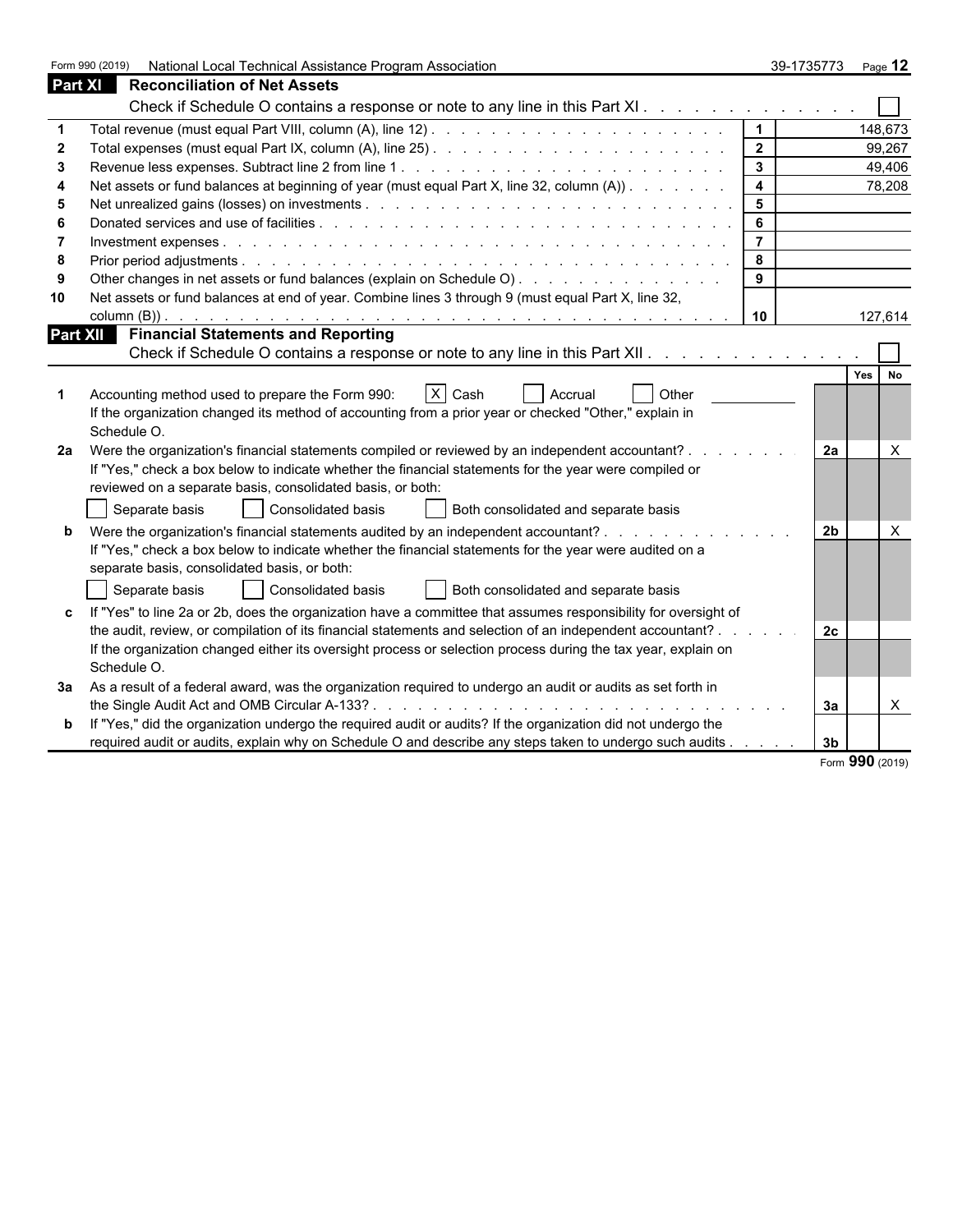| <b>SCHEDULE A</b> |  |                      |
|-------------------|--|----------------------|
|                   |  | (Form 990 or 990-EZ) |

## **Public Charity Status and Public Support**  $\frac{0.008 \text{ No. } 1545-0047}{20}$

**Complete if the organization is a section 501(c)(3) organization or a section 4947(a)(1) nonexempt charitable trust.**

**Attach to Form 990 or Form 990-EZ. Open to Public**



|                       | Department of the Treasury                                                                                                                                                                                                                                                                                                                                                                                                                                                                                 |  |                                                                                                                             | ▶ Attach to Form 990 or Form 990-EZ.                                                                                                                                                                                                                                                                                                                                                                                                                                                                                                                                                                                                            |     |                                                                   |                                                         | <b>Open to Public</b>                                 |  |
|-----------------------|------------------------------------------------------------------------------------------------------------------------------------------------------------------------------------------------------------------------------------------------------------------------------------------------------------------------------------------------------------------------------------------------------------------------------------------------------------------------------------------------------------|--|-----------------------------------------------------------------------------------------------------------------------------|-------------------------------------------------------------------------------------------------------------------------------------------------------------------------------------------------------------------------------------------------------------------------------------------------------------------------------------------------------------------------------------------------------------------------------------------------------------------------------------------------------------------------------------------------------------------------------------------------------------------------------------------------|-----|-------------------------------------------------------------------|---------------------------------------------------------|-------------------------------------------------------|--|
|                       | Internal Revenue Service                                                                                                                                                                                                                                                                                                                                                                                                                                                                                   |  |                                                                                                                             | ► Go to www.irs.gov/Form990 for instructions and the latest information.                                                                                                                                                                                                                                                                                                                                                                                                                                                                                                                                                                        |     |                                                                   |                                                         | <b>Inspection</b>                                     |  |
|                       | Name of the organization                                                                                                                                                                                                                                                                                                                                                                                                                                                                                   |  |                                                                                                                             |                                                                                                                                                                                                                                                                                                                                                                                                                                                                                                                                                                                                                                                 |     |                                                                   | <b>Employer identification number</b>                   |                                                       |  |
|                       |                                                                                                                                                                                                                                                                                                                                                                                                                                                                                                            |  | National Local Technical Assistance Program Association                                                                     |                                                                                                                                                                                                                                                                                                                                                                                                                                                                                                                                                                                                                                                 |     |                                                                   |                                                         | 39-1735773                                            |  |
| Part I                |                                                                                                                                                                                                                                                                                                                                                                                                                                                                                                            |  |                                                                                                                             | Reason for Public Charity Status (All organizations must complete this part.) See instructions.                                                                                                                                                                                                                                                                                                                                                                                                                                                                                                                                                 |     |                                                                   |                                                         |                                                       |  |
|                       |                                                                                                                                                                                                                                                                                                                                                                                                                                                                                                            |  |                                                                                                                             | The organization is not a private foundation because it is: (For lines 1 through 12, check only one box.)                                                                                                                                                                                                                                                                                                                                                                                                                                                                                                                                       |     |                                                                   |                                                         |                                                       |  |
|                       |                                                                                                                                                                                                                                                                                                                                                                                                                                                                                                            |  |                                                                                                                             |                                                                                                                                                                                                                                                                                                                                                                                                                                                                                                                                                                                                                                                 |     |                                                                   |                                                         |                                                       |  |
| 2                     | A church, convention of churches, or association of churches described in section 170(b)(1)(A)(i).                                                                                                                                                                                                                                                                                                                                                                                                         |  |                                                                                                                             |                                                                                                                                                                                                                                                                                                                                                                                                                                                                                                                                                                                                                                                 |     |                                                                   |                                                         |                                                       |  |
|                       | A school described in section 170(b)(1)(A)(ii). (Attach Schedule E (Form 990 or 990-EZ).)                                                                                                                                                                                                                                                                                                                                                                                                                  |  |                                                                                                                             |                                                                                                                                                                                                                                                                                                                                                                                                                                                                                                                                                                                                                                                 |     |                                                                   |                                                         |                                                       |  |
| 3                     | A hospital or a cooperative hospital service organization described in section 170(b)(1)(A)(iii).                                                                                                                                                                                                                                                                                                                                                                                                          |  |                                                                                                                             |                                                                                                                                                                                                                                                                                                                                                                                                                                                                                                                                                                                                                                                 |     |                                                                   |                                                         |                                                       |  |
|                       | A medical research organization operated in conjunction with a hospital described in section 170(b)(1)(A)(iii). Enter the<br>hospital's name, city, and state:                                                                                                                                                                                                                                                                                                                                             |  |                                                                                                                             |                                                                                                                                                                                                                                                                                                                                                                                                                                                                                                                                                                                                                                                 |     |                                                                   |                                                         |                                                       |  |
| 5.                    | An organization operated for the benefit of a college or university owned or operated by a governmental unit described in<br>section 170(b)(1)(A)(iv). (Complete Part II.)                                                                                                                                                                                                                                                                                                                                 |  |                                                                                                                             |                                                                                                                                                                                                                                                                                                                                                                                                                                                                                                                                                                                                                                                 |     |                                                                   |                                                         |                                                       |  |
|                       |                                                                                                                                                                                                                                                                                                                                                                                                                                                                                                            |  |                                                                                                                             | A federal, state, or local government or governmental unit described in section 170(b)(1)(A)(v).                                                                                                                                                                                                                                                                                                                                                                                                                                                                                                                                                |     |                                                                   |                                                         |                                                       |  |
| 7                     |                                                                                                                                                                                                                                                                                                                                                                                                                                                                                                            |  | described in section 170(b)(1)(A)(vi). (Complete Part II.)                                                                  | An organization that normally receives a substantial part of its support from a governmental unit or from the general public                                                                                                                                                                                                                                                                                                                                                                                                                                                                                                                    |     |                                                                   |                                                         |                                                       |  |
| 8                     |                                                                                                                                                                                                                                                                                                                                                                                                                                                                                                            |  |                                                                                                                             | A community trust described in section 170(b)(1)(A)(vi). (Complete Part II.)                                                                                                                                                                                                                                                                                                                                                                                                                                                                                                                                                                    |     |                                                                   |                                                         |                                                       |  |
| 9                     | university:                                                                                                                                                                                                                                                                                                                                                                                                                                                                                                |  |                                                                                                                             | An agricultural research organization described in section 170(b)(1)(A)(ix) operated in conjunction with a land-grant college<br>or university or a non-land-grant college of agriculture (see instructions). Enter the name, city, and state of the college or                                                                                                                                                                                                                                                                                                                                                                                 |     |                                                                   |                                                         |                                                       |  |
| $\vert x \vert$<br>10 |                                                                                                                                                                                                                                                                                                                                                                                                                                                                                                            |  |                                                                                                                             | An organization that normally receives: (1) more than 33 1/3% of its support from contributions, membership fees, and gross<br>receipts from activities related to its exempt functions—subject to certain exceptions, and (2) no more than 33 1/3% of its<br>support from gross investment income and unrelated business taxable income (less section 511 tax) from businesses<br>acquired by the organization after June 30, 1975. See section 509(a)(2). (Complete Part III.)                                                                                                                                                                |     |                                                                   |                                                         |                                                       |  |
| 11                    |                                                                                                                                                                                                                                                                                                                                                                                                                                                                                                            |  |                                                                                                                             |                                                                                                                                                                                                                                                                                                                                                                                                                                                                                                                                                                                                                                                 |     |                                                                   |                                                         |                                                       |  |
| $12 \,$               | An organization organized and operated exclusively to test for public safety. See section 509(a)(4).<br>An organization organized and operated exclusively for the benefit of, to perform the functions of, or to carry out the purposes<br>of one or more publicly supported organizations described in section 509(a)(1) or section 509(a)(2). See section 509(a)(3).<br>Check the box in lines 12a through 12d that describes the type of supporting organization and complete lines 12e, 12f, and 12g. |  |                                                                                                                             |                                                                                                                                                                                                                                                                                                                                                                                                                                                                                                                                                                                                                                                 |     |                                                                   |                                                         |                                                       |  |
| а<br>b<br>c           |                                                                                                                                                                                                                                                                                                                                                                                                                                                                                                            |  | organization. You must complete Part IV, Sections A and B.<br>organization(s). You must complete Part IV, Sections A and C. | Type I. A supporting organization operated, supervised, or controlled by its supported organization(s), typically by giving<br>the supported organization(s) the power to regularly appoint or elect a majority of the directors or trustees of the supporting<br>Type II. A supporting organization supervised or controlled in connection with its supported organization(s), by having<br>control or management of the supporting organization vested in the same persons that control or manage the supported<br>Type III functionally integrated. A supporting organization operated in connection with, and functionally integrated with, |     |                                                                   |                                                         |                                                       |  |
|                       |                                                                                                                                                                                                                                                                                                                                                                                                                                                                                                            |  |                                                                                                                             | its supported organization(s) (see instructions). You must complete Part IV, Sections A, D, and E.                                                                                                                                                                                                                                                                                                                                                                                                                                                                                                                                              |     |                                                                   |                                                         |                                                       |  |
| d                     |                                                                                                                                                                                                                                                                                                                                                                                                                                                                                                            |  |                                                                                                                             | Type III non-functionally integrated. A supporting organization operated in connection with its supported organization(s)<br>that is not functionally integrated. The organization generally must satisfy a distribution requirement and an attentiveness                                                                                                                                                                                                                                                                                                                                                                                       |     |                                                                   |                                                         |                                                       |  |
|                       |                                                                                                                                                                                                                                                                                                                                                                                                                                                                                                            |  |                                                                                                                             | requirement (see instructions). You must complete Part IV, Sections A and D, and Part V.                                                                                                                                                                                                                                                                                                                                                                                                                                                                                                                                                        |     |                                                                   |                                                         |                                                       |  |
| е                     |                                                                                                                                                                                                                                                                                                                                                                                                                                                                                                            |  |                                                                                                                             | Check this box if the organization received a written determination from the IRS that it is a Type I, Type II, Type III<br>functionally integrated, or Type III non-functionally integrated supporting organization.                                                                                                                                                                                                                                                                                                                                                                                                                            |     |                                                                   |                                                         |                                                       |  |
| f                     |                                                                                                                                                                                                                                                                                                                                                                                                                                                                                                            |  |                                                                                                                             |                                                                                                                                                                                                                                                                                                                                                                                                                                                                                                                                                                                                                                                 |     |                                                                   |                                                         | $\overline{0}$                                        |  |
| a                     |                                                                                                                                                                                                                                                                                                                                                                                                                                                                                                            |  | Provide the following information about the supported organization(s).                                                      |                                                                                                                                                                                                                                                                                                                                                                                                                                                                                                                                                                                                                                                 |     |                                                                   |                                                         |                                                       |  |
|                       | (i) Name of supported organization                                                                                                                                                                                                                                                                                                                                                                                                                                                                         |  | $(ii)$ EIN                                                                                                                  | (iii) Type of organization<br>(described on lines 1-10<br>above (see instructions))                                                                                                                                                                                                                                                                                                                                                                                                                                                                                                                                                             |     | (iv) Is the organization<br>listed in your governing<br>document? | (v) Amount of monetary<br>support (see<br>instructions) | (vi) Amount of<br>other support (see<br>instructions) |  |
|                       |                                                                                                                                                                                                                                                                                                                                                                                                                                                                                                            |  |                                                                                                                             |                                                                                                                                                                                                                                                                                                                                                                                                                                                                                                                                                                                                                                                 | Yes | No                                                                |                                                         |                                                       |  |
| (A)                   |                                                                                                                                                                                                                                                                                                                                                                                                                                                                                                            |  |                                                                                                                             |                                                                                                                                                                                                                                                                                                                                                                                                                                                                                                                                                                                                                                                 |     |                                                                   |                                                         |                                                       |  |
|                       |                                                                                                                                                                                                                                                                                                                                                                                                                                                                                                            |  |                                                                                                                             |                                                                                                                                                                                                                                                                                                                                                                                                                                                                                                                                                                                                                                                 |     |                                                                   |                                                         |                                                       |  |
| (B)                   |                                                                                                                                                                                                                                                                                                                                                                                                                                                                                                            |  |                                                                                                                             |                                                                                                                                                                                                                                                                                                                                                                                                                                                                                                                                                                                                                                                 |     |                                                                   |                                                         |                                                       |  |
| (C)                   |                                                                                                                                                                                                                                                                                                                                                                                                                                                                                                            |  |                                                                                                                             |                                                                                                                                                                                                                                                                                                                                                                                                                                                                                                                                                                                                                                                 |     |                                                                   |                                                         |                                                       |  |
| (D)                   |                                                                                                                                                                                                                                                                                                                                                                                                                                                                                                            |  |                                                                                                                             |                                                                                                                                                                                                                                                                                                                                                                                                                                                                                                                                                                                                                                                 |     |                                                                   |                                                         |                                                       |  |
| (E)                   |                                                                                                                                                                                                                                                                                                                                                                                                                                                                                                            |  |                                                                                                                             |                                                                                                                                                                                                                                                                                                                                                                                                                                                                                                                                                                                                                                                 |     |                                                                   |                                                         |                                                       |  |
|                       |                                                                                                                                                                                                                                                                                                                                                                                                                                                                                                            |  |                                                                                                                             |                                                                                                                                                                                                                                                                                                                                                                                                                                                                                                                                                                                                                                                 |     |                                                                   |                                                         |                                                       |  |

**Total** 0 0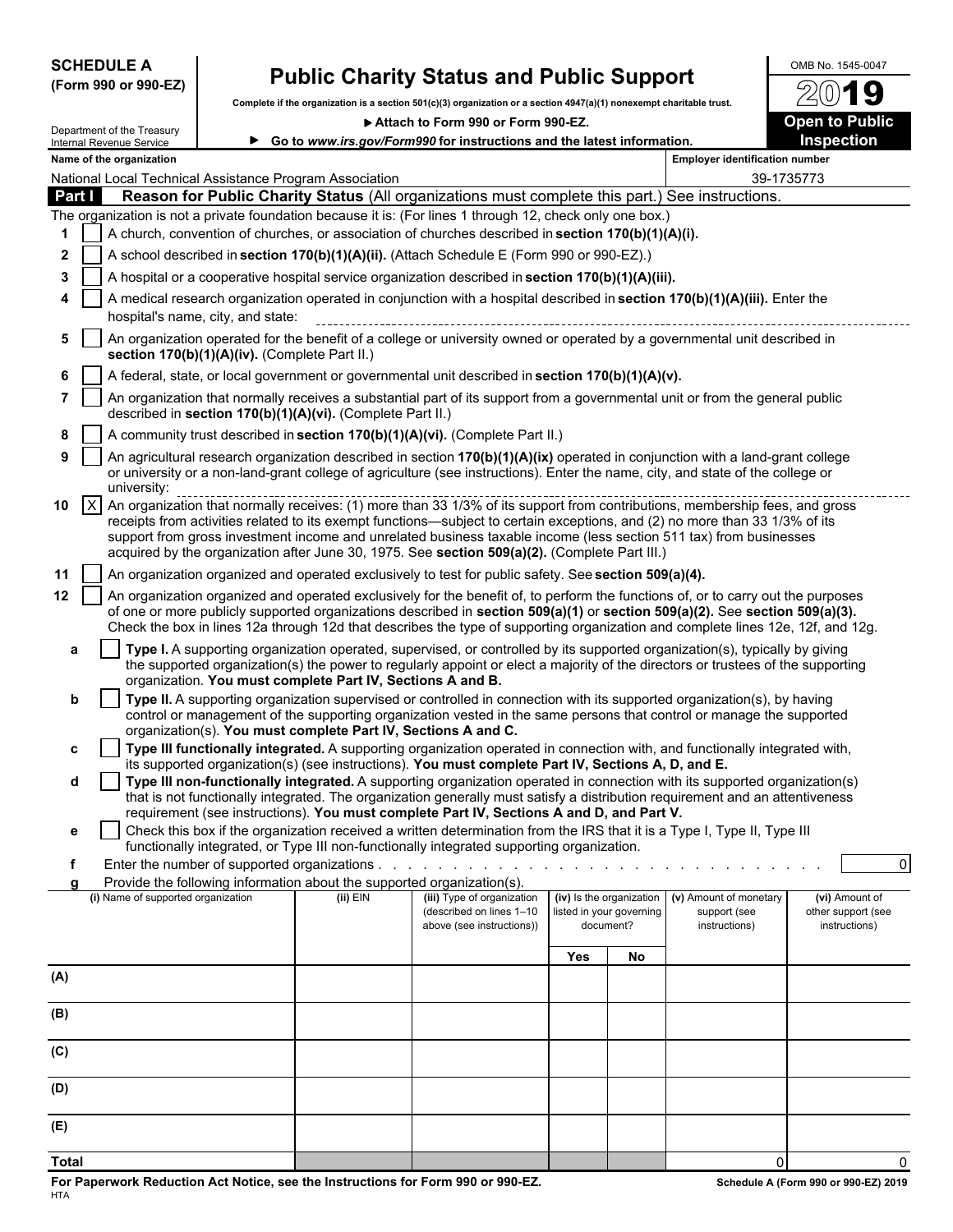|              | Schedule A (Form 990 or 990-EZ) 2019                                                                                                                                                                                                             | National Local Technical Assistance Program Association |          |            |            | 39-1735773 | Page 2    |
|--------------|--------------------------------------------------------------------------------------------------------------------------------------------------------------------------------------------------------------------------------------------------|---------------------------------------------------------|----------|------------|------------|------------|-----------|
|              | Part II<br>Support Schedule for Organizations Described in Sections 170(b)(1)(A)(iv) and 170(b)(1)(A)(vi)                                                                                                                                        |                                                         |          |            |            |            |           |
|              | (Complete only if you checked the box on line 5, 7, or 8 of Part I or if the organization failed to qualify under                                                                                                                                |                                                         |          |            |            |            |           |
|              | Part III. If the organization fails to qualify under the tests listed below, please complete Part III.)                                                                                                                                          |                                                         |          |            |            |            |           |
|              | <b>Section A. Public Support</b>                                                                                                                                                                                                                 |                                                         |          |            |            |            |           |
|              | Calendar year (or fiscal year beginning in)<br>▶                                                                                                                                                                                                 | (a) 2015                                                | (b) 2016 | $(c)$ 2017 | $(d)$ 2018 | (e) 2019   | (f) Total |
| 1            | Gifts, grants, contributions, and                                                                                                                                                                                                                |                                                         |          |            |            |            |           |
|              | membership fees received. (Do not                                                                                                                                                                                                                |                                                         |          |            |            |            |           |
|              | include any "unusual grants.")                                                                                                                                                                                                                   |                                                         |          |            |            |            | 0         |
| $\mathbf{2}$ | Tax revenues levied for the                                                                                                                                                                                                                      |                                                         |          |            |            |            |           |
|              | organization's benefit and either paid                                                                                                                                                                                                           |                                                         |          |            |            |            |           |
|              | to or expended on its behalf                                                                                                                                                                                                                     |                                                         |          |            |            |            | 0         |
| 3            | The value of services or facilities                                                                                                                                                                                                              |                                                         |          |            |            |            |           |
|              | furnished by a governmental unit to the                                                                                                                                                                                                          |                                                         |          |            |            |            |           |
|              | organization without charge                                                                                                                                                                                                                      |                                                         |          |            |            |            | 0         |
|              | Total. Add lines 1 through 3                                                                                                                                                                                                                     | $\Omega$                                                | $\Omega$ | $\Omega$   | 0          | $\Omega$   | $\Omega$  |
| 5            | The portion of total contributions by                                                                                                                                                                                                            |                                                         |          |            |            |            |           |
|              | each person (other than a                                                                                                                                                                                                                        |                                                         |          |            |            |            |           |
|              | governmental unit or publicly                                                                                                                                                                                                                    |                                                         |          |            |            |            |           |
|              | supported organization) included on                                                                                                                                                                                                              |                                                         |          |            |            |            |           |
|              | line 1 that exceeds 2% of the amount                                                                                                                                                                                                             |                                                         |          |            |            |            |           |
|              | shown on line 11, column $(f)$ .                                                                                                                                                                                                                 |                                                         |          |            |            |            |           |
| 6            | Public support. Subtract line 5 from line 4                                                                                                                                                                                                      |                                                         |          |            |            |            | 0         |
|              | <b>Section B. Total Support</b>                                                                                                                                                                                                                  |                                                         |          |            |            |            |           |
|              | Calendar year (or fiscal year beginning in)<br>▶                                                                                                                                                                                                 | (a) 2015                                                | (b) 2016 | (c) 2017   | $(d)$ 2018 | (e) 2019   | (f) Total |
|              | Amounts from line 4.                                                                                                                                                                                                                             | $\Omega$                                                | $\Omega$ | $\Omega$   | $\Omega$   | $\Omega$   | 0         |
| 8            | Gross income from interest, dividends,                                                                                                                                                                                                           |                                                         |          |            |            |            |           |
|              | payments received on securities loans,                                                                                                                                                                                                           |                                                         |          |            |            |            |           |
|              | rents, royalties, and income from                                                                                                                                                                                                                |                                                         |          |            |            |            |           |
|              | similar sources                                                                                                                                                                                                                                  |                                                         |          |            |            |            | 0         |
|              | Net income from unrelated business                                                                                                                                                                                                               |                                                         |          |            |            |            |           |
|              | activities, whether or not the business is                                                                                                                                                                                                       |                                                         |          |            |            |            |           |
|              | regularly carried on                                                                                                                                                                                                                             |                                                         |          |            |            |            | 0         |
| 10           | Other income. Do not include gain or                                                                                                                                                                                                             |                                                         |          |            |            |            |           |
|              | loss from the sale of capital assets                                                                                                                                                                                                             |                                                         |          |            |            |            |           |
|              | (Explain in Part VI.)                                                                                                                                                                                                                            |                                                         |          |            |            |            | 0         |
|              | 11 Total support. Add lines 7 through 10.                                                                                                                                                                                                        |                                                         |          |            |            |            | $\Omega$  |
| 12           |                                                                                                                                                                                                                                                  |                                                         |          |            |            | 12         |           |
| 13           | First five years. If the Form 990 is for the organization's first, second, third, fourth, or fifth tax year as a section 501(c)(3)                                                                                                               |                                                         |          |            |            |            |           |
|              |                                                                                                                                                                                                                                                  |                                                         |          |            |            |            | ▶         |
|              | <b>Section C. Computation of Public Support Percentage</b>                                                                                                                                                                                       |                                                         |          |            |            |            |           |
| 14           | Public support percentage for 2019 (line 6, column (f) divided by line 11, column (f)).                                                                                                                                                          |                                                         |          |            |            | 14         | $0.00\%$  |
| 15           |                                                                                                                                                                                                                                                  |                                                         |          |            |            | 15         | $0.00\%$  |
|              | 16a 33 1/3% support test-2019. If the organization did not check the box on line 13, and line 14 is 33 1/3% or more, check this box                                                                                                              |                                                         |          |            |            |            |           |
|              |                                                                                                                                                                                                                                                  |                                                         |          |            |            |            |           |
|              | <b>b</b> 33 1/3% support test-2018. If the organization did not check a box on line 13 or 16a, and line 15 is 33 1/3% or more, check this                                                                                                        |                                                         |          |            |            |            |           |
|              |                                                                                                                                                                                                                                                  |                                                         |          |            |            |            |           |
|              | 17a 10%-facts-and-circumstances test—2019. If the organization did not check a box on line 13, 16a, or 16b, and line 14                                                                                                                          |                                                         |          |            |            |            |           |
|              | 10% or more, and if the organization meets the "facts-and-circumstances" test, check this box and stop here. Explain in                                                                                                                          |                                                         |          |            |            |            |           |
|              | Part VI how the organization meets the "facts-and-circumstances" test. The organization qualifies as a publicly supported                                                                                                                        |                                                         |          |            |            |            |           |
|              |                                                                                                                                                                                                                                                  |                                                         |          |            |            |            |           |
|              | <b>b 10%-facts-and-circumstances test-2018.</b> If the organization did not check a box on line 13, 16a, 16b, or 17a, and line                                                                                                                   |                                                         |          |            |            |            |           |
|              | 15 is 10% or more, and if the organization meets the "facts-and-circumstances" test, check this box and stop here.<br>Explain in Part VI how the organization meets the "facts-and-circumstances" test. The organization qualifies as a publicly |                                                         |          |            |            |            |           |
|              |                                                                                                                                                                                                                                                  |                                                         |          |            |            |            |           |
| 18           | Private foundation. If the organization did not check a box on line 13, 16a, 16b, 17a, or 17b, check this box and see                                                                                                                            |                                                         |          |            |            |            |           |
|              |                                                                                                                                                                                                                                                  |                                                         |          |            |            |            |           |
|              |                                                                                                                                                                                                                                                  |                                                         |          |            |            |            |           |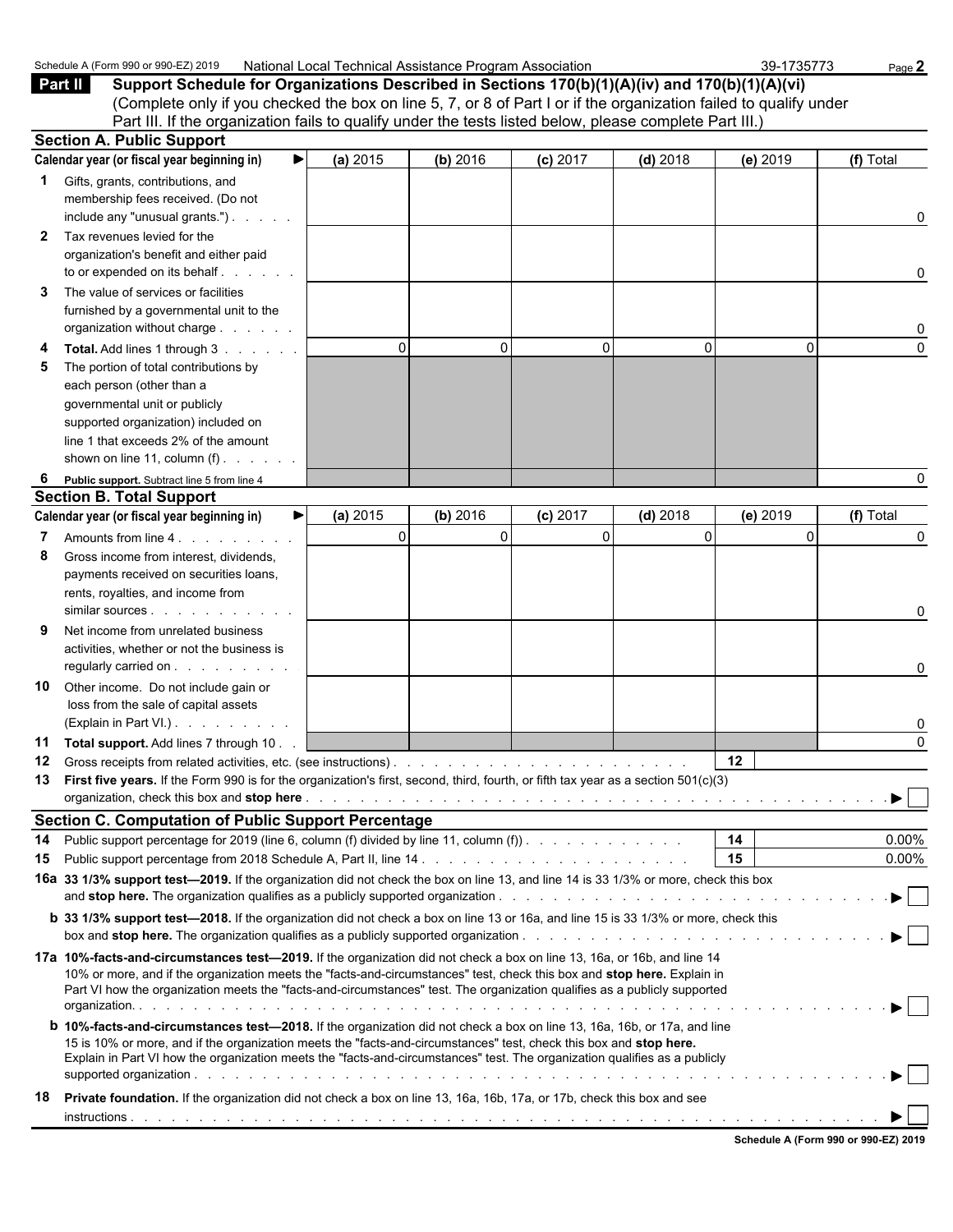| 2019 ر<br>Schedule<br>. aad or <sup>onn</sup><br>$\sim$<br>. | National<br><b>Achnical</b><br>ت∼ai Assistanc<br>Association<br>: Program<br>оса<br>. <del>. .</del> .<br>.<br>11.71 | ,,,,,,<br>n,<br>70.<br>่าน-<br>.<br>. | ⊃aɑe ∖ |
|--------------------------------------------------------------|----------------------------------------------------------------------------------------------------------------------|---------------------------------------|--------|
|                                                              |                                                                                                                      |                                       |        |

**Part III Support Schedule for Organizations Described in Section 509(a)(2)** (Complete only if you checked the box on line 10 of Part I or if the organization failed to qualify under Part II. If the organization fails to qualify under the tests listed below, please complete Part II.) **Section A. Public Support**

|              | OCUNUITA. FUDIIU OUPPULL                                                                                                               |          |          |            |                |          |                                |
|--------------|----------------------------------------------------------------------------------------------------------------------------------------|----------|----------|------------|----------------|----------|--------------------------------|
|              | ▶<br>Calendar year (or fiscal year beginning in)                                                                                       | (a) 2015 | (b) 2016 | $(c)$ 2017 | $(d)$ 2018     | (e) 2019 | (f) Total                      |
|              | Gifts, grants, contributions, and membership fees                                                                                      |          |          |            |                |          |                                |
|              | received. (Do not include any "unusual grants.")                                                                                       | 13,500   | 51,000   | 38,250     |                |          | 102,750                        |
| $\mathbf{2}$ | Gross receipts from admissions, merchandise                                                                                            |          |          |            |                |          |                                |
|              | sold or services performed, or facilities<br>furnished in any activity that is related to the                                          |          |          |            |                |          |                                |
|              | organization's tax-exempt purpose<br>and a state                                                                                       | 70,272   | 58,566   | 65,604     |                |          | 194,442                        |
| 3            | Gross receipts from activities that are not an                                                                                         |          |          |            |                |          |                                |
|              | unrelated trade or business under section 513.                                                                                         |          |          |            |                |          | 0                              |
| 4            | Tax revenues levied for the                                                                                                            |          |          |            |                |          |                                |
|              | organization's benefit and either paid to                                                                                              |          |          |            |                |          |                                |
|              |                                                                                                                                        |          |          |            |                |          | 0                              |
| 5            | The value of services or facilities                                                                                                    |          |          |            |                |          |                                |
|              | furnished by a governmental unit to the                                                                                                |          |          |            |                |          |                                |
|              | organization without charge                                                                                                            |          |          |            |                |          | 0                              |
| 6            | <b>Total.</b> Add lines 1 through 5.                                                                                                   | 83,772   | 109,566  | 103,854    | $\Omega$       | 0        | 297,192                        |
|              | 7a Amounts included on lines 1, 2, and 3                                                                                               |          |          |            |                |          |                                |
|              | received from disqualified persons                                                                                                     |          |          |            |                |          | 0                              |
|              | <b>b</b> Amounts included on lines 2 and 3                                                                                             |          |          |            |                |          |                                |
|              | received from other than disqualified                                                                                                  |          |          |            |                |          |                                |
|              | persons that exceed the greater of \$5,000                                                                                             |          |          |            |                |          |                                |
|              | or 1% of the amount on line 13 for the year                                                                                            |          |          |            |                |          | 0                              |
|              | c Add lines 7a and 7b.                                                                                                                 | $\Omega$ | $\Omega$ | $\Omega$   | $\mathbf{0}$   | 0        | 0                              |
|              | Public support (Subtract line 7c from                                                                                                  |          |          |            |                |          |                                |
| 8            | $line 6.)$ .                                                                                                                           |          |          |            |                |          | 297,192                        |
|              | <b>Section B. Total Support</b>                                                                                                        |          |          |            |                |          |                                |
|              | ▶∣<br>Calendar year (or fiscal year beginning in)                                                                                      | (a) 2015 | (b) 2016 | $(c)$ 2017 | $(d)$ 2018     | (e) 2019 | (f) Total                      |
| 9            |                                                                                                                                        | 83,772   | 109,566  | 103,854    | $\overline{0}$ | 0        | 297,192                        |
|              |                                                                                                                                        |          |          |            |                |          |                                |
|              | <b>10a</b> Gross income from interest, dividends,                                                                                      |          |          |            |                |          |                                |
|              | payments received on securities loans, rents,                                                                                          |          | 253      |            |                |          | 398                            |
|              | royalties, and income from similar sources.                                                                                            |          |          | 145        |                |          |                                |
|              | <b>b</b> Unrelated business taxable income (less                                                                                       |          |          |            |                |          |                                |
|              | section 511 taxes) from businesses                                                                                                     |          |          |            |                |          |                                |
|              | acquired after June 30, 1975                                                                                                           |          |          |            |                |          | 0                              |
|              | c Add lines 10a and 10b                                                                                                                | $\Omega$ | 253      | 145        | $\mathbf{0}$   | 0        | 398                            |
| 11           | Net income from unrelated business                                                                                                     |          |          |            |                |          |                                |
|              | activities not included in line 10b, whether                                                                                           |          |          |            |                |          |                                |
|              | or not the business is regularly carried on.                                                                                           |          |          |            |                |          | 0                              |
|              | 12 Other income. Do not include gain or                                                                                                |          |          |            |                |          |                                |
|              | loss from the sale of capital assets                                                                                                   |          |          |            |                |          |                                |
|              | (Explain in Part VI.)                                                                                                                  |          |          |            |                |          | 0                              |
|              | 13 Total support. (Add lines 9, 10c, 11,                                                                                               |          |          |            |                |          |                                |
|              | and $12.$ ). $\ldots$ $\ldots$ $\ldots$ $\ldots$                                                                                       | 83,772   | 109,819  | 103,999    | $\Omega$       | 0        | 297,590                        |
|              | 14 First five years. If the Form 990 is for the organization's first, second, third, fourth, or fifth tax year as a section 501(c)(3)  |          |          |            |                |          |                                |
|              |                                                                                                                                        |          |          |            |                |          | ▶                              |
|              | <b>Section C. Computation of Public Support Percentage</b>                                                                             |          |          |            |                |          |                                |
| 15           | Public support percentage for 2019 (line 8, column (f), divided by line 13, column (f)).                                               |          |          |            |                | 15       | 99.87%                         |
| 16           |                                                                                                                                        |          |          |            |                | 16       | 99.90%                         |
|              | Section D. Computation of Investment Income Percentage                                                                                 |          |          |            |                |          |                                |
| 17           | Investment income percentage for 2019 (line 10c, column (f), divided by line 13, column (f)). $\ldots$                                 |          |          |            |                | 17       | 0.13%                          |
| 18           |                                                                                                                                        |          |          |            |                | 18       | 0.10%                          |
|              | 19a 33 1/3% support tests—2019. If the organization did not check the box on line 14, and line 15 is more than 33 1/3%, and line 17 is |          |          |            |                |          |                                |
|              | not more than 33 1/3%, check this box and stop here. The organization qualifies as a publicly supported organization                   |          |          |            |                |          | $\blacktriangleright$ $\mid$ X |
|              | b 33 1/3% support tests-2018. If the organization did not check a box on line 14 or line 19a, and line 16 is more than 33 1/3%, and    |          |          |            |                |          |                                |
|              | line 18 is not more than 33 1/3%, check this box and stop here. The organization qualifies as a publicly supported organization        |          |          |            |                |          | ▶                              |
|              |                                                                                                                                        |          |          |            |                |          |                                |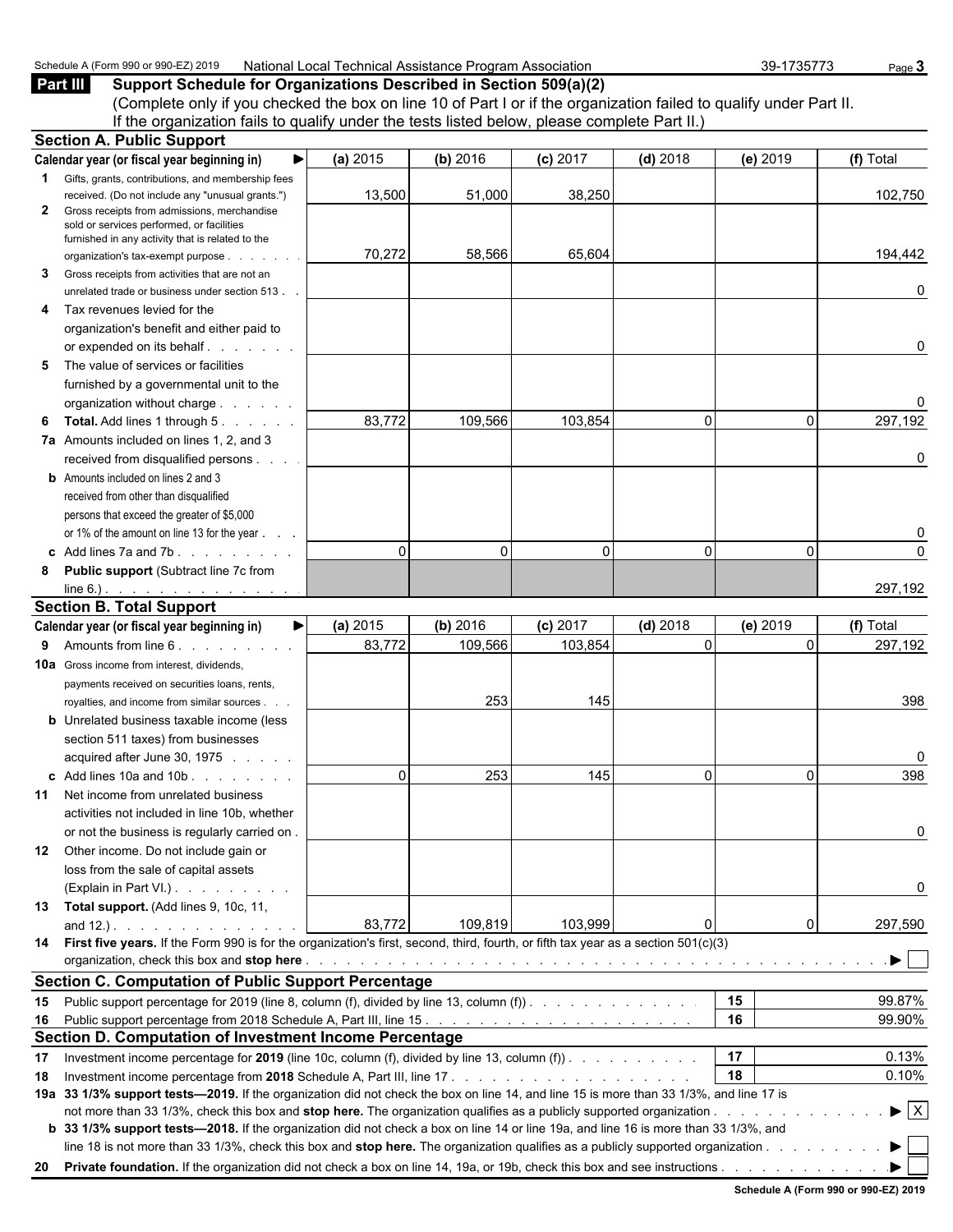## **Part IV Supporting Organizations**

(Complete only if you checked a box in line 12 on Part I. If you checked 12a of Part I, complete Sections A and B. If you checked 12b of Part I, complete Sections A and C. If you checked 12c of Part I, complete Sections A, D, and E. If you checked 12d of Part I, complete Sections A and D, and complete Part V.)

## **Section A. All Supporting Organizations**

- **1** Are all of the organization's supported organizations listed by name in the organization's governing documents? *If "No," describe in Part VI how the supported organizations are designated. If designated by class or purpose, describe the designation. If historic and continuing relationship, explain.* **1**
- **2** Did the organization have any supported organization that does not have an IRS determination of status under section 509(a)(1) or (2)? *If "Yes," explain in Part VI how the organization determined that the supported organization was described in section 509(a)(1) or (2).*
- **3a** Did the organization have a supported organization described in section 501(c)(4), (5), or (6)? *If "Yes," answer (b) and (c) below.* **3a**
- **b** Did the organization confirm that each supported organization qualified under section 501(c)(4), (5), or (6) and satisfied the public support tests under section 509(a)(2)? *If "Yes," describe in Part VI when and how the organization made the determination.* **3b**
- **c** Did the organization ensure that all support to such organizations was used exclusively for section 170(c)(2) (B) purposes? *If* "*Yes,*" *explain in Part VI what controls the organization put in place to ensure such use.* **3c**
- **4a** Was any supported organization not organized in the United States ("foreign supported organization")? *If "Yes," and if you checked 12a or 12b in Part I, answer (b) and (c) below.* **4a**
- **b** Did the organization have ultimate control and discretion in deciding whether to make grants to the foreign supported organization? *If* "*Yes,*" *describe in Part VI how the organization had such control and discretion despite being controlled or supervised by or in connection with its supported organizations.* **4b**
- **c** Did the organization support any foreign supported organization that does not have an IRS determination under sections 501(c)(3) and 509(a)(1) or (2)? *If* "*Yes,*" *explain in Part VI what controls the organization used to ensure that all support to the foreign supported organization was used exclusively for section 170(c)(2)(B) purposes.* **4c**
- **5a** Did the organization add, substitute, or remove any supported organizations during the tax year? *If* "*Yes,*" *answer (b) and (c) below (if applicable). Also, provide detail in Part VI, including (i) the names and EIN numbers of the supported organizations added, substituted, or removed; (ii) the reasons for each such action; (iii) the authority under the organization's organizing document authorizing such action; and (iv) how the action was accomplished (such as by amendment to the organizing document).* **5a**
- **b Type I or Type II only.** Was any added or substituted supported organization part of a class already designated in the organization's organizing document? **5b**
- **c Substitutions only.** Was the substitution the result of an event beyond the organization's control? **5c**
- **6** Did the organization provide support (whether in the form of grants or the provision of services or facilities) to anyone other than (i) its supported organizations, (ii) individuals that are part of the charitable class benefited by one or more of its supported organizations, or (iii) other supporting organizations that also support or benefit one or more of the filing organization's supported organizations? *If "Yes," provide detail in Part VI.* **6**
- **7** Did the organization provide a grant, loan, compensation, or other similar payment to a substantial contributor (as defined in section 4958(c)(3)(C)), a family member of a substantial contributor, or a 35% controlled entity with regard to a substantial contribut*or? If "Yes," complete Part I of Schedule L (Form 990 or 990-EZ).* **7**
- **8** Did the organization make a loan to a disqualified person (as defined in section 4958) not described in line 7? *If "Yes," complete Part I of Schedule L (Form 990 or 990-EZ).* **8**
- **9a** Was the organization controlled directly or indirectly at any time during the tax year by one or more disqualified persons as defined in section 4946 (other than foundation managers and organizations described in section 509(a)(1) or (2))? *If* "*Yes*," *provide detail in Part VI.*
- **b** Did one or more disqualified persons (as defined in line 9a) hold a controlling interest in any entity in which the supporting organization had an interest? *If* "*Yes,*" *provide detail in Part VI.* **9b**
- **c** Did a disqualified person (as defined in line 9a) have an ownership interest in, or derive any personal benefit from, assets in which the supporting organization also had an interest? *If* "*Yes,*" *provide detail in Part VI.* **9c**
- **10a** Was the organization subject to the excess business holdings rules of section 4943 because of section 4943(f) (regarding certain Type II supporting organizations, and all Type III non-functionally integrated supporting organizations)? If "Yes," answer 10b below.
	- **b** Did the organization have any excess business holdings in the tax year? *(Use Schedule C, Form 4720, to determine whether the organization had excess business holdings.)* **10b**

|                              | Yes | $No$ |
|------------------------------|-----|------|
|                              |     |      |
| 1                            |     |      |
|                              |     |      |
| $\overline{2}$               |     |      |
|                              |     |      |
| 3a                           |     |      |
|                              |     |      |
| 3 <sub>b</sub>               |     |      |
|                              |     |      |
| 3c                           |     |      |
| 4a                           |     |      |
|                              |     |      |
|                              |     |      |
| 4 <sub>b</sub>               |     |      |
|                              |     |      |
|                              |     |      |
| 4c                           |     |      |
|                              |     |      |
|                              |     |      |
|                              |     |      |
|                              |     |      |
| 5a                           |     |      |
|                              |     |      |
| 5 <sub>b</sub><br>5 <u>c</u> |     |      |
|                              |     |      |
|                              |     |      |
|                              |     |      |
| 6                            |     |      |
|                              |     |      |
| 7                            |     |      |
|                              |     |      |
| 8                            |     |      |
|                              |     |      |
|                              |     |      |
| 9а                           |     |      |
| 9b                           |     |      |
|                              |     |      |
| 9c                           |     |      |
|                              |     |      |
|                              |     |      |
| 10a                          |     |      |
| 10b                          |     |      |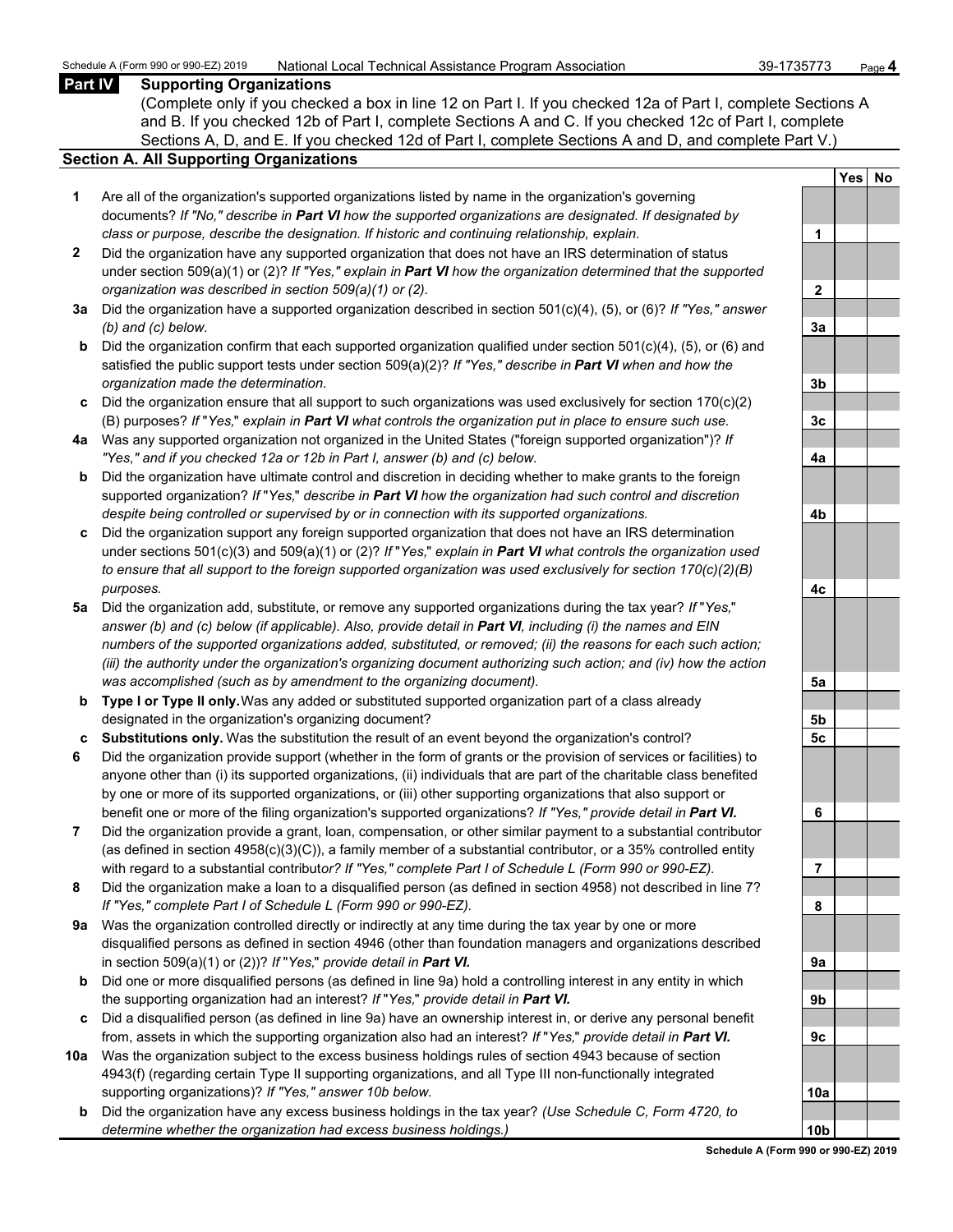|              | Schedule A (Form 990 or 990-EZ) 2019<br>National Local Technical Assistance Program Association                                   | 39-1735773      |            | Page $5$ |
|--------------|-----------------------------------------------------------------------------------------------------------------------------------|-----------------|------------|----------|
| Part IV      | <b>Supporting Organizations (continued)</b>                                                                                       |                 |            |          |
|              |                                                                                                                                   |                 | <b>Yes</b> | No       |
| 11           | Has the organization accepted a gift or contribution from any of the following persons?                                           |                 |            |          |
| a            | A person who directly or indirectly controls, either alone or together with persons described in (b) and (c)                      |                 |            |          |
|              | below, the governing body of a supported organization?                                                                            | 11a             |            |          |
| b            | A family member of a person described in (a) above?                                                                               | 11 <sub>b</sub> |            |          |
| c            | A 35% controlled entity of a person described in (a) or (b) above? If "Yes" to a, b, or c, provide detail in Part VI.             | 11c             |            |          |
|              | <b>Section B. Type I Supporting Organizations</b>                                                                                 |                 |            |          |
|              |                                                                                                                                   |                 | Yes        | No       |
| 1            | Did the directors, trustees, or membership of one or more supported organizations have the power to                               |                 |            |          |
|              | regularly appoint or elect at least a majority of the organization's directors or trustees at all times during the                |                 |            |          |
|              | tax year? If "No," describe in Part VI how the supported organization(s) effectively operated, supervised, or                     |                 |            |          |
|              | controlled the organization's activities. If the organization had more than one supported organization,                           |                 |            |          |
|              | describe how the powers to appoint and/or remove directors or trustees were allocated among the supported                         |                 |            |          |
|              | organizations and what conditions or restrictions, if any, applied to such powers during the tax year.                            | 1               |            |          |
| $\mathbf{2}$ | Did the organization operate for the benefit of any supported organization other than the supported                               |                 |            |          |
|              | organization(s) that operated, supervised, or controlled the supporting organization? If "Yes," explain in Part                   |                 |            |          |
|              | VI how providing such benefit carried out the purposes of the supported organization(s) that operated,                            |                 |            |          |
|              | supervised, or controlled the supporting organization.                                                                            | $\mathbf{2}$    |            |          |
|              | <b>Section C. Type II Supporting Organizations</b>                                                                                |                 |            |          |
|              |                                                                                                                                   |                 | Yes        | No       |
|              |                                                                                                                                   |                 |            |          |
| 1            | Were a majority of the organization's directors or trustees during the tax year also a majority of the directors                  |                 |            |          |
|              | or trustees of each of the organization's supported organization(s)? If "No," describe in Part VI how control                     |                 |            |          |
|              | or management of the supporting organization was vested in the same persons that controlled or managed                            |                 |            |          |
|              | the supported organization(s).                                                                                                    | 1               |            |          |
|              | <b>Section D. All Type III Supporting Organizations</b>                                                                           |                 |            |          |
|              |                                                                                                                                   |                 | Yes        | No       |
| 1            | Did the organization provide to each of its supported organizations, by the last day of the fifth month of the                    |                 |            |          |
|              | organization's tax year, (i) a written notice describing the type and amount of support provided during the prior tax             |                 |            |          |
|              | year, (ii) a copy of the Form 990 that was most recently filed as of the date of notification, and (iii) copies of the            |                 |            |          |
|              | organization's governing documents in effect on the date of notification, to the extent not previously provided?                  | 1               |            |          |
| 2            | Were any of the organization's officers, directors, or trustees either (i) appointed or elected by the supported                  |                 |            |          |
|              | organization(s) or (ii) serving on the governing body of a supported organization? If "No," explain in Part VI how                |                 |            |          |
|              | the organization maintained a close and continuous working relationship with the supported organization(s).                       | $\mathbf{2}$    |            |          |
| 3            | By reason of the relationship described in (2), did the organization's supported organizations have a                             |                 |            |          |
|              | significant voice in the organization's investment policies and in directing the use of the organization's                        |                 |            |          |
|              | income or assets at all times during the tax year? If "Yes," describe in Part VI the role the organization's                      |                 |            |          |
|              | supported organizations played in this regard.                                                                                    | 3               |            |          |
|              | Section E. Type III Functionally Integrated Supporting Organizations                                                              |                 |            |          |
| 1            | Check the box next to the method that the organization used to satisfy the Integral Part Test during the year (see instructions). |                 |            |          |
| а            | The organization satisfied the Activities Test. Complete line 2 below.                                                            |                 |            |          |
| b            | The organization is the parent of each of its supported organizations. Complete line 3 below.                                     |                 |            |          |
| с            | The organization supported a governmental entity. Describe in Part VI how you supported a government entity (see instructions).   |                 |            |          |
|              |                                                                                                                                   |                 |            |          |

**2** Activities Test. *Answer (a) and (b) below.* **Yes No**

- **a** Did substantially all of the organization's activities during the tax year directly further the exempt purposes of the supported organization(s) to which the organization was responsive? *If* "*Yes,*" *then in Part VI identify those supported organizations and explain how these activities directly furthered their exempt purposes, how the organization was responsive to those supported organizations, and how the organization determined that these activities constituted substantially all of its activities.* **2a**
- **b** Did the activities described in (a) constitute activities that, but for the organization's involvement, one or more of the organization's supported organization(s) would have been engaged in? *If* "*Yes,*" *explain in Part VI the reasons for the organization's position that its supported organization(s) would have engaged in these activities but for the organization's involvement.* **2b**
- **3** Parent of Supported Organizations. *Answer (a) and (b) below.*
- **a** Did the organization have the power to regularly appoint or elect a majority of the officers, directors, or trustees of each of the supported organizations? *Provide details in Part VI.* **3a**
- **b** Did the organization exercise a substantial degree of direction over the policies, programs, and activities of each of its supported organizations? *If* "*Yes,*" *describe in Part VI the role played by the organization in this regard.* **3b**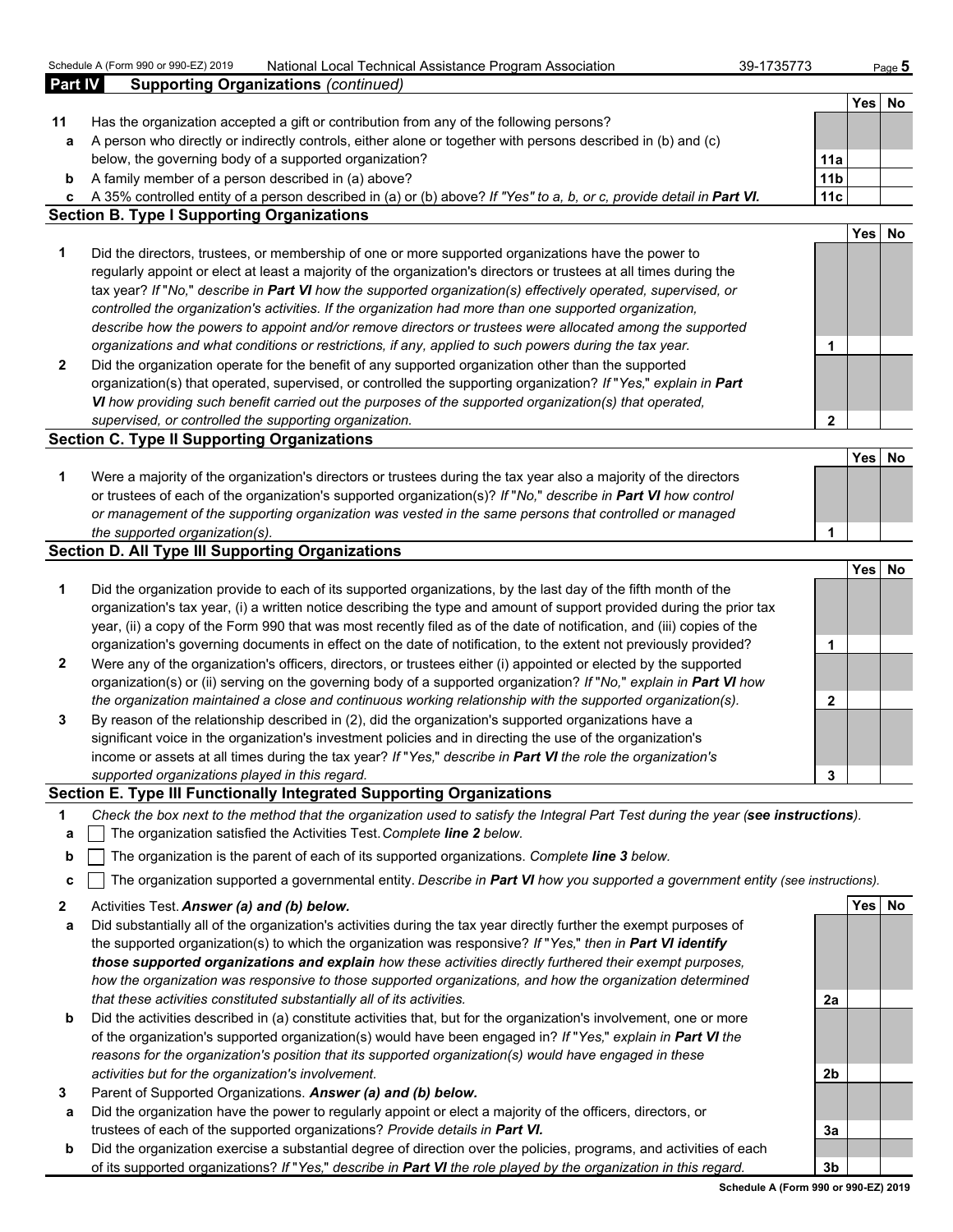| Schedule A (Form 990 or 990-EZ) 2019<br>National Local Technical Assistance Program Association                                                       |                         |                | 39-1735773<br>Page 6           |
|-------------------------------------------------------------------------------------------------------------------------------------------------------|-------------------------|----------------|--------------------------------|
| <b>Part V</b><br>Type III Non-Functionally Integrated 509(a)(3) Supporting Organizations                                                              |                         |                |                                |
| Check here if the organization satisfied the Integral Part Test as a qualifying trust on Nov. 20, 1970 (explain in Part VI). See<br>1                 |                         |                |                                |
| instructions. All other Type III non-functionally integrated supporting organizations must complete Sections A through E.                             |                         |                |                                |
| <b>Section A - Adjusted Net Income</b>                                                                                                                |                         | (A) Prior Year | (B) Current Year<br>(optional) |
| 1 Net short-term capital gain                                                                                                                         | 1                       |                |                                |
| 2 Recoveries of prior-year distributions                                                                                                              | $\overline{\mathbf{2}}$ |                |                                |
| 3 Other gross income (see instructions)                                                                                                               | 3                       |                |                                |
| 4 Add lines 1 through 3.                                                                                                                              | 4                       | 0              | 0                              |
| 5 Depreciation and depletion                                                                                                                          | 5                       |                |                                |
| 6 Portion of operating expenses paid or incurred for production or                                                                                    |                         |                |                                |
| collection of gross income or for management, conservation, or                                                                                        |                         |                |                                |
| maintenance of property held for production of income (see instructions)                                                                              | 6                       |                |                                |
| 7 Other expenses (see instructions)                                                                                                                   | $\overline{7}$          |                |                                |
| 8 Adjusted Net Income (subtract lines 5, 6, and 7 from line 4).                                                                                       | 8                       | $\Omega$       | 0                              |
| <b>Section B - Minimum Asset Amount</b>                                                                                                               |                         | (A) Prior Year | (B) Current Year<br>(optional) |
| 1 Aggregate fair market value of all non-exempt-use assets (see                                                                                       |                         |                |                                |
| instructions for short tax year or assets held for part of year):                                                                                     |                         |                |                                |
| a Average monthly value of securities                                                                                                                 | 1a                      |                |                                |
| <b>b</b> Average monthly cash balances                                                                                                                | 1 <sub>b</sub>          |                |                                |
| c Fair market value of other non-exempt-use assets                                                                                                    | 1c                      |                |                                |
| d Total (add lines 1a, 1b, and 1c)                                                                                                                    | 1 <sub>d</sub>          | $\mathbf{0}$   | 0                              |
| e Discount claimed for blockage or other                                                                                                              |                         |                |                                |
| factors (explain in detail in <b>Part VI)</b> :                                                                                                       |                         |                |                                |
| 2 Acquisition indebtedness applicable to non-exempt-use assets                                                                                        | $\mathbf{2}$            |                |                                |
| 3 Subtract line 2 from line 1d.                                                                                                                       | 3                       | 0              | 0                              |
| 4 Cash deemed held for exempt use. Enter 1-1/2% of line 3 (for greater amount,                                                                        |                         |                |                                |
| see instructions).                                                                                                                                    | 4                       | 0              | 0                              |
| 5 Net value of non-exempt-use assets (subtract line 4 from line 3)                                                                                    | 5                       | $\mathbf 0$    | $\mathbf 0$                    |
| 6 Multiply line 5 by .035.                                                                                                                            | 6                       | $\overline{0}$ | 0                              |
| 7 Recoveries of prior-year distributions                                                                                                              | $\overline{7}$          | $\overline{0}$ | 0                              |
| 8 Minimum Asset Amount (add line 7 to line 6)                                                                                                         | 8                       | $\Omega$       | 0                              |
| <b>Section C - Distributable Amount</b>                                                                                                               |                         |                | <b>Current Year</b>            |
| 1 Adjusted net income for prior year (from Section A, line 8, Column A)                                                                               | 1                       |                | 0                              |
| 2 Enter 85% of line 1                                                                                                                                 | $\overline{2}$          |                | 0                              |
| 3 Minimum asset amount for prior year (from Section B, line 8, Column A)                                                                              | 3                       |                | 0                              |
| 4 Enter greater of line 2 or line 3.                                                                                                                  | 4                       |                | 0                              |
| 5 Income tax imposed in prior year                                                                                                                    | 5                       |                |                                |
| 6 Distributable Amount. Subtract line 5 from line 4, unless subject to                                                                                |                         |                |                                |
| emergency temporary reduction (see instructions).                                                                                                     | 6                       |                |                                |
| $\overline{z}$ . The check has if the ourse twee is the essentation of first as a non-functionally integrated Type III queposition essentiation (eqs. |                         |                |                                |

**7** Check here if the current year is the organization's first as a non-functionally integrated Type III supporting organization (see instructions).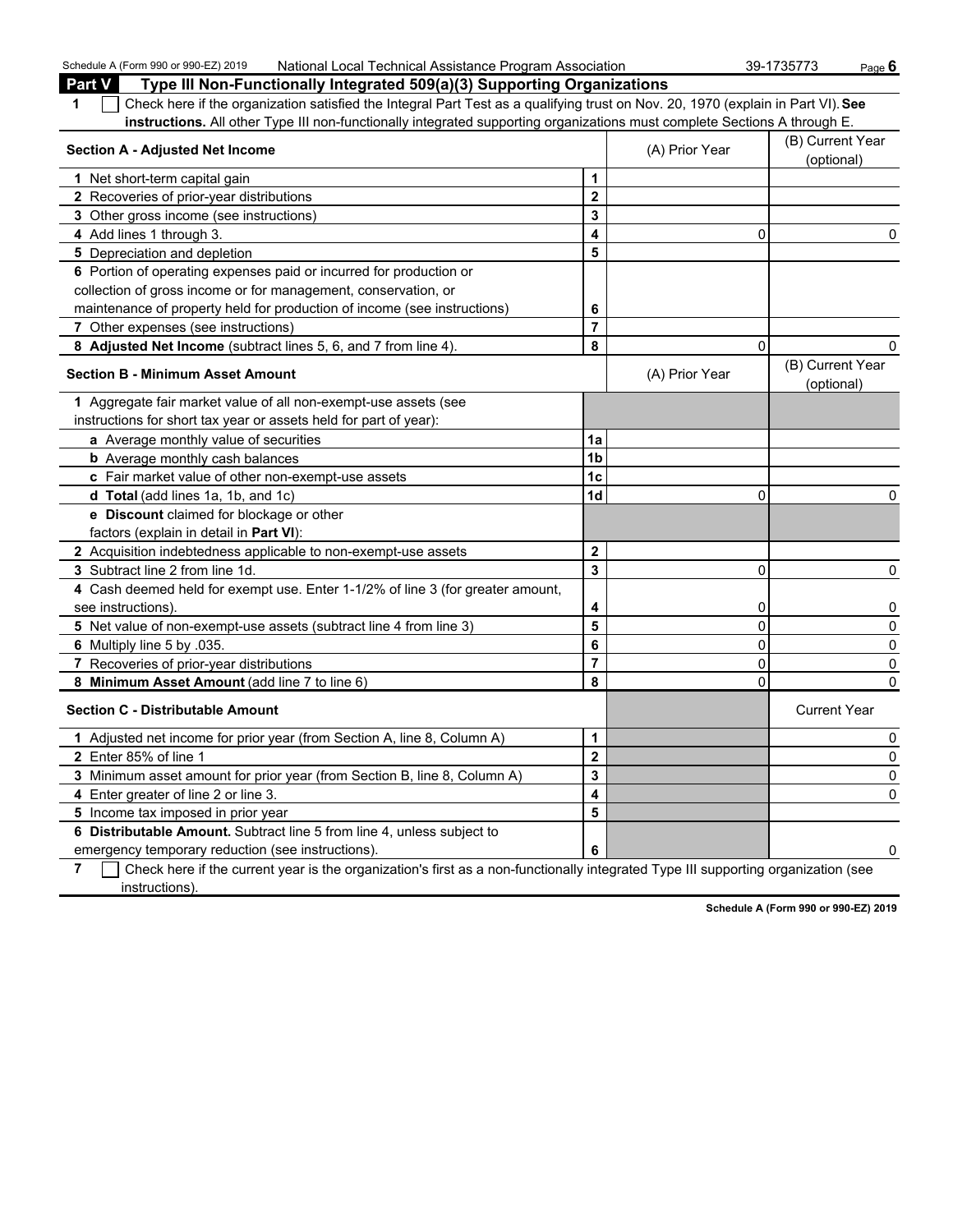|               | Schedule A (Form 990 or 990-EZ) 2019<br>National Local Technical Assistance Program Association |                                          |                                               | 39-1735773<br>Page 7                                    |  |  |  |
|---------------|-------------------------------------------------------------------------------------------------|------------------------------------------|-----------------------------------------------|---------------------------------------------------------|--|--|--|
| <b>Part V</b> | Type III Non-Functionally Integrated 509(a)(3) Supporting Organizations (continued)             |                                          |                                               |                                                         |  |  |  |
|               | <b>Section D - Distributions</b>                                                                |                                          |                                               |                                                         |  |  |  |
| 1             | Amounts paid to supported organizations to accomplish exempt purposes                           |                                          |                                               |                                                         |  |  |  |
|               | 2 Amounts paid to perform activity that directly furthers exempt purposes of supported          |                                          |                                               |                                                         |  |  |  |
|               | organizations, in excess of income from activity                                                |                                          |                                               |                                                         |  |  |  |
| 3.            | Administrative expenses paid to accomplish exempt purposes of supported organizations           |                                          |                                               |                                                         |  |  |  |
| 4             | Amounts paid to acquire exempt-use assets                                                       |                                          |                                               |                                                         |  |  |  |
| 5             | Qualified set-aside amounts (prior IRS approval required)                                       |                                          |                                               |                                                         |  |  |  |
| 6             | Other distributions (describe in Part VI). See instructions.                                    |                                          |                                               |                                                         |  |  |  |
| 7             | Total annual distributions. Add lines 1 through 6.                                              |                                          |                                               | 0                                                       |  |  |  |
| 8             | Distributions to attentive supported organizations to which the organization is responsive      |                                          |                                               |                                                         |  |  |  |
|               | (provide details in Part VI). See instructions.                                                 |                                          |                                               |                                                         |  |  |  |
| 9             | Distributable amount for 2019 from Section C, line 6                                            |                                          |                                               | 0                                                       |  |  |  |
| 10            | Line 8 amount divided by line 9 amount                                                          |                                          |                                               | 0.000                                                   |  |  |  |
|               | <b>Section E - Distribution Allocations (see instructions)</b>                                  | $\sf (i)$<br><b>Excess Distributions</b> | (ii)<br><b>Underdistributions</b><br>Pre-2019 | (iii)<br><b>Distributable</b><br><b>Amount for 2019</b> |  |  |  |
| 1             | Distributable amount for 2019 from Section C, line 6                                            |                                          |                                               | 0                                                       |  |  |  |
| $\mathbf{2}$  | Underdistributions, if any, for years prior to 2019                                             |                                          |                                               |                                                         |  |  |  |
|               | (reasonable cause required-explain in Part VI). See                                             |                                          |                                               |                                                         |  |  |  |
|               | instructions.                                                                                   |                                          |                                               |                                                         |  |  |  |
| 3.            | Excess distributions carryover, if any, to 2019                                                 |                                          |                                               |                                                         |  |  |  |
| a             | From 2014.<br>$\Omega$<br>and a straight and                                                    |                                          |                                               |                                                         |  |  |  |
| b             | ΩI<br>From 2015. <u>.</u>                                                                       |                                          |                                               |                                                         |  |  |  |
| c             | ΩI<br>From 2016 <u>.</u>                                                                        |                                          |                                               |                                                         |  |  |  |
| d             | $\Omega$<br>From 2017 <u>.</u>                                                                  |                                          |                                               |                                                         |  |  |  |
| e             | From 2018.<br>ΩI                                                                                |                                          |                                               |                                                         |  |  |  |
|               | <b>Total</b> of lines 3a through e                                                              | 0                                        |                                               |                                                         |  |  |  |
| a             | Applied to underdistributions of prior years                                                    |                                          | n                                             |                                                         |  |  |  |
|               | <b>h</b> Applied to 2019 distributable amount                                                   |                                          |                                               |                                                         |  |  |  |
|               | Carryover from 2014 not applied (see instructions)                                              |                                          |                                               |                                                         |  |  |  |
|               | Remainder. Subtract lines 3g, 3h, and 3i from 3f.                                               | $\Omega$                                 |                                               |                                                         |  |  |  |
| 4             | Distributions for 2019 from                                                                     |                                          |                                               |                                                         |  |  |  |
|               | Section D, line 7:<br>\$<br>$\Omega$                                                            |                                          |                                               |                                                         |  |  |  |
|               | Applied to underdistributions of prior years                                                    |                                          | 0                                             |                                                         |  |  |  |
|               | <b>b</b> Applied to 2019 distributable amount                                                   |                                          |                                               |                                                         |  |  |  |
| c             | Remainder. Subtract lines 4a and 4b from 4.                                                     | $\Omega$                                 |                                               |                                                         |  |  |  |
| 5             | Remaining underdistributions for years prior to 2019, if                                        |                                          |                                               |                                                         |  |  |  |
|               | any. Subtract lines 3g and 4a from line 2. For result                                           |                                          |                                               |                                                         |  |  |  |
|               | greater than zero, explain in Part VI. See instructions.                                        |                                          |                                               |                                                         |  |  |  |
| 6             | Remaining underdistributions for 2019. Subtract lines 3h                                        |                                          |                                               |                                                         |  |  |  |
|               | and 4b from line 1. For result greater than zero, explain in                                    |                                          |                                               |                                                         |  |  |  |
|               | Part VI. See instructions.                                                                      |                                          |                                               | 0                                                       |  |  |  |
| 7             | Excess distributions carryover to 2020. Add lines 3j                                            |                                          |                                               |                                                         |  |  |  |
|               | and 4c.                                                                                         | 0                                        |                                               |                                                         |  |  |  |
| 8             | Breakdown of line 7:                                                                            |                                          |                                               |                                                         |  |  |  |
| a             | Excess from $2015.$<br>$\Omega$                                                                 |                                          |                                               |                                                         |  |  |  |
| b             | $\Omega$<br>Excess from 2016.                                                                   |                                          |                                               |                                                         |  |  |  |
| c             | $\Omega$<br>Excess from $2017. \ldots$ .                                                        |                                          |                                               |                                                         |  |  |  |
| d             | $\Omega$<br>Excess from $2018.7.7.7.7$                                                          |                                          |                                               |                                                         |  |  |  |
|               | $\Omega$<br>e Excess from 2019                                                                  |                                          |                                               |                                                         |  |  |  |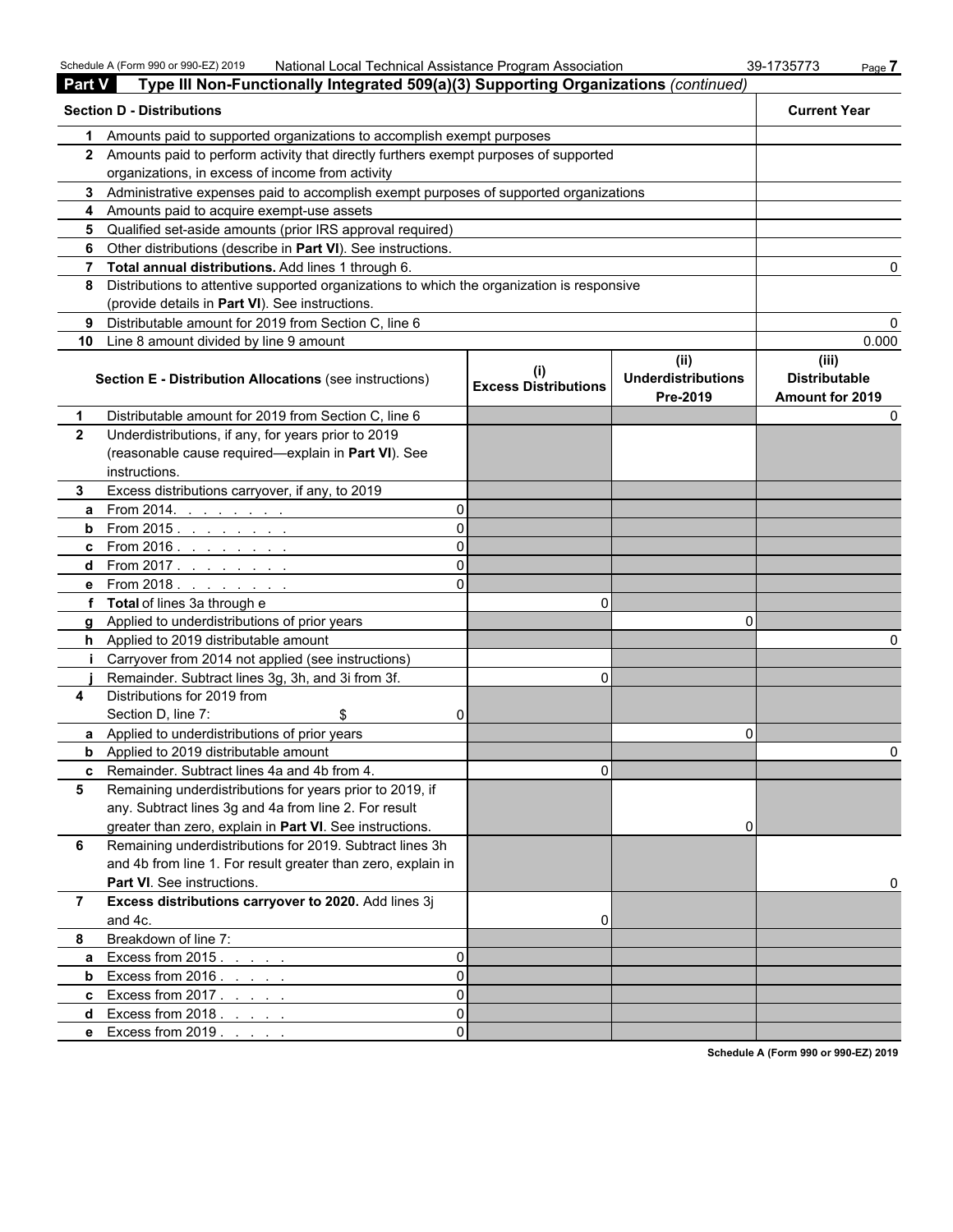|                | Schedule A (Form 990 or 990-EZ) 2019<br>National Local Technical Assistance Program Association                                                                                                                                                                                                                                                                                                                                                                                                                                                                                             | 39-1735773 | Page 8 |
|----------------|---------------------------------------------------------------------------------------------------------------------------------------------------------------------------------------------------------------------------------------------------------------------------------------------------------------------------------------------------------------------------------------------------------------------------------------------------------------------------------------------------------------------------------------------------------------------------------------------|------------|--------|
| <b>Part VI</b> | Supplemental Information. Provide the explanations required by Part II, line 10; Part II, line 17a or 17b; Part<br>III, line 12; Part IV, Section A, lines 1, 2, 3b, 3c, 4b, 4c, 5a, 6, 9a, 9b, 9c, 11a, 11b, and 11c; Part IV, Section<br>B, lines 1 and 2; Part IV, Section C, line 1; Part IV, Section D, lines 2 and 3; Part IV, Section E, lines 1c, 2a, 2b,<br>3a, and 3b; Part V, line 1; Part V, Section B, line 1e; Part V, Section D, lines 5, 6, and 8; and Part V, Section E,<br>lines 2, 5, and 6. Also complete this part for any additional information. (See instructions.) |            |        |
|                |                                                                                                                                                                                                                                                                                                                                                                                                                                                                                                                                                                                             |            |        |
|                |                                                                                                                                                                                                                                                                                                                                                                                                                                                                                                                                                                                             |            |        |
|                |                                                                                                                                                                                                                                                                                                                                                                                                                                                                                                                                                                                             |            |        |
|                |                                                                                                                                                                                                                                                                                                                                                                                                                                                                                                                                                                                             |            |        |
|                |                                                                                                                                                                                                                                                                                                                                                                                                                                                                                                                                                                                             |            |        |
|                |                                                                                                                                                                                                                                                                                                                                                                                                                                                                                                                                                                                             |            |        |
|                |                                                                                                                                                                                                                                                                                                                                                                                                                                                                                                                                                                                             |            |        |
|                |                                                                                                                                                                                                                                                                                                                                                                                                                                                                                                                                                                                             |            |        |
|                |                                                                                                                                                                                                                                                                                                                                                                                                                                                                                                                                                                                             |            |        |
|                |                                                                                                                                                                                                                                                                                                                                                                                                                                                                                                                                                                                             |            |        |
|                |                                                                                                                                                                                                                                                                                                                                                                                                                                                                                                                                                                                             |            |        |
|                |                                                                                                                                                                                                                                                                                                                                                                                                                                                                                                                                                                                             |            |        |
|                |                                                                                                                                                                                                                                                                                                                                                                                                                                                                                                                                                                                             |            |        |
|                |                                                                                                                                                                                                                                                                                                                                                                                                                                                                                                                                                                                             |            |        |
|                |                                                                                                                                                                                                                                                                                                                                                                                                                                                                                                                                                                                             |            |        |
|                |                                                                                                                                                                                                                                                                                                                                                                                                                                                                                                                                                                                             |            |        |
|                |                                                                                                                                                                                                                                                                                                                                                                                                                                                                                                                                                                                             |            |        |
|                |                                                                                                                                                                                                                                                                                                                                                                                                                                                                                                                                                                                             |            |        |
|                |                                                                                                                                                                                                                                                                                                                                                                                                                                                                                                                                                                                             |            |        |
|                |                                                                                                                                                                                                                                                                                                                                                                                                                                                                                                                                                                                             |            |        |
|                |                                                                                                                                                                                                                                                                                                                                                                                                                                                                                                                                                                                             |            |        |
|                |                                                                                                                                                                                                                                                                                                                                                                                                                                                                                                                                                                                             |            |        |
|                |                                                                                                                                                                                                                                                                                                                                                                                                                                                                                                                                                                                             |            |        |
|                |                                                                                                                                                                                                                                                                                                                                                                                                                                                                                                                                                                                             |            |        |
|                |                                                                                                                                                                                                                                                                                                                                                                                                                                                                                                                                                                                             |            |        |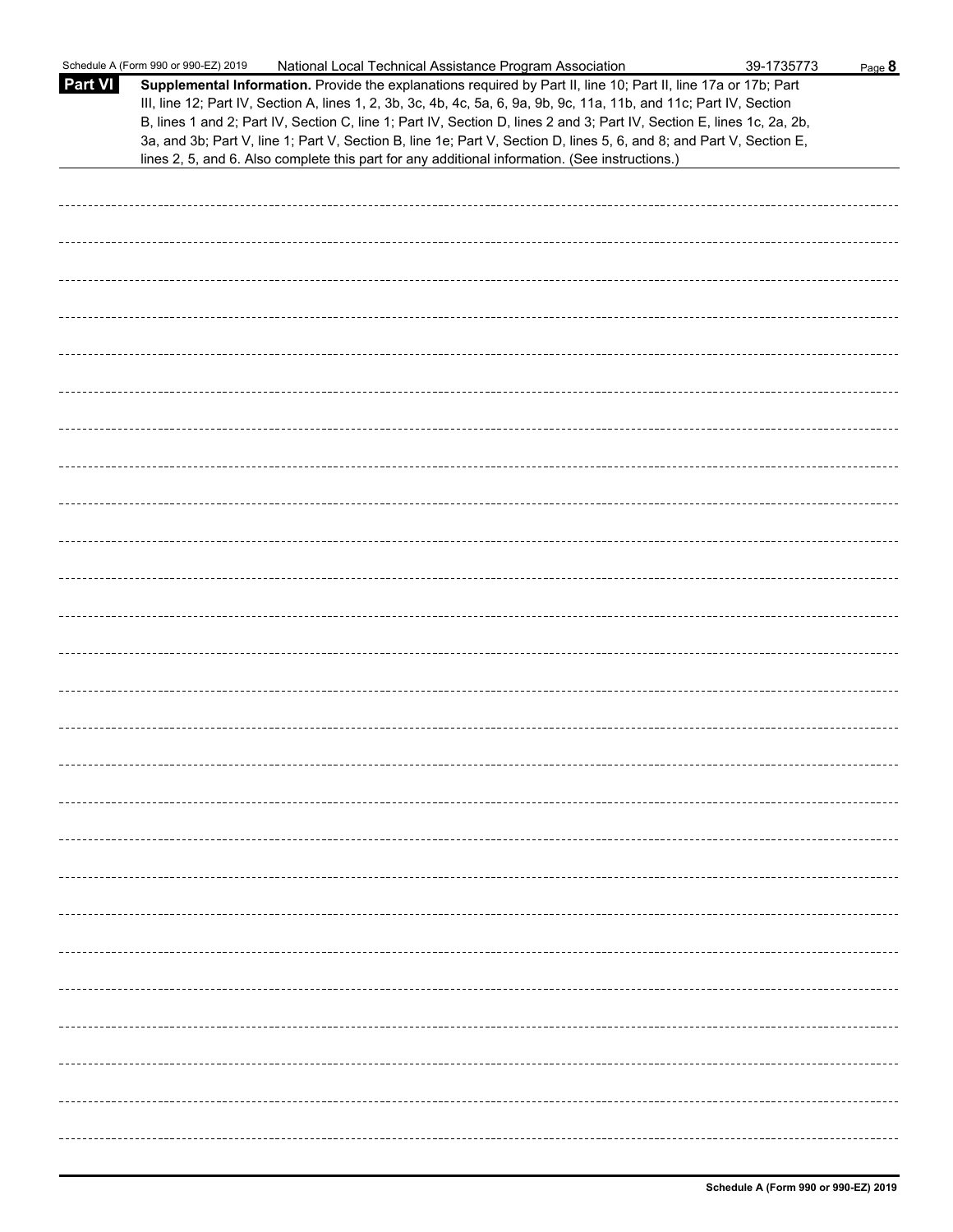|                                                                                                                                                                                             | <b>SCHEDULE G</b>                                            |                                                            |               |            |                                                                      | Supplemental Information Regarding Fundraising or Gaming Activities                                                                 |                                                                            | OMB No. 1545-0047                                       |  |  |  |  |
|---------------------------------------------------------------------------------------------------------------------------------------------------------------------------------------------|--------------------------------------------------------------|------------------------------------------------------------|---------------|------------|----------------------------------------------------------------------|-------------------------------------------------------------------------------------------------------------------------------------|----------------------------------------------------------------------------|---------------------------------------------------------|--|--|--|--|
| Complete if the organization answered "Yes" on Form 990, Part IV, line 17, 18, or 19, or if the<br>(Form 990 or 990-EZ)<br>organization entered more than \$15,000 on Form 990-EZ, line 6a. |                                                              |                                                            |               |            |                                                                      |                                                                                                                                     |                                                                            |                                                         |  |  |  |  |
| Attach to Form 990 or Form 990-EZ.<br>Department of the Treasury<br>Internal Revenue Service<br>Go to www.irs.gov/Form990 for instructions and the latest information.                      |                                                              |                                                            |               |            |                                                                      |                                                                                                                                     | <b>Open to Public</b><br>Inspection                                        |                                                         |  |  |  |  |
|                                                                                                                                                                                             | Name of the organization                                     |                                                            |               |            |                                                                      |                                                                                                                                     |                                                                            | <b>Employer identification number</b>                   |  |  |  |  |
|                                                                                                                                                                                             |                                                              | National Local Technical Assistance Program Association    |               |            |                                                                      |                                                                                                                                     | 39-1735773                                                                 |                                                         |  |  |  |  |
| Part I                                                                                                                                                                                      |                                                              | Form 990-EZ filers are not required to complete this part. |               |            |                                                                      | Fundraising Activities. Complete if the organization answered "Yes" on Form 990, Part IV, line 17.                                  |                                                                            |                                                         |  |  |  |  |
| 1                                                                                                                                                                                           |                                                              |                                                            |               |            |                                                                      | Indicate whether the organization raised funds through any of the following activities. Check all that apply.                       |                                                                            |                                                         |  |  |  |  |
| а                                                                                                                                                                                           | Mail solicitations                                           |                                                            |               | е          |                                                                      | Solicitation of non-government grants                                                                                               |                                                                            |                                                         |  |  |  |  |
| b                                                                                                                                                                                           |                                                              | Internet and email solicitations                           |               | f          |                                                                      | Solicitation of government grants                                                                                                   |                                                                            |                                                         |  |  |  |  |
| c                                                                                                                                                                                           | Phone solicitations                                          |                                                            |               | IXI<br>g   |                                                                      | Special fundraising events                                                                                                          |                                                                            |                                                         |  |  |  |  |
| d<br>2a                                                                                                                                                                                     | In-person solicitations                                      |                                                            |               |            |                                                                      | Did the organization have a written or oral agreement with any individual (including officers, directors, trustees,                 |                                                                            |                                                         |  |  |  |  |
|                                                                                                                                                                                             |                                                              |                                                            |               |            |                                                                      | key employees listed in Form 990, Part VII) or entity in connection with professional fundraising services?                         |                                                                            | Yes<br>No                                               |  |  |  |  |
| b                                                                                                                                                                                           |                                                              | compensated at least \$5,000 by the organization.          |               |            |                                                                      | If "Yes," list the 10 highest paid individuals or entities (fundraisers) pursuant to agreements under which the fundraiser is to be |                                                                            |                                                         |  |  |  |  |
|                                                                                                                                                                                             | (i) Name and address of individual<br>or entity (fundraiser) |                                                            | (ii) Activity |            | (iii) Did fundraiser have<br>custody or control of<br>contributions? | (iv) Gross receipts<br>from activity                                                                                                | (v) Amount paid to<br>(or retained by)<br>fundraiser listed in<br>col. (i) | (vi) Amount paid to<br>(or retained by)<br>organization |  |  |  |  |
|                                                                                                                                                                                             |                                                              |                                                            |               | <b>Yes</b> | No                                                                   |                                                                                                                                     |                                                                            |                                                         |  |  |  |  |
| 1                                                                                                                                                                                           |                                                              |                                                            |               |            |                                                                      |                                                                                                                                     |                                                                            |                                                         |  |  |  |  |
| $\mathbf{2}$                                                                                                                                                                                |                                                              |                                                            |               |            |                                                                      | 0                                                                                                                                   | 0                                                                          | 0                                                       |  |  |  |  |
|                                                                                                                                                                                             |                                                              |                                                            |               |            |                                                                      | 0                                                                                                                                   | 0                                                                          | 0                                                       |  |  |  |  |
| 3                                                                                                                                                                                           |                                                              |                                                            |               |            |                                                                      |                                                                                                                                     |                                                                            |                                                         |  |  |  |  |
| Δ                                                                                                                                                                                           |                                                              |                                                            |               |            |                                                                      | 0                                                                                                                                   | 0                                                                          | 0                                                       |  |  |  |  |
|                                                                                                                                                                                             |                                                              |                                                            |               |            |                                                                      | 0                                                                                                                                   | 0                                                                          | 0                                                       |  |  |  |  |
| 5                                                                                                                                                                                           |                                                              |                                                            |               |            |                                                                      |                                                                                                                                     |                                                                            |                                                         |  |  |  |  |
| 6                                                                                                                                                                                           |                                                              |                                                            |               |            |                                                                      | 0                                                                                                                                   | 0                                                                          | 0                                                       |  |  |  |  |
|                                                                                                                                                                                             |                                                              |                                                            |               |            |                                                                      | 0                                                                                                                                   | 0                                                                          | 0                                                       |  |  |  |  |
| 7                                                                                                                                                                                           |                                                              |                                                            |               |            |                                                                      | 0                                                                                                                                   | 0                                                                          | 0                                                       |  |  |  |  |
|                                                                                                                                                                                             |                                                              |                                                            |               |            |                                                                      |                                                                                                                                     |                                                                            |                                                         |  |  |  |  |
|                                                                                                                                                                                             |                                                              |                                                            |               |            |                                                                      | 0                                                                                                                                   | 0                                                                          |                                                         |  |  |  |  |
| 9                                                                                                                                                                                           |                                                              |                                                            |               |            |                                                                      |                                                                                                                                     |                                                                            |                                                         |  |  |  |  |
| 10                                                                                                                                                                                          |                                                              |                                                            |               |            |                                                                      |                                                                                                                                     |                                                                            |                                                         |  |  |  |  |
|                                                                                                                                                                                             |                                                              |                                                            |               |            |                                                                      |                                                                                                                                     |                                                                            |                                                         |  |  |  |  |
| Total .                                                                                                                                                                                     |                                                              |                                                            |               |            |                                                                      | ſ                                                                                                                                   |                                                                            | 0                                                       |  |  |  |  |
| 3                                                                                                                                                                                           |                                                              |                                                            |               |            |                                                                      | List all states in which the organization is registered or licensed to solicit contributions or has been notified it is exempt from |                                                                            |                                                         |  |  |  |  |
|                                                                                                                                                                                             | registration or licensing.                                   |                                                            |               |            |                                                                      |                                                                                                                                     |                                                                            |                                                         |  |  |  |  |
|                                                                                                                                                                                             |                                                              |                                                            |               |            |                                                                      |                                                                                                                                     |                                                                            |                                                         |  |  |  |  |
|                                                                                                                                                                                             |                                                              |                                                            |               |            |                                                                      |                                                                                                                                     |                                                                            |                                                         |  |  |  |  |
|                                                                                                                                                                                             |                                                              |                                                            |               |            |                                                                      |                                                                                                                                     |                                                                            |                                                         |  |  |  |  |
|                                                                                                                                                                                             |                                                              |                                                            |               |            |                                                                      |                                                                                                                                     |                                                                            |                                                         |  |  |  |  |
|                                                                                                                                                                                             |                                                              |                                                            |               |            |                                                                      |                                                                                                                                     |                                                                            |                                                         |  |  |  |  |
|                                                                                                                                                                                             |                                                              |                                                            |               |            |                                                                      |                                                                                                                                     |                                                                            |                                                         |  |  |  |  |
|                                                                                                                                                                                             |                                                              |                                                            |               |            |                                                                      |                                                                                                                                     |                                                                            |                                                         |  |  |  |  |
|                                                                                                                                                                                             |                                                              |                                                            |               |            |                                                                      |                                                                                                                                     |                                                                            |                                                         |  |  |  |  |
|                                                                                                                                                                                             |                                                              |                                                            |               |            |                                                                      |                                                                                                                                     |                                                                            |                                                         |  |  |  |  |
|                                                                                                                                                                                             |                                                              |                                                            |               |            |                                                                      |                                                                                                                                     |                                                                            |                                                         |  |  |  |  |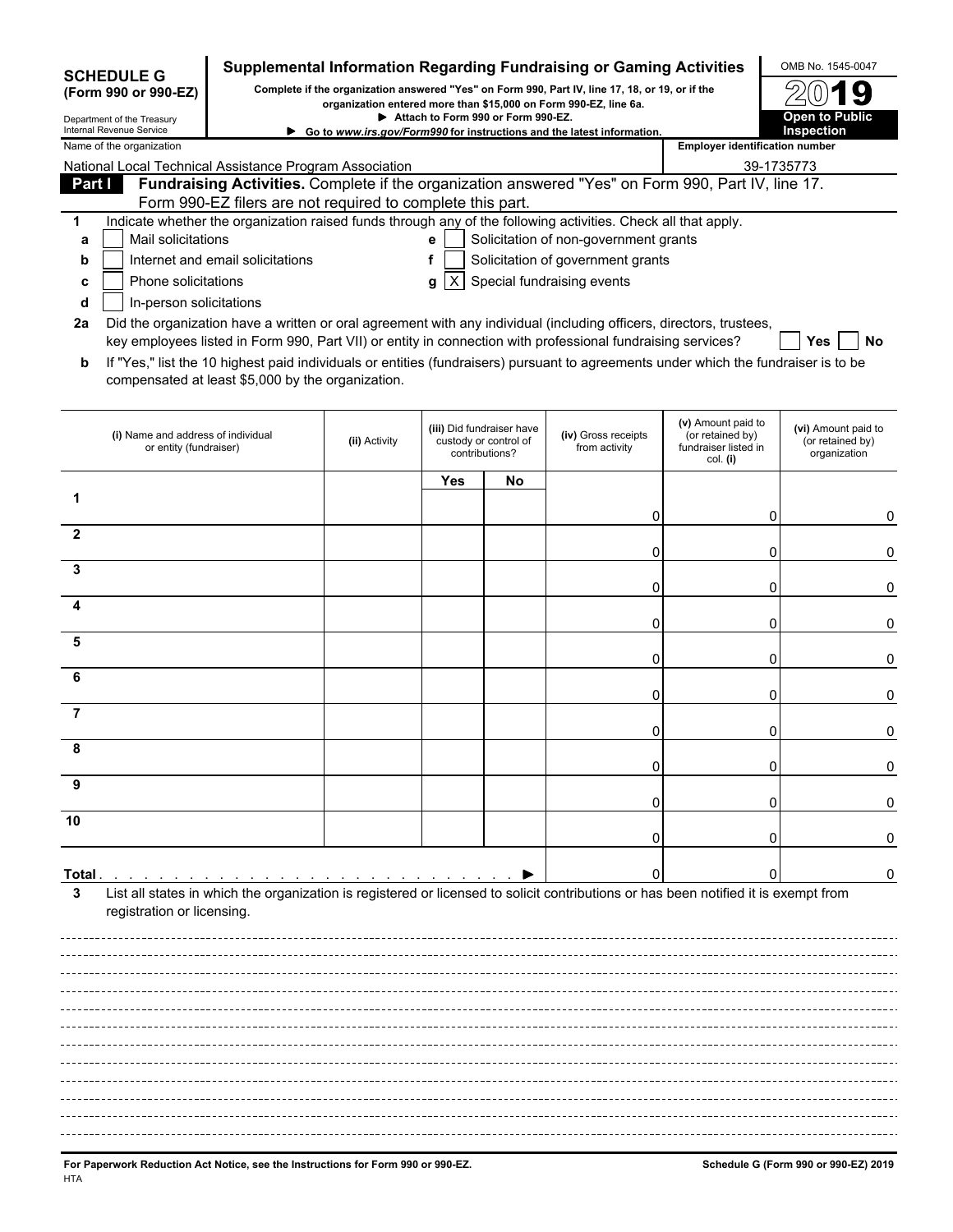**Part II Fundraising Events.** Complete if the organization answered "Yes" on Form 990, Part IV, line 18, or reported more than \$15,000 of fundraising event contributions and gross income on Form 990-EZ, lines 1 and 6b. List events with gross receipts greater than \$5,000.

|                 |              | events with gross receipts greater than \$5,000.                                                                                                                                                                                                                        |                                                               |                                                                                    |                                                                                                                                    |                                                     |
|-----------------|--------------|-------------------------------------------------------------------------------------------------------------------------------------------------------------------------------------------------------------------------------------------------------------------------|---------------------------------------------------------------|------------------------------------------------------------------------------------|------------------------------------------------------------------------------------------------------------------------------------|-----------------------------------------------------|
|                 |              |                                                                                                                                                                                                                                                                         | (a) Event $#1$                                                | $(b)$ Event #2                                                                     | (c) Other events                                                                                                                   | (d) Total events<br>(add col. (a) through           |
|                 |              |                                                                                                                                                                                                                                                                         | (event type)                                                  | (event type)                                                                       | (total number)                                                                                                                     | col. (c))                                           |
| Revenue         | 1            | Gross receipts                                                                                                                                                                                                                                                          |                                                               |                                                                                    |                                                                                                                                    |                                                     |
|                 |              | 2 Less: Contributions<br>Gross income (line 1 minus                                                                                                                                                                                                                     |                                                               |                                                                                    | O                                                                                                                                  |                                                     |
|                 |              | $line 2)$ .                                                                                                                                                                                                                                                             |                                                               |                                                                                    | O                                                                                                                                  |                                                     |
|                 |              | 4 Cash prizes                                                                                                                                                                                                                                                           |                                                               |                                                                                    | C                                                                                                                                  |                                                     |
|                 | 5            | Noncash prizes                                                                                                                                                                                                                                                          |                                                               |                                                                                    | $\Omega$                                                                                                                           |                                                     |
|                 | 6            | Rent/facility costs                                                                                                                                                                                                                                                     |                                                               |                                                                                    | $\Omega$                                                                                                                           | U                                                   |
| Direct Expenses |              | 7 Food and beverages                                                                                                                                                                                                                                                    |                                                               |                                                                                    | $\Omega$                                                                                                                           |                                                     |
|                 |              | 8 Entertainment                                                                                                                                                                                                                                                         |                                                               |                                                                                    | $\Omega$                                                                                                                           |                                                     |
|                 | 9            | Other direct expenses                                                                                                                                                                                                                                                   |                                                               |                                                                                    | $\Omega$                                                                                                                           |                                                     |
|                 | 10<br>11     | Direct expense summary. Add lines 4 through 9 in column (d) $\blacktriangleright$ $($<br>Net income summary. Subtract line 10 from line 3, column (d) ▶ D<br><b>Gaming.</b> Complete if the organization answered "Yes" on Form 990, Part IV, line 19, or reported more |                                                               |                                                                                    |                                                                                                                                    |                                                     |
|                 | Part III     | than \$15,000 on Form 990-EZ, line 6a.                                                                                                                                                                                                                                  |                                                               |                                                                                    |                                                                                                                                    |                                                     |
| Revenue         |              |                                                                                                                                                                                                                                                                         | (a) Bingo                                                     | (b) Pull tabs/instant<br>bingo/progressive bingo                                   | (c) Other gaming                                                                                                                   | (d) Total gaming (add<br>col. (a) through col. (c)) |
|                 |              |                                                                                                                                                                                                                                                                         |                                                               |                                                                                    |                                                                                                                                    |                                                     |
|                 | $\mathbf{2}$ | Cash prizes                                                                                                                                                                                                                                                             |                                                               |                                                                                    |                                                                                                                                    |                                                     |
|                 | 3            | Noncash prizes                                                                                                                                                                                                                                                          |                                                               |                                                                                    |                                                                                                                                    |                                                     |
| Direct Expenses | 4            | Rent/facility costs                                                                                                                                                                                                                                                     |                                                               |                                                                                    |                                                                                                                                    |                                                     |
|                 |              | 5 Other direct expenses                                                                                                                                                                                                                                                 |                                                               |                                                                                    |                                                                                                                                    |                                                     |
|                 | 6            | Volunteer labor                                                                                                                                                                                                                                                         | ┲═<br>$\overline{\mathbf{35}}$ , $\frac{\%}{\%}$<br>Yes<br>No | $\overline{\phantom{a}}$<br><u>%</u><br>Yes<br>No                                  | n and a strong strong part of the strong strong part of the strong strong strong in the strong strong strong i<br>Yes<br><b>No</b> |                                                     |
|                 | 7            |                                                                                                                                                                                                                                                                         |                                                               |                                                                                    |                                                                                                                                    | O)                                                  |
|                 | 8            | Net gaming income summary. Subtract line 7 from line 1, column (d)                                                                                                                                                                                                      |                                                               |                                                                                    |                                                                                                                                    | 0                                                   |
| 9               |              | Enter the state(s) in which the organization conducts gaming activities:                                                                                                                                                                                                |                                                               |                                                                                    |                                                                                                                                    |                                                     |
|                 |              |                                                                                                                                                                                                                                                                         |                                                               | Is the organization licensed to conduct gaming activities in each of these states? |                                                                                                                                    | <b>Yes</b><br>l INo                                 |
|                 | a<br>b       |                                                                                                                                                                                                                                                                         |                                                               |                                                                                    |                                                                                                                                    |                                                     |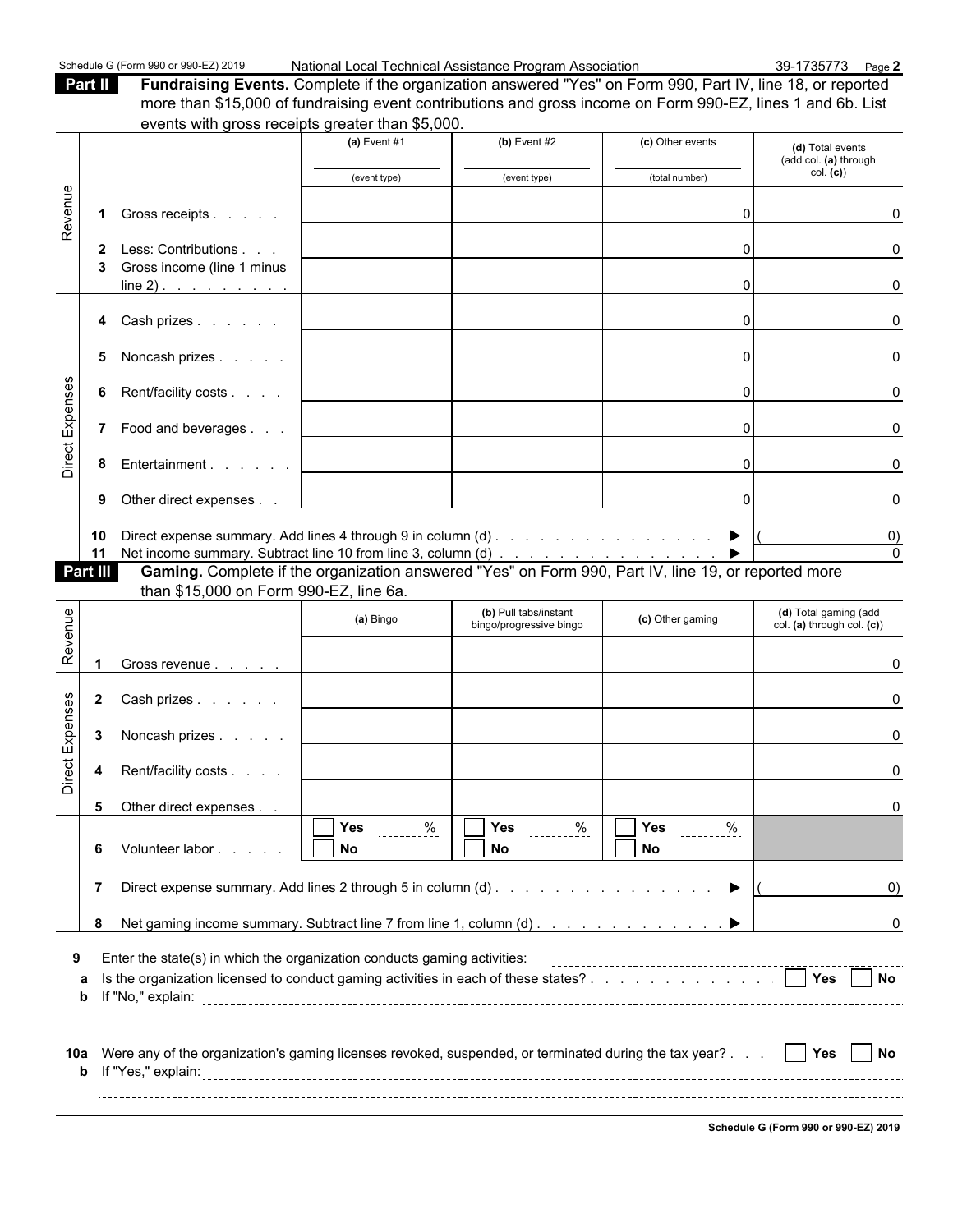|                | Schedule G (Form 990 or 990-EZ) 2019 National Local Technical Assistance Program Association                                                                                                                                                  | 39-1735773                           | Page 3             |
|----------------|-----------------------------------------------------------------------------------------------------------------------------------------------------------------------------------------------------------------------------------------------|--------------------------------------|--------------------|
| 11             |                                                                                                                                                                                                                                               |                                      |                    |
| 12             | Is the organization a grantor, beneficiary or trustee of a trust, or a member of a partnership or other entity                                                                                                                                |                                      |                    |
| 13             | Indicate the percentage of gaming activity conducted in:                                                                                                                                                                                      |                                      |                    |
| a              |                                                                                                                                                                                                                                               |                                      | %<br>$\frac{0}{0}$ |
| b<br>14        | Enter the name and address of the person who prepares the organization's gaming/special events books and                                                                                                                                      |                                      |                    |
|                | records:                                                                                                                                                                                                                                      |                                      |                    |
|                |                                                                                                                                                                                                                                               |                                      |                    |
|                |                                                                                                                                                                                                                                               |                                      |                    |
|                | 15a Does the organization have a contract with a third party from whom the organization receives gaming                                                                                                                                       |                                      |                    |
|                |                                                                                                                                                                                                                                               |                                      |                    |
|                |                                                                                                                                                                                                                                               |                                      |                    |
|                | c If "Yes," enter name and address of the third party:                                                                                                                                                                                        |                                      |                    |
|                |                                                                                                                                                                                                                                               |                                      |                    |
|                |                                                                                                                                                                                                                                               |                                      |                    |
|                |                                                                                                                                                                                                                                               |                                      |                    |
| 16             | Gaming manager information:                                                                                                                                                                                                                   |                                      |                    |
|                |                                                                                                                                                                                                                                               |                                      |                    |
|                |                                                                                                                                                                                                                                               |                                      |                    |
|                | Description of services provided                                                                                                                                                                                                              |                                      |                    |
|                | Director/officer<br>Employee<br>Independent contractor<br>T St                                                                                                                                                                                |                                      |                    |
| 17             | Mandatory distributions:                                                                                                                                                                                                                      |                                      |                    |
|                | a Is the organization required under state law to make charitable distributions from the gaming proceeds to                                                                                                                                   |                                      |                    |
| b              | Enter the amount of distributions required under state law to be distributed to other exempt organizations or                                                                                                                                 | Yes                                  | No                 |
|                | spent in the organization's own exempt activities during the tax year $\triangleright$ \$                                                                                                                                                     |                                      | 0                  |
| <b>Part IV</b> | Supplemental Information. Provide the explanations required by Part I, line 2b, columns (iii) and (v); and<br>Part III, lines 9, 9b, 10b, 15b, 15c, 16, and 17b, as applicable. Also provide any additional information.<br>See instructions. |                                      |                    |
|                |                                                                                                                                                                                                                                               |                                      |                    |
|                |                                                                                                                                                                                                                                               |                                      |                    |
|                |                                                                                                                                                                                                                                               |                                      |                    |
|                |                                                                                                                                                                                                                                               |                                      |                    |
|                |                                                                                                                                                                                                                                               |                                      |                    |
|                |                                                                                                                                                                                                                                               |                                      |                    |
|                |                                                                                                                                                                                                                                               |                                      |                    |
|                |                                                                                                                                                                                                                                               |                                      |                    |
|                |                                                                                                                                                                                                                                               |                                      |                    |
|                |                                                                                                                                                                                                                                               |                                      |                    |
|                |                                                                                                                                                                                                                                               | Schedule C (Form 000 or 000 EZ) 2040 |                    |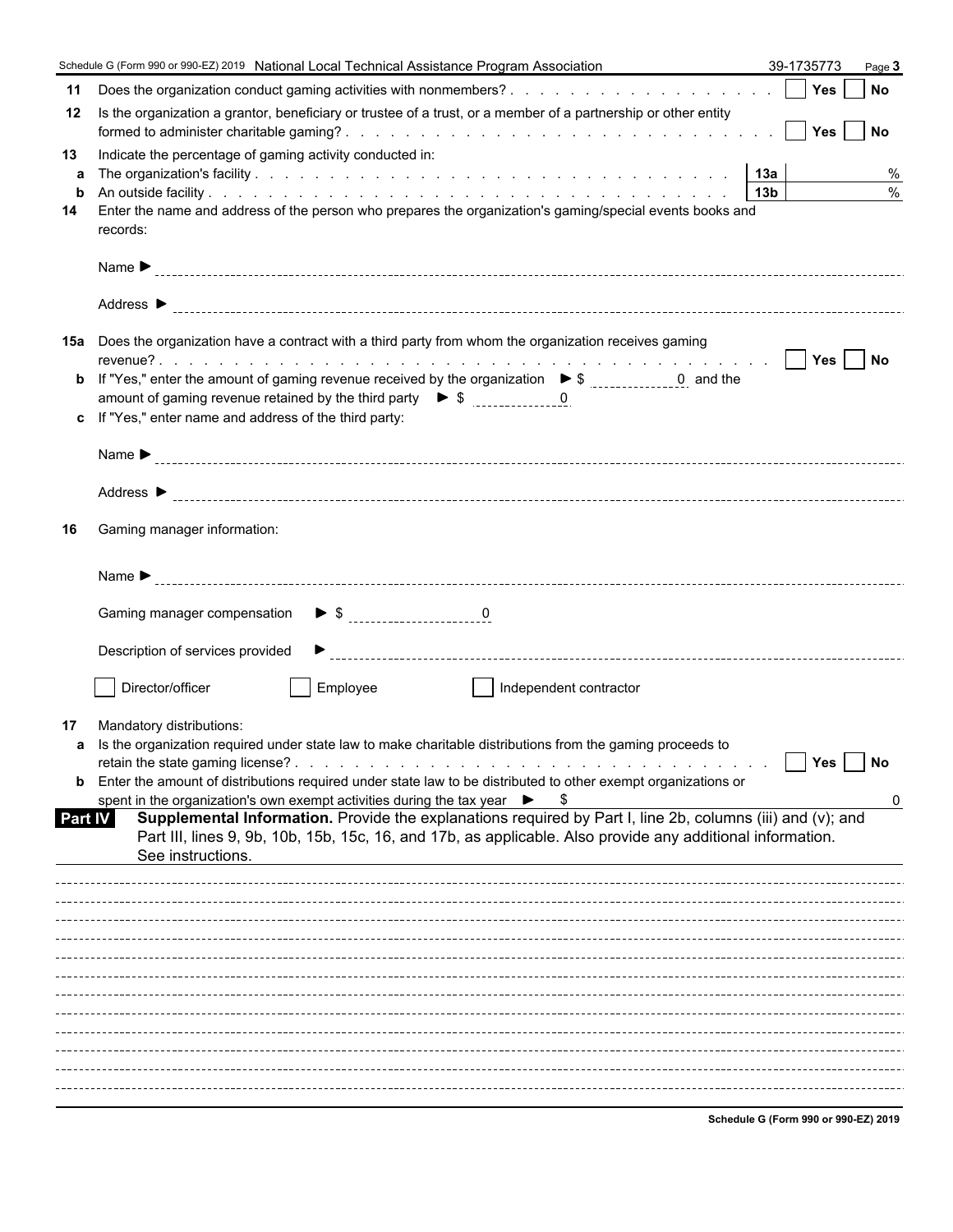| <b>SCHEDULE O</b><br>(Form 990 or 990-EZ)              | Supplemental Information to Form 990 or 990-EZ<br>Complete to provide information for responses to specific questions on<br>Form 990 or 990-EZ or to provide any additional information.<br>Attach to Form 990 or 990-EZ. |                                | OMB No. 1545-0047<br>$(0)$ 19<br><b>Open to Public</b> |  |  |  |  |  |
|--------------------------------------------------------|---------------------------------------------------------------------------------------------------------------------------------------------------------------------------------------------------------------------------|--------------------------------|--------------------------------------------------------|--|--|--|--|--|
| Department of the Treasury<br>Internal Revenue Service | ▶<br>Go to www.irs.gov/Form990 for the latest information.                                                                                                                                                                |                                | Inspection                                             |  |  |  |  |  |
| Name of the organization                               |                                                                                                                                                                                                                           | Employer identification number |                                                        |  |  |  |  |  |
|                                                        | National Local Technical Assistance Program Association                                                                                                                                                                   | 39-1735773                     |                                                        |  |  |  |  |  |
|                                                        | Form 990, Part VI, Section B, Line 11b: The organization meets monthly and reviews all                                                                                                                                    |                                |                                                        |  |  |  |  |  |
|                                                        | financial information during the monthly meeting.                                                                                                                                                                         |                                |                                                        |  |  |  |  |  |
|                                                        | Form 990, Part VI, Section C, Line 19: The organization makes all governing documents which                                                                                                                               |                                |                                                        |  |  |  |  |  |
|                                                        | contain the conflict of interest policy and the financial documents (via the annual tax                                                                                                                                   |                                |                                                        |  |  |  |  |  |
| return) available on its website.                      |                                                                                                                                                                                                                           |                                |                                                        |  |  |  |  |  |
|                                                        |                                                                                                                                                                                                                           |                                |                                                        |  |  |  |  |  |
|                                                        |                                                                                                                                                                                                                           |                                |                                                        |  |  |  |  |  |
|                                                        |                                                                                                                                                                                                                           |                                |                                                        |  |  |  |  |  |
|                                                        |                                                                                                                                                                                                                           |                                |                                                        |  |  |  |  |  |
|                                                        |                                                                                                                                                                                                                           |                                |                                                        |  |  |  |  |  |
|                                                        |                                                                                                                                                                                                                           |                                |                                                        |  |  |  |  |  |
|                                                        |                                                                                                                                                                                                                           |                                |                                                        |  |  |  |  |  |
|                                                        |                                                                                                                                                                                                                           |                                |                                                        |  |  |  |  |  |
|                                                        |                                                                                                                                                                                                                           |                                |                                                        |  |  |  |  |  |
|                                                        |                                                                                                                                                                                                                           |                                |                                                        |  |  |  |  |  |
|                                                        |                                                                                                                                                                                                                           |                                |                                                        |  |  |  |  |  |
|                                                        |                                                                                                                                                                                                                           |                                |                                                        |  |  |  |  |  |
|                                                        |                                                                                                                                                                                                                           |                                |                                                        |  |  |  |  |  |
|                                                        |                                                                                                                                                                                                                           |                                |                                                        |  |  |  |  |  |
|                                                        |                                                                                                                                                                                                                           |                                |                                                        |  |  |  |  |  |
|                                                        |                                                                                                                                                                                                                           |                                |                                                        |  |  |  |  |  |
|                                                        |                                                                                                                                                                                                                           |                                |                                                        |  |  |  |  |  |
|                                                        |                                                                                                                                                                                                                           |                                |                                                        |  |  |  |  |  |
|                                                        |                                                                                                                                                                                                                           |                                |                                                        |  |  |  |  |  |
|                                                        |                                                                                                                                                                                                                           |                                |                                                        |  |  |  |  |  |
|                                                        |                                                                                                                                                                                                                           |                                |                                                        |  |  |  |  |  |
|                                                        |                                                                                                                                                                                                                           |                                |                                                        |  |  |  |  |  |
|                                                        |                                                                                                                                                                                                                           |                                |                                                        |  |  |  |  |  |